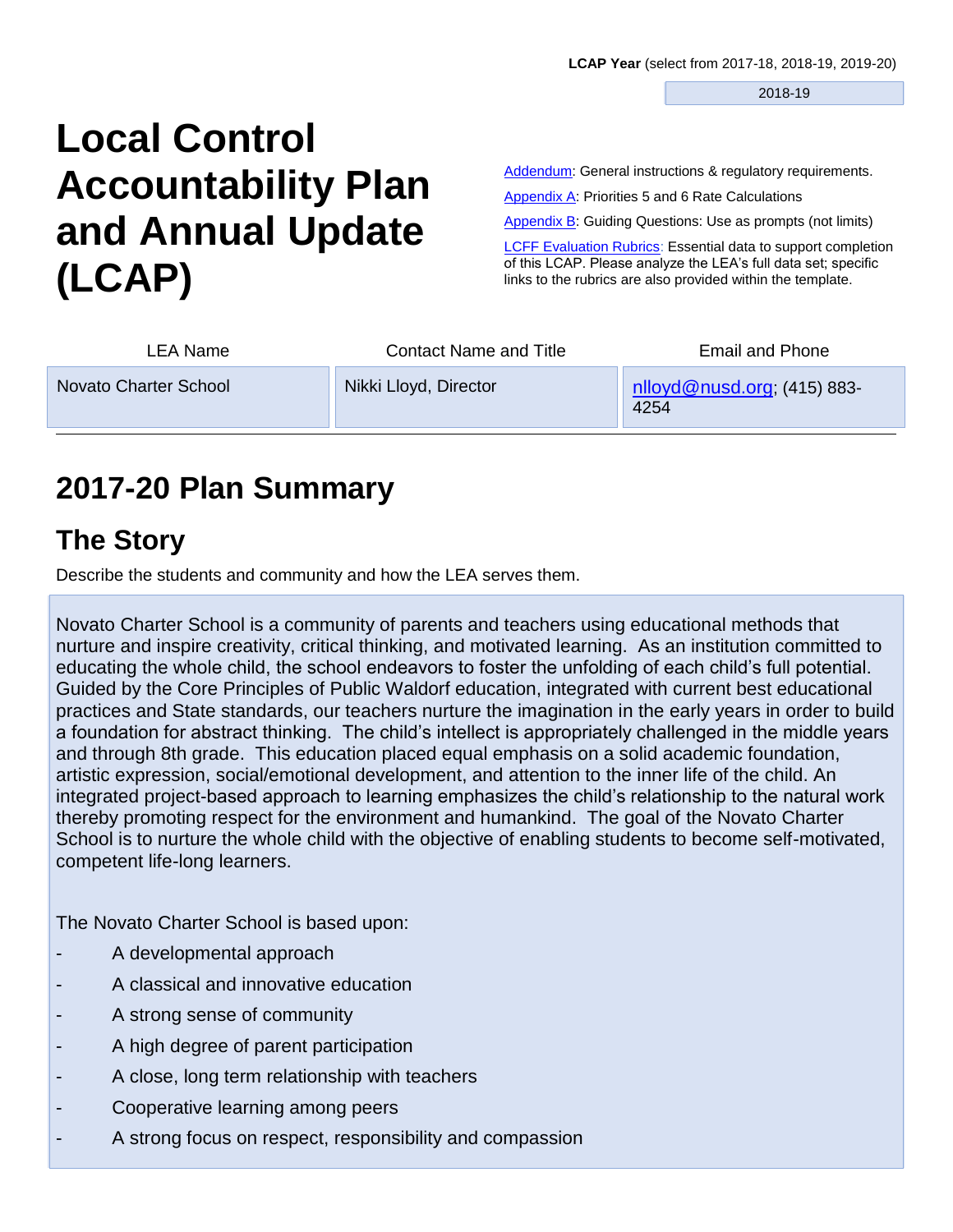# **LCAP Highlights**

## **Review of Performance**

Based on a review of performance on the state indicators and local performance indicators included in the LCFF Evaluation Rubrics, progress toward LCAP goals, local self-assessment tools, stakeholder input, or other information, what progress is the LEA most proud of and how does the LEA plan to maintain or build upon that success? This may include identifying any specific examples of how past increases or improvements in services for low-income students, English learners, and foster youth have led to improved performance for these students.

#### **Greatest Progress**

Novato Charter shows consistent High (Green Level) performance in the All Student category for both ELA and Mathematics. We attribute this performance to the school's commitment to success for all learners, the focus on maintaining strong universal teaching methods and high-quality classroom teaching based on a curriculum guided by the core principles for the Alliance for Public Waldorf Education, and regular attention to fostering a healthy school climate that is conducive to learning.

Referring to the LCFF Evaluation Rubrics, identify any state indicator or local performance indicator for which overall performance was in the "Red" or "Orange" performance category or where the LEA received a "Not Met" or "Not Met for Two or More Years" rating. Additionally, identify any areas that the LEA has determined need significant improvement based on review of local performance indicators or other local indicators. What steps is the LEA planning to take to address these areas with the greatest need for improvement?

#### **Greatest Needs**

Our student sub-groups are relatively small and consequently prone to statistical distortion. That being said, the fall 2017 California Dashboard data shows the socioeconomically disadvantaged cohort performing at the Medium level in Math; this suggests a possible adjusted Response to Intervention (RTI).

The Middle School Student Survey needs to be redesigned and the Schoolwide and Parent Survey needs to be reviewed to synchronize survey design and LCAP measurement criteria.

Referring to the LCFF Evaluation Rubrics, identify any state indicator for which performance for any student group was two or more performance levels below the "all student*"* performance. What steps is the LEA planning to take to address these performance gaps?

#### **Performance Gaps**

Novato Charter currently has no student groups that are two or more performance levels below "all student" performance.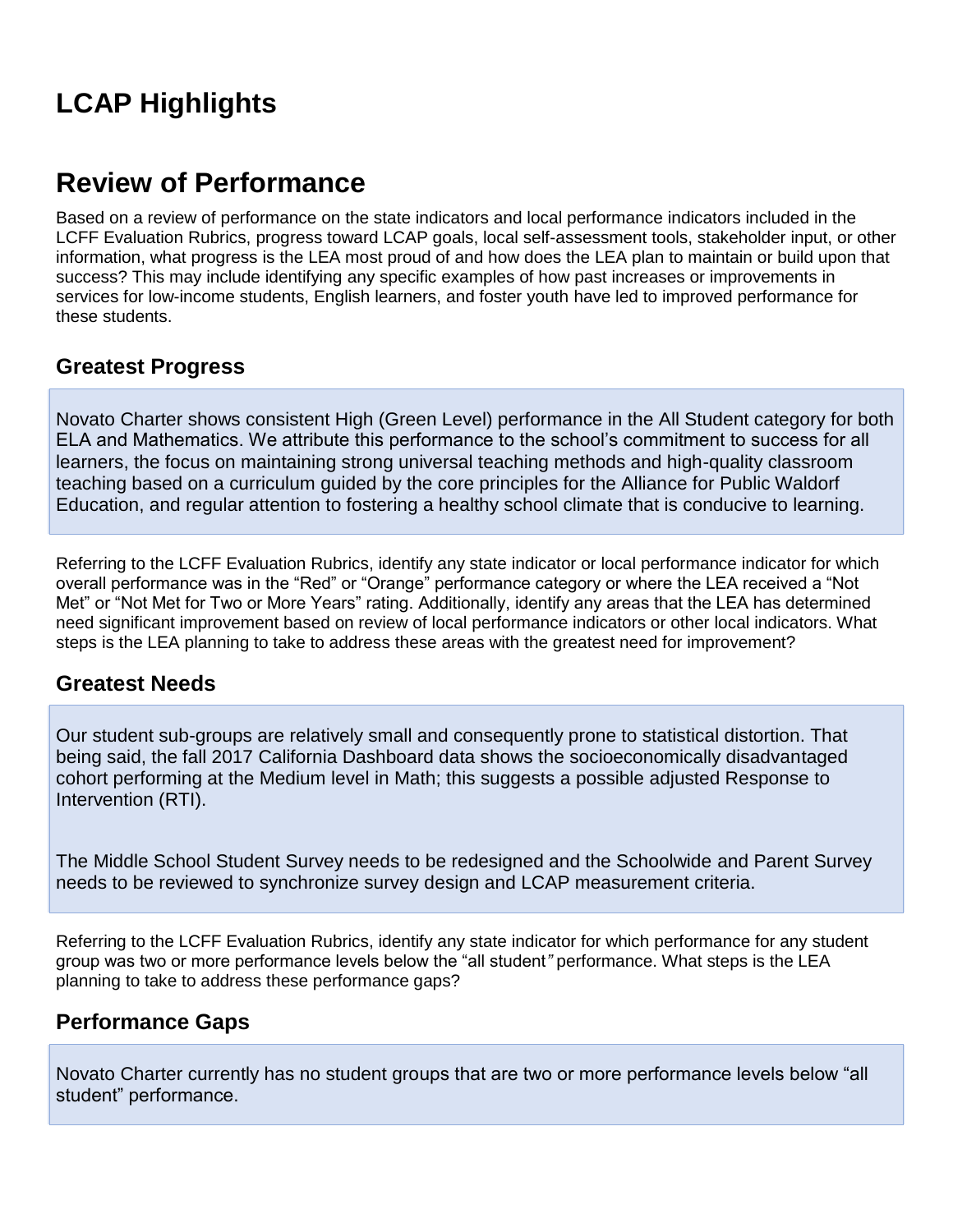If not previously addressed, identify the two to three most significant ways that the LEA will increase or improve services for low-income students, English learners, and foster youth.

#### **Increased or Improved services**

The school is continuing its three-year LCAP strategic plan highlights of which include: a substantial afterschool academic support system to students via the Homework Club, Power Hour and After Class Time; RTI, a multi-level system of support to ensure that students are supported in the least restrictive environment and at the earliest detection; maintaining a school culture in which all students feel supported and safe via social inclusion; and the commitment to retain highly qualified teachers, specialty instructors and support staff.

# **Budget Summary**

Complete the table below. LEAs may include additional information or more detail, including graphics.

#### **DESCRIPTION AMOUNT**

Total General Fund Budget Expenditures For LCAP Year \\$ 2,498,137

Total Funds Budgeted for Planned Actions/Services to Meet Total Turius Budgeted for Framed Actions/Services to Meet \$ 1,577,255

The LCAP is intended to be a comprehensive planning tool but may not describe all General Fund Budget Expenditures. Briefly describe any of the General Fund Budget Expenditures specified above for the LCAP year not included in the LCAP.

Classified salaries and benefits not linked to LCAP actions—including office staff and custodian

Planned Facility upgrades

Books and Supplies

Operations expenses

Special Education service charges

Authorizer oversight & administration charges

#### **DESCRIPTION AMOUNT**

Total Projected LCFF Revenues for LCAP Year **\$ 2,106,255**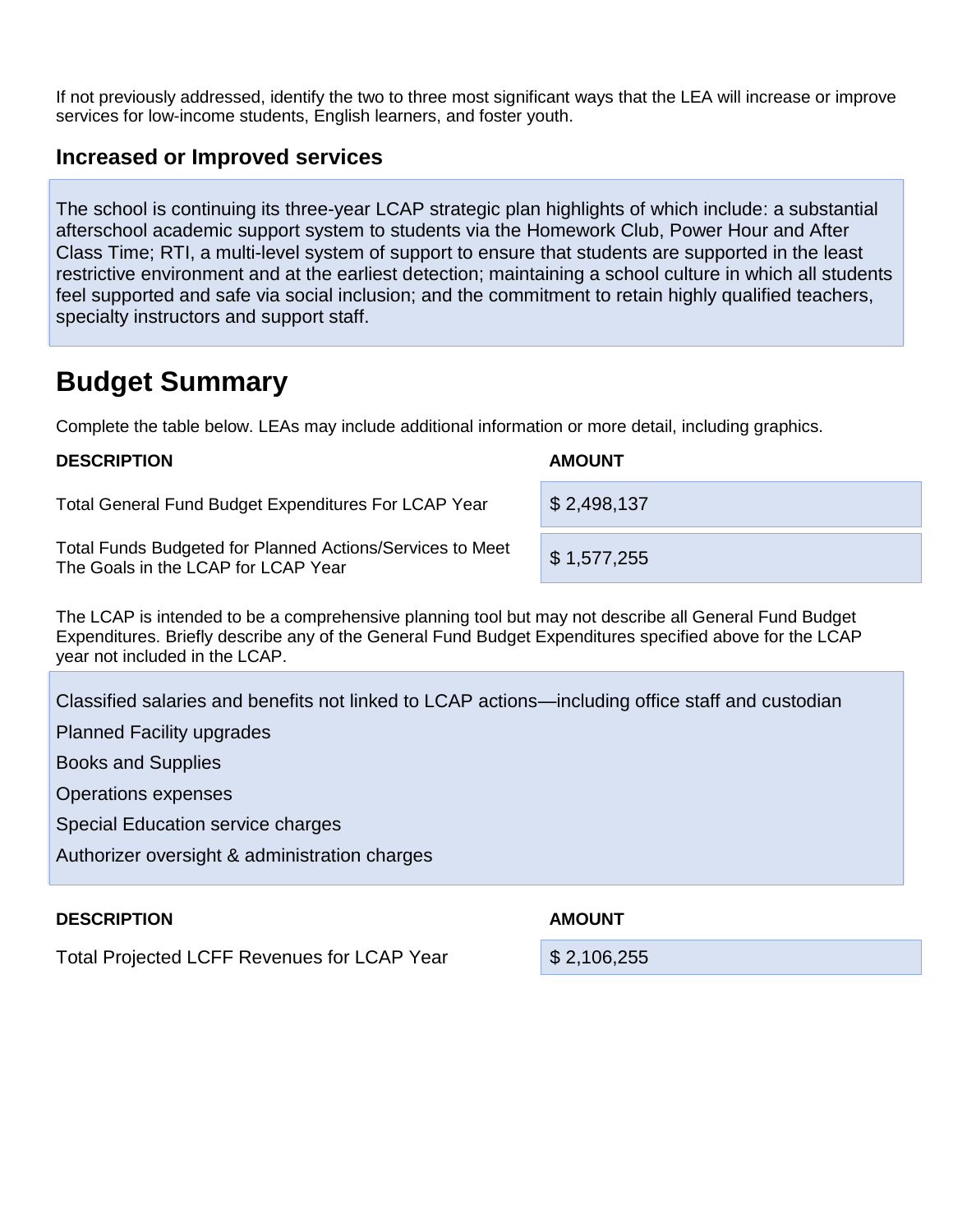# **Annual Update**

**LCAP Year Reviewed: 2017–18**

# **Goal 1**

Strengthen middle school & enhance middle school experience – develop self-responsibility and self-direction in students to better prepare them for high school & enhance their experience of feeling safe, socially accepted and included at school.

State and/or Local Priorities addressed by this goal:

State Priorities: 1,2,4,5,6

#### **Annual Measureable Outcomes**

| Expected                                                                                                                                                                          | Actual                                                                                                                                                                                                                                                              |
|-----------------------------------------------------------------------------------------------------------------------------------------------------------------------------------|---------------------------------------------------------------------------------------------------------------------------------------------------------------------------------------------------------------------------------------------------------------------|
| Annual Middle School Student Survey: Reach 75% or above in<br>each category related to self-responsibility, self-direction and<br>feelings of safety and inclusion at the school. | 67% stated sense of belonging<br>64% stated they can express themselves at school<br>75% said they treat each other well and care about each other<br>70% feel prepared to speak in front of an audience<br>80% feel prepared to use technology for school purposes |
| Annual Parent Survey: Reach 75% or above in each category<br>related to self-responsibility, self-direction, high school preparation                                              |                                                                                                                                                                                                                                                                     |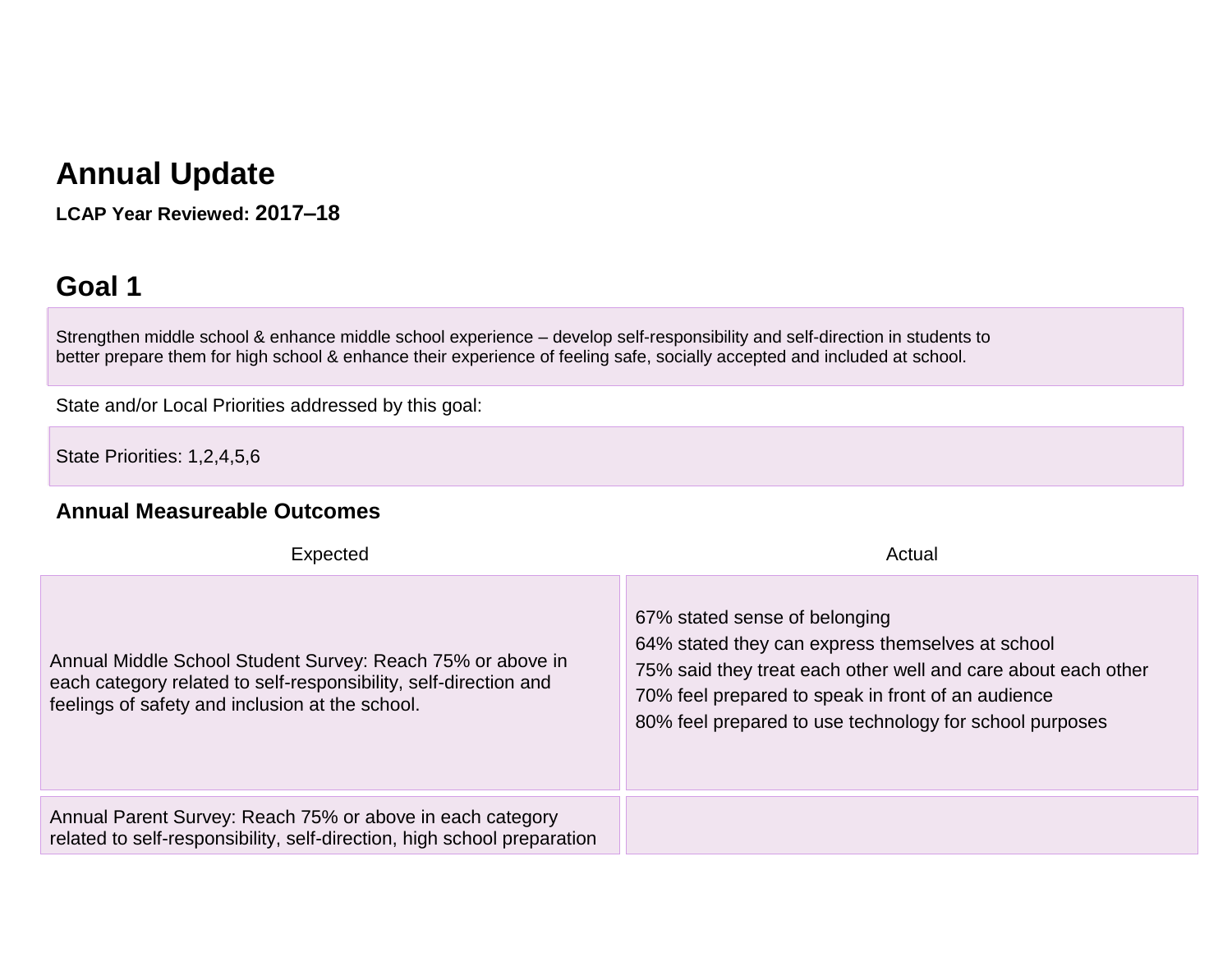| Expected                                            | Actual                                                                                                                                                                                                                                |
|-----------------------------------------------------|---------------------------------------------------------------------------------------------------------------------------------------------------------------------------------------------------------------------------------------|
| and feelings of safety and inclusion at the school. | 84% agreed that the school offers adequate resources to support<br>their child<br>71% understand homework expectations<br>74% understand the role and use of technology at school<br>90% think the school provides a safe environment |

### **Actions / Services**

### **Action 1 Continue deepening the Social Inclusion Program**

| Planned                                                                                                       | Actual                                                                                                                                                                                                                              | <b>Budgeted</b>     | <b>Estimated Actual</b> |
|---------------------------------------------------------------------------------------------------------------|-------------------------------------------------------------------------------------------------------------------------------------------------------------------------------------------------------------------------------------|---------------------|-------------------------|
| <b>Actions/Services</b>                                                                                       | <b>Actions/Services</b>                                                                                                                                                                                                             | <b>Expenditures</b> | <b>Expenditures</b>     |
| Continue work with Beyond Differences &<br>Gender Spectrum presentations as well as<br>teacher-led discussion | 3 staff and 1 board member trained in<br>Beyond Diversity's "Courageous"<br>Conversations" program. Classroom<br>resources aligned with FAIR ACT, aka<br>Senate Bill 48. Partnered with parents to<br>create Many Hearts Committee. | \$2,000             | \$1,800                 |

### **Action 2 Continue middle school ropes course**

| <b>Planned</b>                                                                                          | Actual                                                                | <b>Budgeted</b> | <b>Estimated Actual</b> |
|---------------------------------------------------------------------------------------------------------|-----------------------------------------------------------------------|-----------------|-------------------------|
| <b>Actions/Services</b>                                                                                 | <b>Actions/Services</b>                                               | Expenditures    | Expenditures            |
| Continue fall field trip to Westminster<br>Woods ropes course including community<br>building workshops | 6 <sup>th</sup> -8th grades attended the ropes course in<br>the fall. | \$7,250         | \$7,250                 |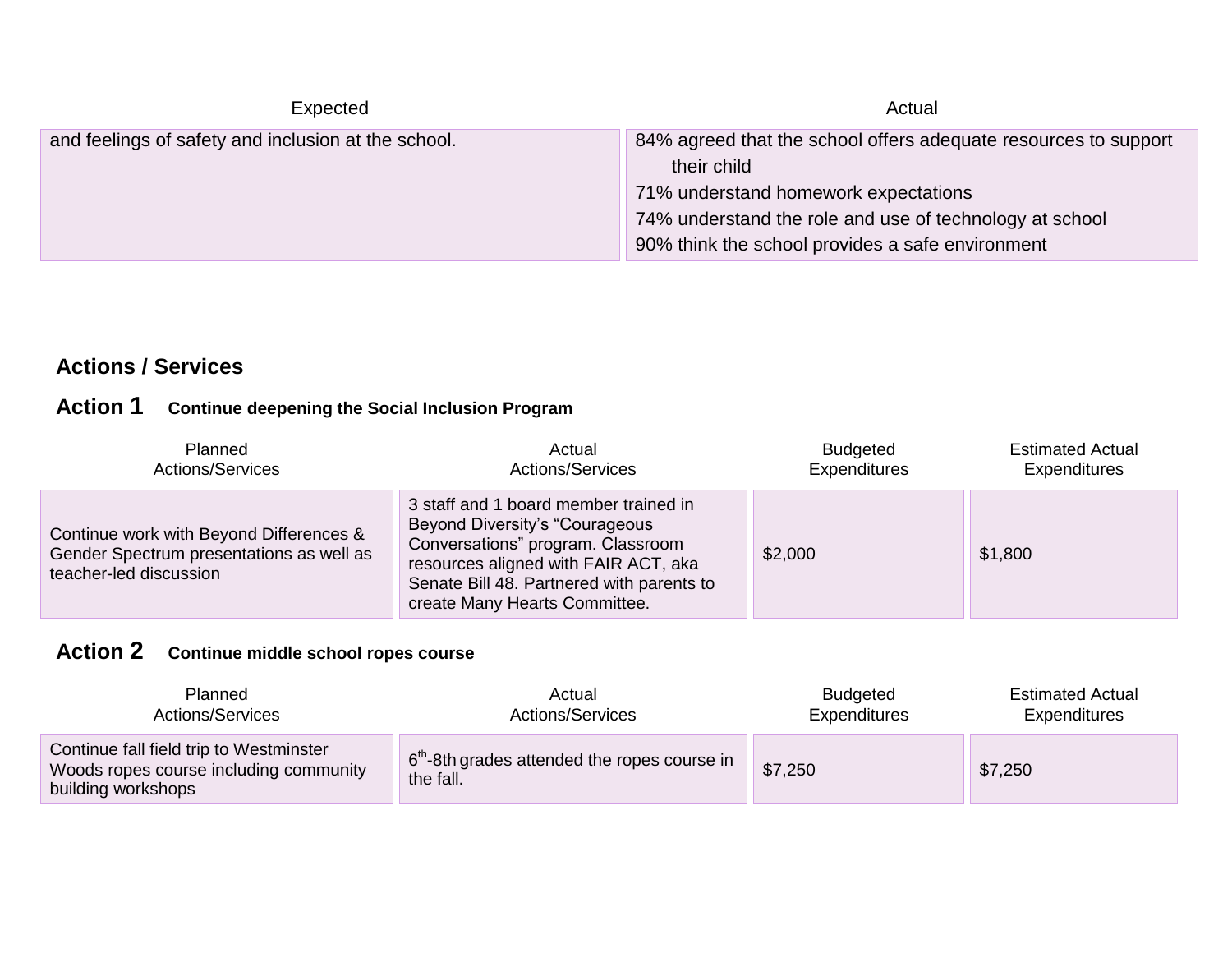### **Action 3 Expand Cyber Civics program use**

| <b>Planned</b>                                 | Actual                                                                                                                                         | <b>Budgeted</b> | <b>Estimated Actual</b> |
|------------------------------------------------|------------------------------------------------------------------------------------------------------------------------------------------------|-----------------|-------------------------|
| Actions/Services                               | <b>Actions/Services</b>                                                                                                                        | Expenditures    | Expenditures            |
| Expand use of lessons during planned<br>blocks | Bought license to upgrade curriculum.<br>Dedicated ELA session in Digital Literacy<br>implemented each week for grades $6 - 8$ <sup>th</sup> . | \$300           | \$300                   |

### **Action 4 Continue student-led Code of Compassion**

| Planned                                                                           | Actual                                                                                                                                                                                      | <b>Budgeted</b> | <b>Estimated Actual</b> |
|-----------------------------------------------------------------------------------|---------------------------------------------------------------------------------------------------------------------------------------------------------------------------------------------|-----------------|-------------------------|
| <b>Actions/Services</b>                                                           | <b>Actions/Services</b>                                                                                                                                                                     | Expenditures    | Expenditures            |
| Identify & develop new leaders<br>Continue work with students & class<br>teachers | New 7 <sup>th</sup> grade student leaders identified<br>and joined Student Social Action<br>Committee at the beginning of the year and<br>trained as playground and classroom<br>mediators. | \$500           | \$0                     |

### **Action 5 Continue mixed-grade electives**

| <b>Planned</b>                                                                                                             | Actual                                                                                                                       | <b>Budgeted</b> | <b>Estimated Actual</b> |
|----------------------------------------------------------------------------------------------------------------------------|------------------------------------------------------------------------------------------------------------------------------|-----------------|-------------------------|
| <b>Actions/Services</b>                                                                                                    | <b>Actions/Services</b>                                                                                                      | Expenditures    | Expenditures            |
| Makerspace, woodwork, garden<br>adventures, clay & crafts, fab lab, athletics,<br>chalk lab, and teacher assistant program | Elective program ongoing from fall to<br>spring break. 4 to 6 $8th$ grade students per<br>term active as teacher assistants. | \$1,200         | \$1,600                 |

### **Action 6 Periodic review with students and parents of the "Responsibility of Learning" grades on the middle school report card**

| Planned                                                                                                                                                 | Actual                                                                          | <b>Budgeted</b> | <b>Estimated Actual</b> |
|---------------------------------------------------------------------------------------------------------------------------------------------------------|---------------------------------------------------------------------------------|-----------------|-------------------------|
| <b>Actions/Services</b>                                                                                                                                 | <b>Actions/Services</b>                                                         | Expenditures    | Expenditures            |
| At least one meeting with teacher in the Fall<br>and additional upon request to review<br>progress report and discuss student role in<br><b>SUCCESS</b> | Fall meetings conducted with new 6 <sup>th</sup> grade<br>students and parents. | \$0             | \$0                     |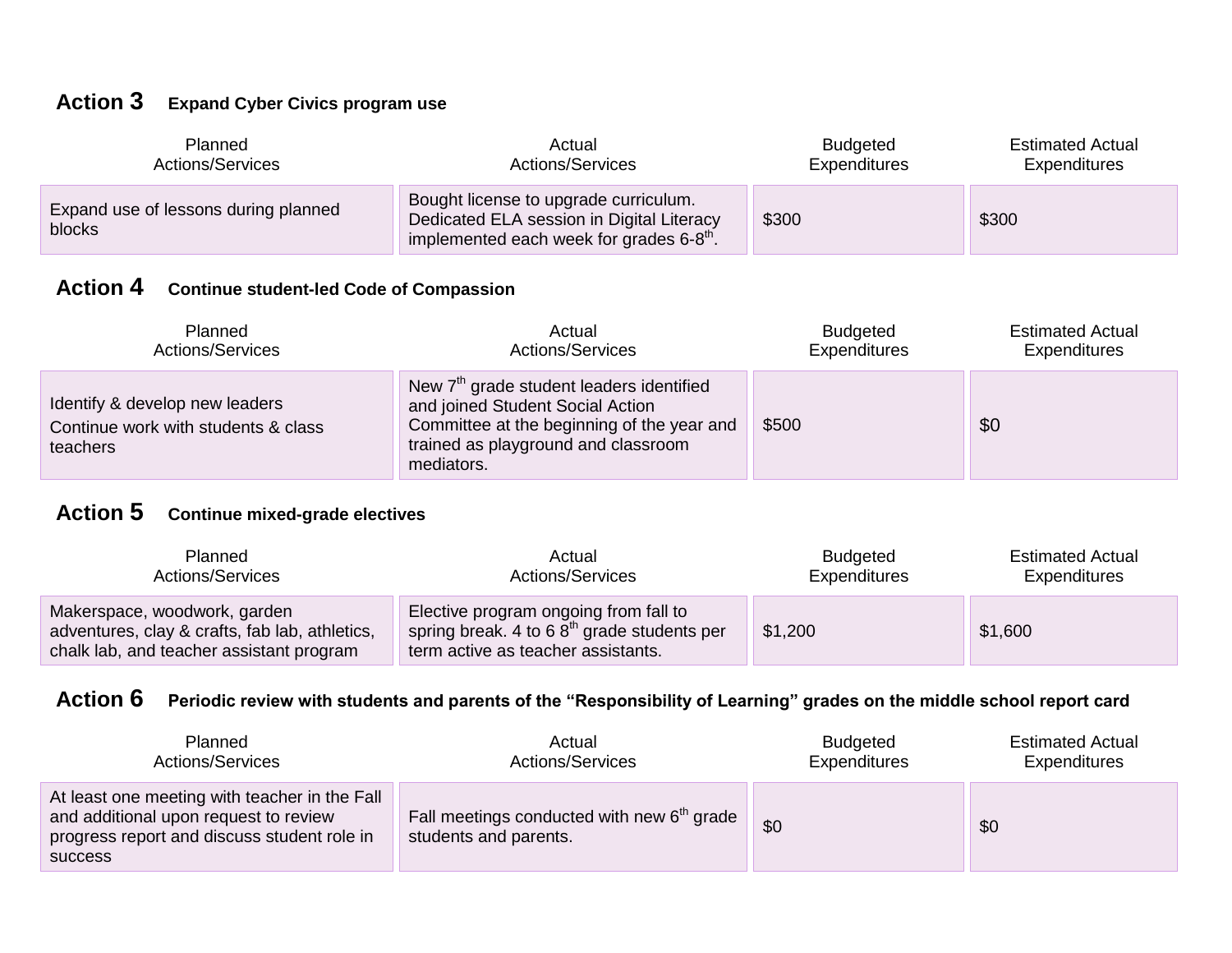#### **Action 7 Continue requiring students to keep homework logs at specific intervals and analyze results both quantitatively and qualitatively.**

| Planned                                                                                                                                                                 | Actual                         | <b>Budgeted</b> | <b>Estimated Actual</b> |
|-------------------------------------------------------------------------------------------------------------------------------------------------------------------------|--------------------------------|-----------------|-------------------------|
| <b>Actions/Services</b>                                                                                                                                                 | <b>Actions/Services</b>        | Expenditures    | <b>Expenditures</b>     |
| Require homework logs to be kept and<br>submitted 2-3 times a year for one-week<br>periods.<br>Teachers suggest time/value ratio and<br>make adjustments after analysis | Homework log activity ongoing. | \$0             | \$0                     |

### **Action 8 Teach executive functioning to students through planners, scaffolding and using timers for classwork**

| <b>Planned</b><br><b>Actions/Services</b>                                                                                                                                   | Actual<br><b>Actions/Services</b>                                                                                                                          | <b>Budgeted</b><br><b>Expenditures</b> | <b>Estimated Actual</b><br><b>Expenditures</b> |
|-----------------------------------------------------------------------------------------------------------------------------------------------------------------------------|------------------------------------------------------------------------------------------------------------------------------------------------------------|----------------------------------------|------------------------------------------------|
| -Provide Middle School students with<br>planner for tracking assignments & due<br>dates<br>-Periodic review of planners provided to<br>students based on class requirements | Provided Middle School students with<br>planner for tracking assignments & due<br>dates.<br>Teachers periodically provided planner<br>reviews to students. | \$550                                  | \$570                                          |
| -Project assignments throughout the grades<br>given with established milestones and<br>targets                                                                              | Project assignments throughout the grades<br>given with established milestones and<br>targets.                                                             |                                        |                                                |

### **Action 9 Provide after school support for students at least two days per week**

| <b>Planned</b>                                                                            | Actual                                                                                  | <b>Budgeted</b> | <b>Estimated Actual</b> |
|-------------------------------------------------------------------------------------------|-----------------------------------------------------------------------------------------|-----------------|-------------------------|
| Actions/Services                                                                          | Actions/Services                                                                        | Expenditures    | Expenditures            |
| -Homework Club for middle school students<br>with two certificated teachers two times per | Homework Club provided for middle school<br>students with two certificated teachers two | \$14,900        | \$15,000                |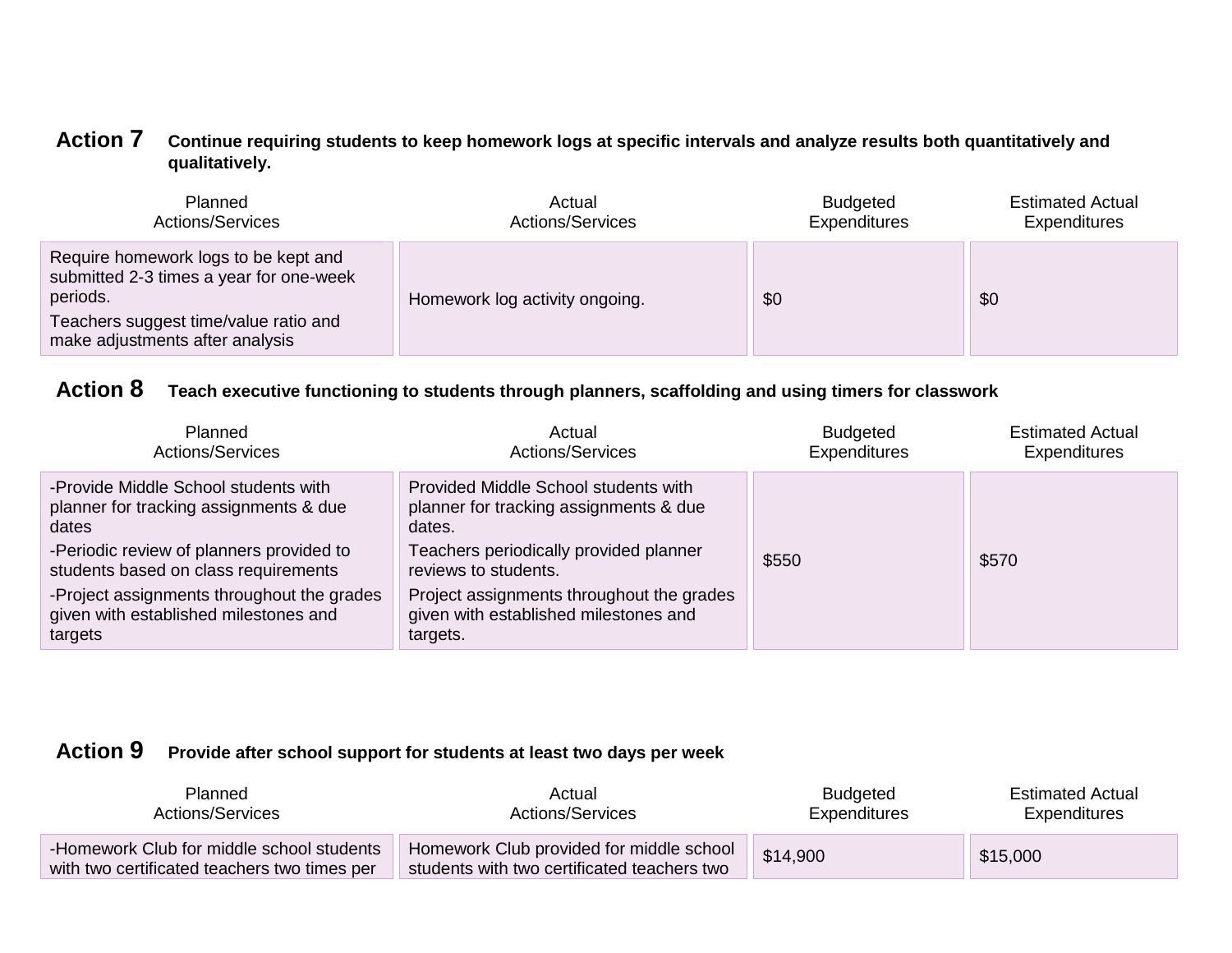| <b>Planned</b>                                                                                                                                                                                                                  | Actual                                                                                                                                                                                                                                 | <b>Budgeted</b>     | <b>Estimated Actual</b> |
|---------------------------------------------------------------------------------------------------------------------------------------------------------------------------------------------------------------------------------|----------------------------------------------------------------------------------------------------------------------------------------------------------------------------------------------------------------------------------------|---------------------|-------------------------|
| Actions/Services                                                                                                                                                                                                                | <b>Actions/Services</b>                                                                                                                                                                                                                | <b>Expenditures</b> | <b>Expenditures</b>     |
| week.<br>-Power Hour for $4^{th}$ & $5^{th}$ graders after<br>school one day per week with one teacher.<br>-After Class Time (ACT) with one teacher<br>one day per week after school for test and<br>key assignment make-up due | times per week.<br>Power Hour provided for $4^{th}$ & $5^{th}$ graders<br>after school one day per week with one<br>teacher.<br>ACT provided with one teacher one day<br>per week after school for test and key<br>assignment make-up. |                     |                         |

# **Analysis**

Complete a copy of the following table for each of the LEA's goals from the prior year LCAP. Duplicate the table as needed. Use actual annual measurable outcome data, including performance data from the LCFF Evaluation Rubrics, as applicable.

Describe the overall implementation of the actions/services to achieve the articulated goal.

There was strong adherence to the nine action steps articulated above that were designed to achieve this goal.

Describe the overall effectiveness of the actions/services to achieve the articulated goal as measured by the LEA.

Based on the administrative and teaching staff review, the school had strong adherence to all the action steps towards the achievement of this goal. However, the school's primary measurement tools, the Parent and Middle School Student Surveys, need attention. The Middle School Survey needs some redesign in order to generate more focused data and the Parent Survey needs to be reviewed with an eye towards synchronizing the survey and LCAP measurement criteria. Lack of administrative continuity in the position responsible for the survey precluded this planned 2017-18 effort. The action has been rescheduled for 2018-19.

Explain material differences between Budgeted Expenditures and Estimated Actual Expenditures.

No material differences.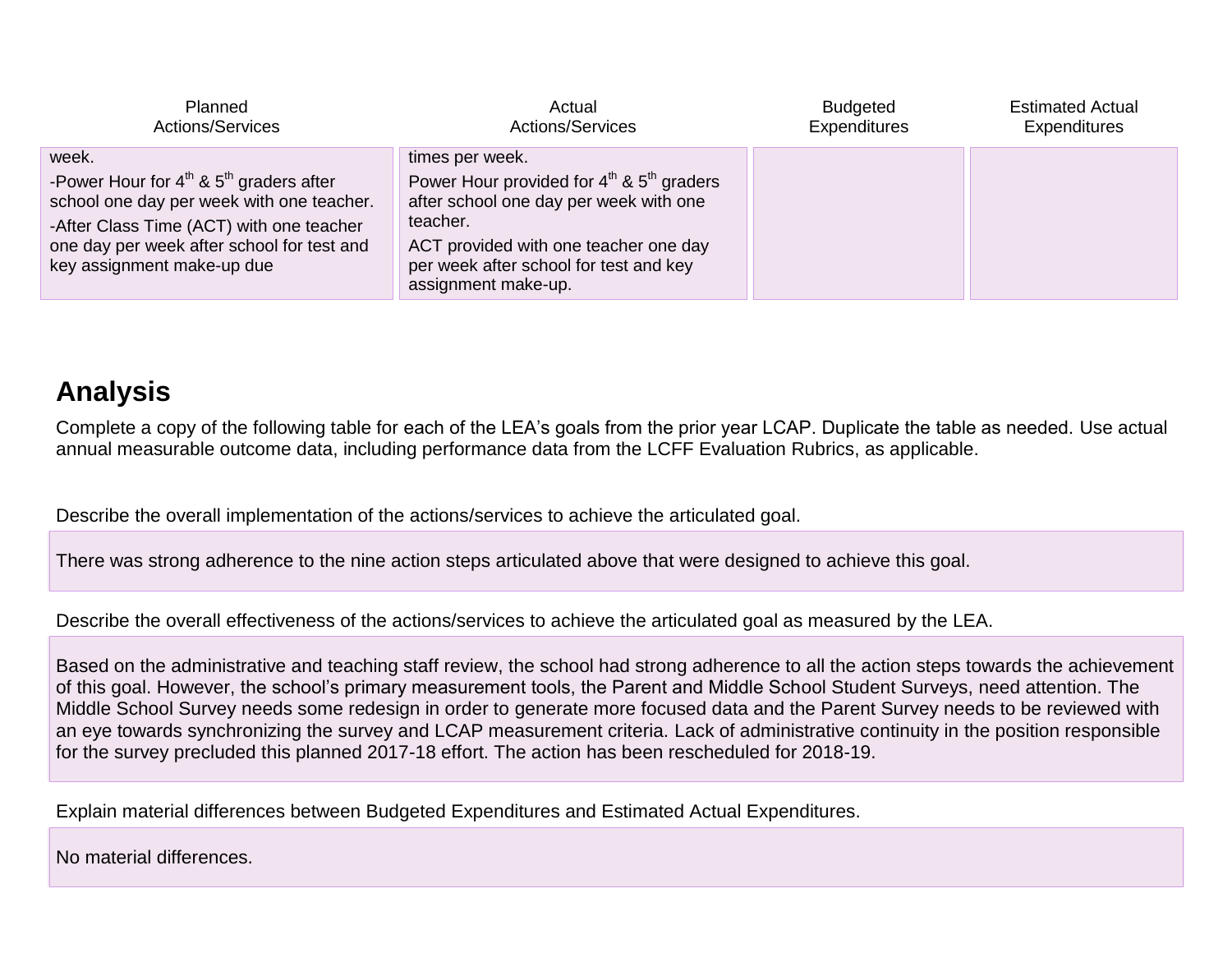Describe any changes made to this goal, expected outcomes, metrics, or actions and services to achieve this goal as a result of this analysis and analysis of the LCFF Evaluation Rubrics, as applicable. Identify where those changes can be found in the LCAP.

Survey work noted in 2018-19 Strategic Plan.

# **Goal 2**

Expand resources to help parents support their child's academic and social success – better inform parents in order to foster a stronger partnership with school in support of student academic & social-emotional development

State and/or Local Priorities addressed by this goal:

State Priorities: 1,3,4,5,6,8

### **Actions / Services**

#### **Action 1 Survey parents in Fall regarding topics to cover in Parent Education evenings and class meetings**

| <b>Planned</b>                                                                                                                                                                                                                                                                                                   | Actual                                                                                                                                                                                                                                               | <b>Budgeted</b>     | <b>Estimated Actual</b> |
|------------------------------------------------------------------------------------------------------------------------------------------------------------------------------------------------------------------------------------------------------------------------------------------------------------------|------------------------------------------------------------------------------------------------------------------------------------------------------------------------------------------------------------------------------------------------------|---------------------|-------------------------|
| <b>Actions/Services</b>                                                                                                                                                                                                                                                                                          | <b>Actions/Services</b>                                                                                                                                                                                                                              | <b>Expenditures</b> | <b>Expenditures</b>     |
| -Support Parent Education Committee work<br>to identify and provide information about<br>topics of interest to parent/guardian<br>community<br>-Include educational articles in schoolwide<br>newsletter at least monthly<br>-Schedule parent education presentation at<br>least one time per year for TBD topic | Parent Education Committee met quarterly.<br>Had "Challenge Success" from Stanford<br>present an all parent evening in February.<br>Parent education articles offered primarily<br>in weekly class newsletters rather than<br>schoolwide newsletter. | \$1,500             | \$1,400                 |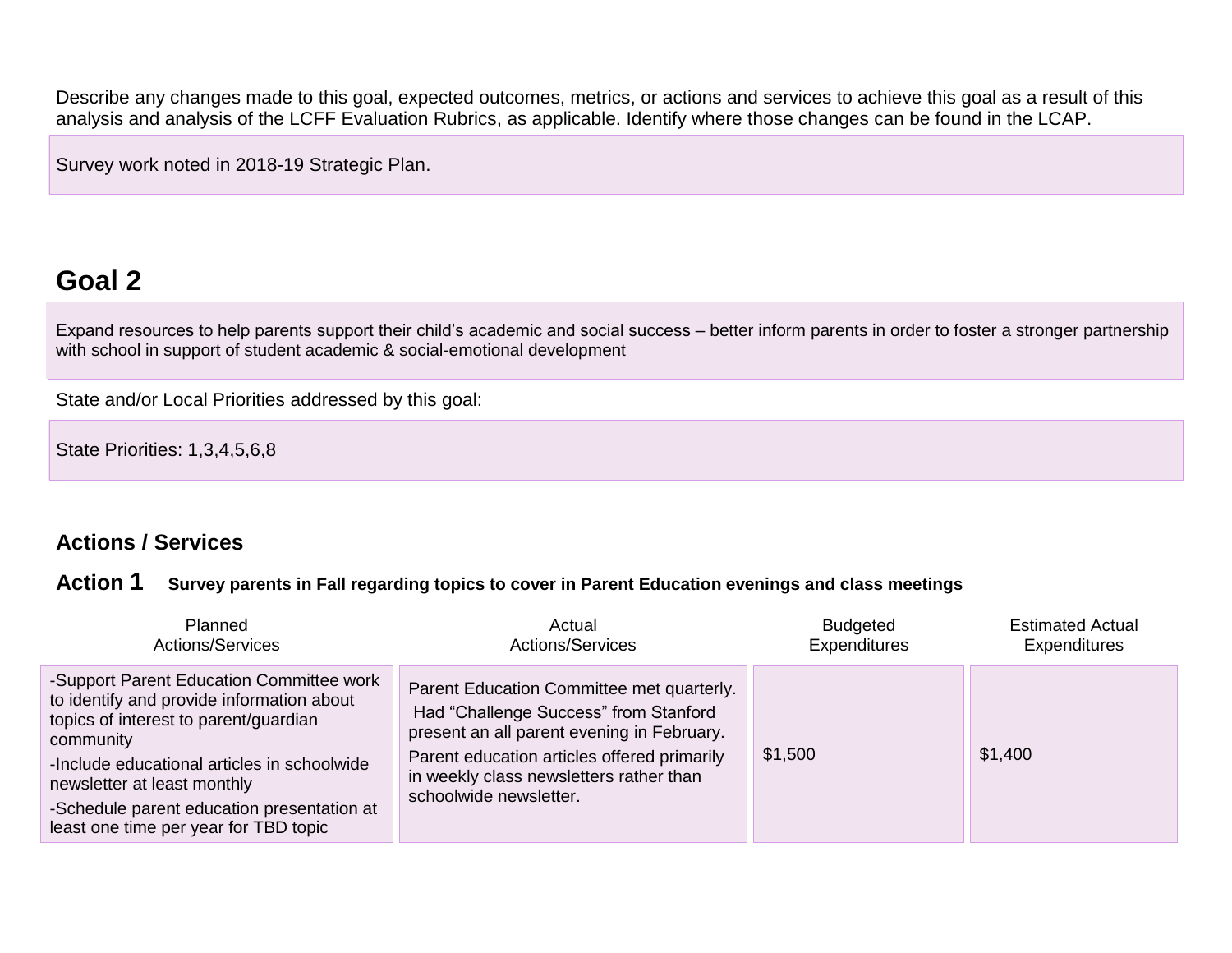### **Action 2 Continue weekly letters from teachers and school**

| <b>Planned</b>                                    | Actual                                                                                                        | <b>Budgeted</b> | <b>Estimated Actual</b> |
|---------------------------------------------------|---------------------------------------------------------------------------------------------------------------|-----------------|-------------------------|
| Actions/Services                                  | <b>Actions/Services</b>                                                                                       | Expenditures    | Expenditures            |
| Teachers send weekly class updates to<br>parents. | Kindergarten and grades teachers sent<br>weekly newsletter updates to parents via<br><b>Constant Contact.</b> | \$600           | \$513                   |

#### **Action 3 Create & disseminate Through-the-Grades Subject Grid**

| <b>Planned</b>                                                                         | Actual                  | <b>Budgeted</b> | <b>Estimated Actual</b> |
|----------------------------------------------------------------------------------------|-------------------------|-----------------|-------------------------|
| Actions/Services                                                                       | Actions/Services        | Expenditures    | Expenditures            |
| Modify existing "through the grades" subject<br>grid & distribute to parent/guardians. | Rescheduled to 2018-19. | \$1,500         | \$0                     |

#### **Action 4 Continue work with Organizational Structure Review Committee – guided by consultant - in support of structure design & implementation that supports appropriate, constructive parent involvement**

| Planned                                                                                                                                      | Actual                                                                                                      | <b>Budgeted</b> | <b>Estimated Actual</b> |
|----------------------------------------------------------------------------------------------------------------------------------------------|-------------------------------------------------------------------------------------------------------------|-----------------|-------------------------|
| Actions/Services                                                                                                                             | <b>Actions/Services</b>                                                                                     | Expenditures    | Expenditures            |
| Work with consultant and designated<br>committee in design and implementation of<br>structure to support constructive parent<br>involvement. | Two onsite retreats were led by the<br>organizational consultant, one in the fall<br>and one in the spring. | \$4,500         | \$3,725                 |

# **Analysis**

Describe the overall implementation of the actions/services to achieve the articulated goal.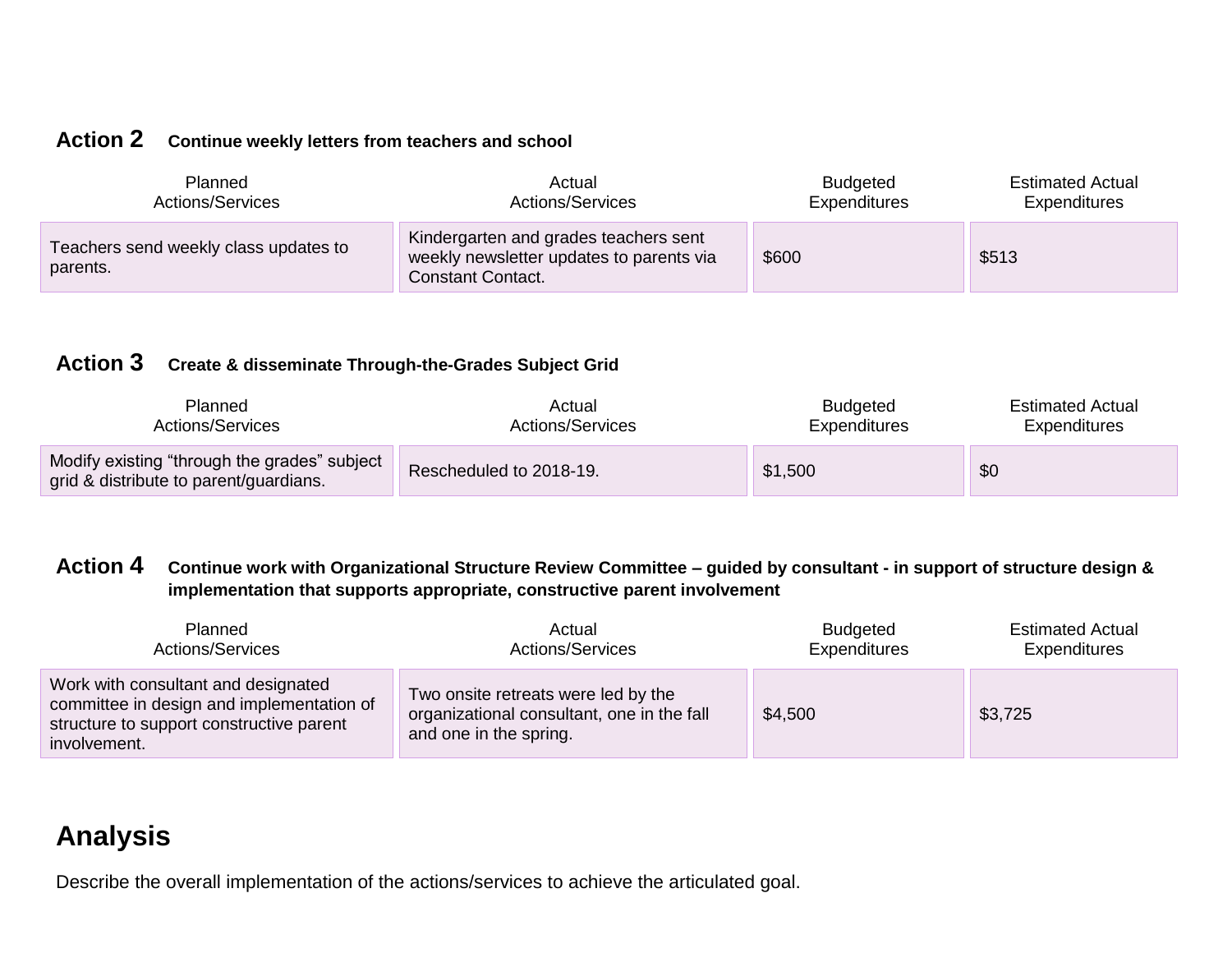Weekly newsletters from teachers provided highly consistent updates and parent education regarding classroom curricular and cultural activities. The schoolwide newsletter focused on topics and activities that spanned the grades. Committee work with the support of the consultant revealed a lack of structure for communication between committees working for the benefit of the school – i.e., festival, fundraising, volunteer committees. Outcome – creation of the "Round Table" to be implemented in 18-19, will meet quarterly and serve as a communication hub for the administration and the acting committees.

Describe the overall effectiveness of the actions/services to achieve the articulated goal as measured by the LEA.

Parent survey results indicate that interest remains significant for learning more about most areas of the curriculum, from academic subjects to the specialty program. Spanish, Science and the elective program stand out for lower levels (under 60% stating excellent or good) of parent understanding of the curriculum as currently taught. The Round Table is expected to be an effective forum for increasing communication and fostering greater partnership among staff and parents.

Explain material differences between Budgeted Expenditures and Estimated Actual Expenditures.

No material differences

Describe any changes made to this goal, expected outcomes, metrics, or actions and services to achieve this goal as a result of this analysis and analysis of the LCFF Evaluation Rubrics, as applicable. Identify where those changes can be found in the LCAP.

Feedback from the Parent Advisory Committee suggests that general parent education articles would be easier to access as a document library on the website rather than newsletter articles. Round Table and parent education articles on website noted in 2018-19 Strategic Plan.

# **Goal 3**

Site Improvements to enhance energy efficiency and student safety

State and/or Local Priorities addressed by this goal: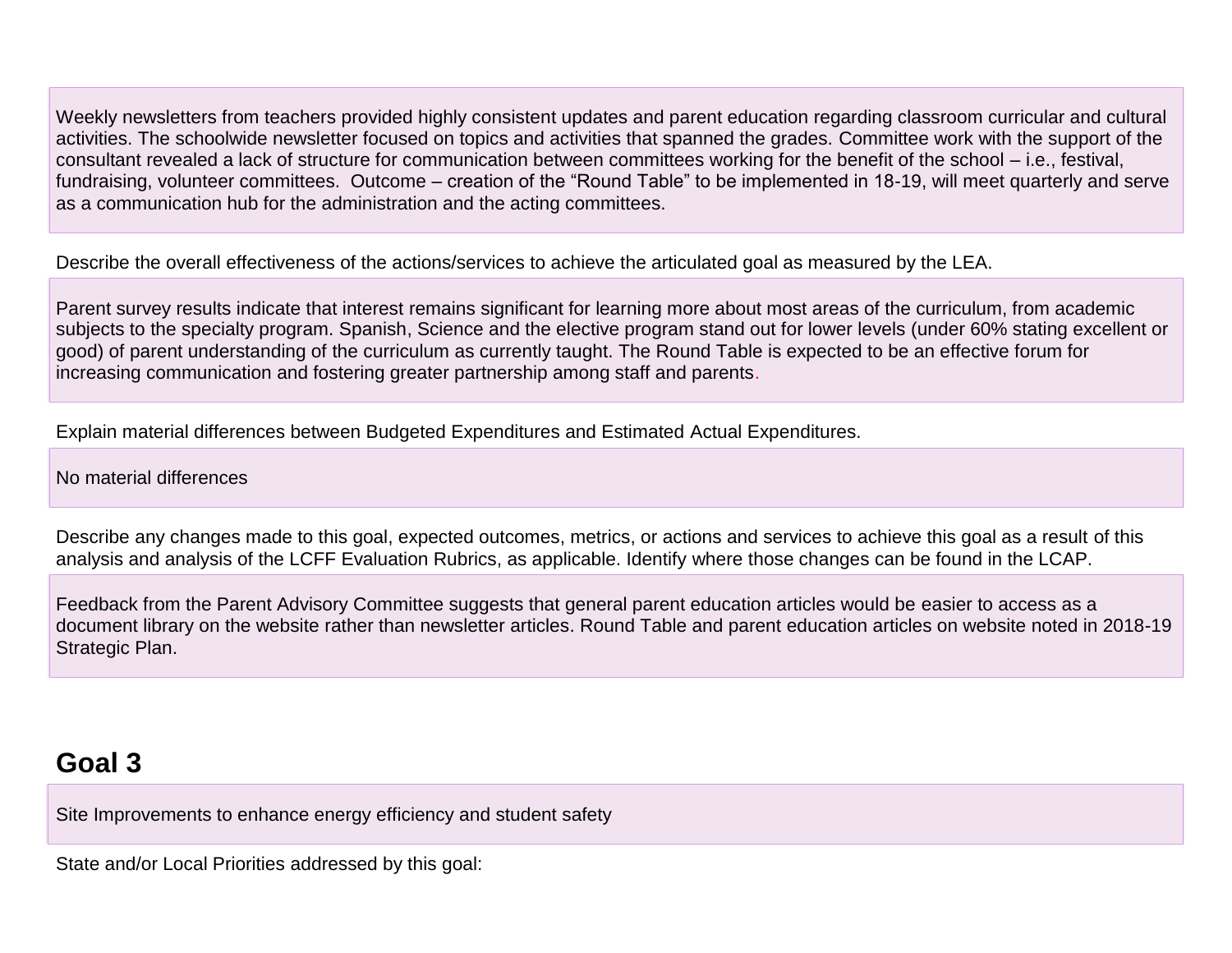### **Actions / Services**

**Action 1 Complete site assessment for energy efficiency improvements/ upgrades, e.g. replacing interior lights, installing dimmable switches, installing room/door sensors for more efficient HVAC operations.**

| <b>Planned</b>                                                                   | Actual                                                                           | <b>Budgeted</b> | <b>Estimated Actual</b> |
|----------------------------------------------------------------------------------|----------------------------------------------------------------------------------|-----------------|-------------------------|
| Actions/Services                                                                 | Actions/Services                                                                 | Expenditures    | <b>Expenditures</b>     |
| Upgrade classroom lighting phase $1 -$<br>pending EE analysis by PG&E contractor | Bid received from lighting contractor. Final<br>implementation to be determined. | \$36,000        | \$0                     |

### **Action 2 Identify and install emergency alert systems that can be heard across campus and from inside all buildings**

| Planned                                                                                | Actual                                                                                                                                | <b>Budgeted</b> | <b>Estimated Actual</b> |
|----------------------------------------------------------------------------------------|---------------------------------------------------------------------------------------------------------------------------------------|-----------------|-------------------------|
| <b>Actions/Services</b>                                                                | <b>Actions/Services</b>                                                                                                               | Expenditures    | Expenditures            |
| Continued from previous year – identify and<br>install alarm siren audible campus wide | Schoolwide alert system operational with<br>outdoor siren, walkie-talkies and electronic<br>intruder alert buttons for staff members. | \$5,000         | \$136                   |

#### **Action 3 Continue to identify and address potential classroom upgrades and hazards**

| Planned                                | Actual                                                                                                                                              | <b>Budgeted</b> | <b>Estimated Actual</b> |
|----------------------------------------|-----------------------------------------------------------------------------------------------------------------------------------------------------|-----------------|-------------------------|
| <b>Actions/Services</b>                | <b>Actions/Services</b>                                                                                                                             | Expenditures    | Expenditures            |
| Identify and address potential hazards | Surfacing on classroom ramps upgraded to<br>reduce potential of slipping. New $1-8$ <sup>th</sup><br>grade carpets scheduled for summer<br>upgrade. | \$5,000         | \$4,190                 |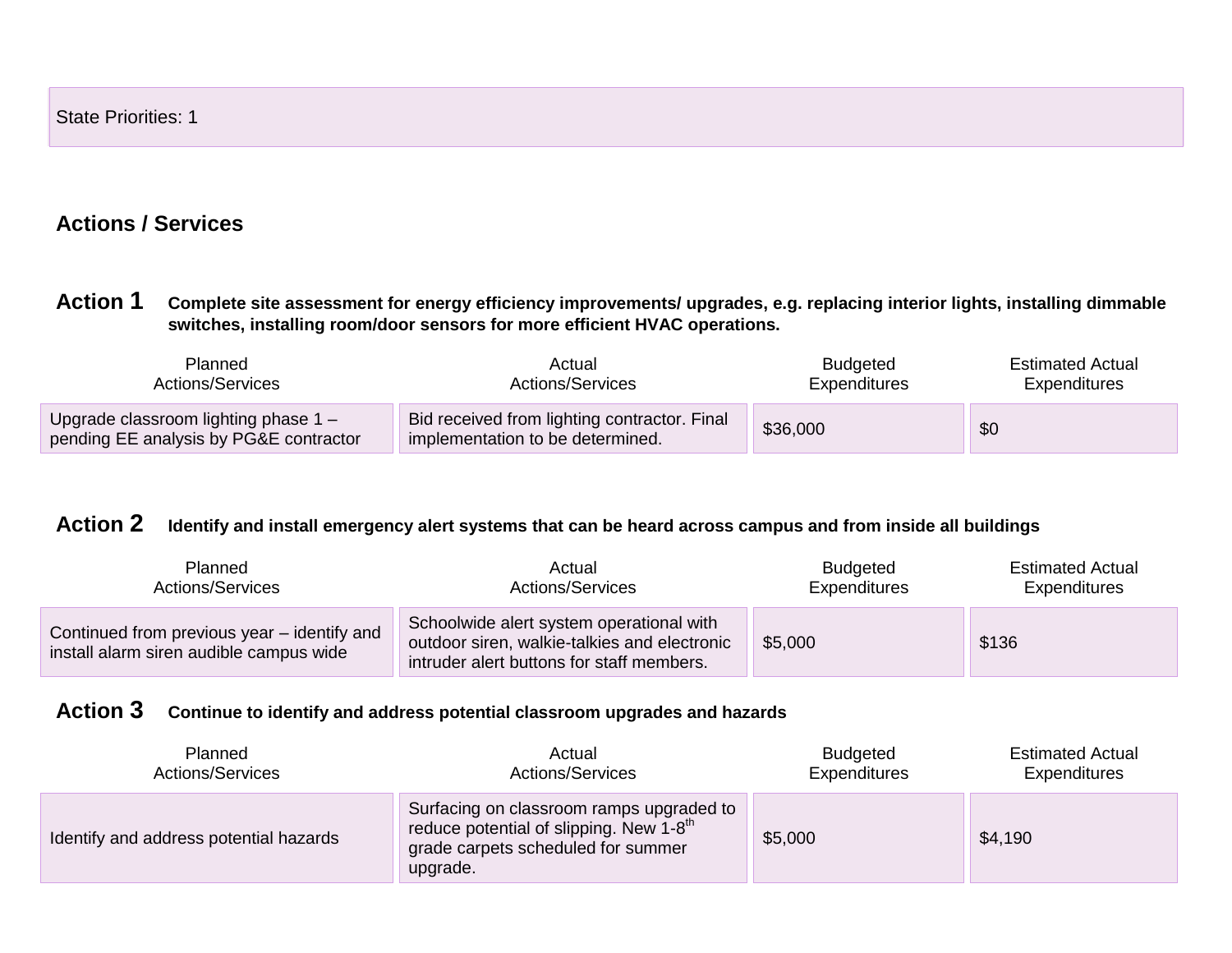# **Analysis**

Describe the overall implementation of the actions/services to achieve the articulated goal.

The school has currently only partially realized this site improvements goal, with the greatest progress in the realm of student safety via a multi-tiered campus alert system (siren, walkie talkies, panic/alert buttons) and elimination of potential slipping hazards on the classroom ramps. The siren may need to be revisited because it is not fully audible from all corners of the spread out campus. The classroom energy efficiency effort is still a priority, but is waiting on the allocation of Prop 39 funds.

Describe the overall effectiveness of the actions/services to achieve the articulated goal as measured by the LEA.

With major site improvement efforts still pending, the effectiveness of these goal-related actions are best and evaluated at the completion of the three-year plan.

Explain material differences between Budgeted Expenditures and Estimated Actual Expenditures.

A projected \$36,000 for the classroom energy efficiency effort has not yet been allocated from Prop 39 funds.

Describe any changes made to this goal, expected outcomes, metrics, or actions and services to achieve this goal as a result of this analysis and analysis of the LCFF Evaluation Rubrics, as applicable. Identify where those changes can be found in the LCAP.

There were no significant changes to the expected outcomes other than the unfinished energy efficiency work, which has been moved to the 2018-19 Strategic Plan.

# **Goal 4**

Enhance specialty program and increase parent understanding of specialty curriculum

State and/or Local Priorities addressed by this goal: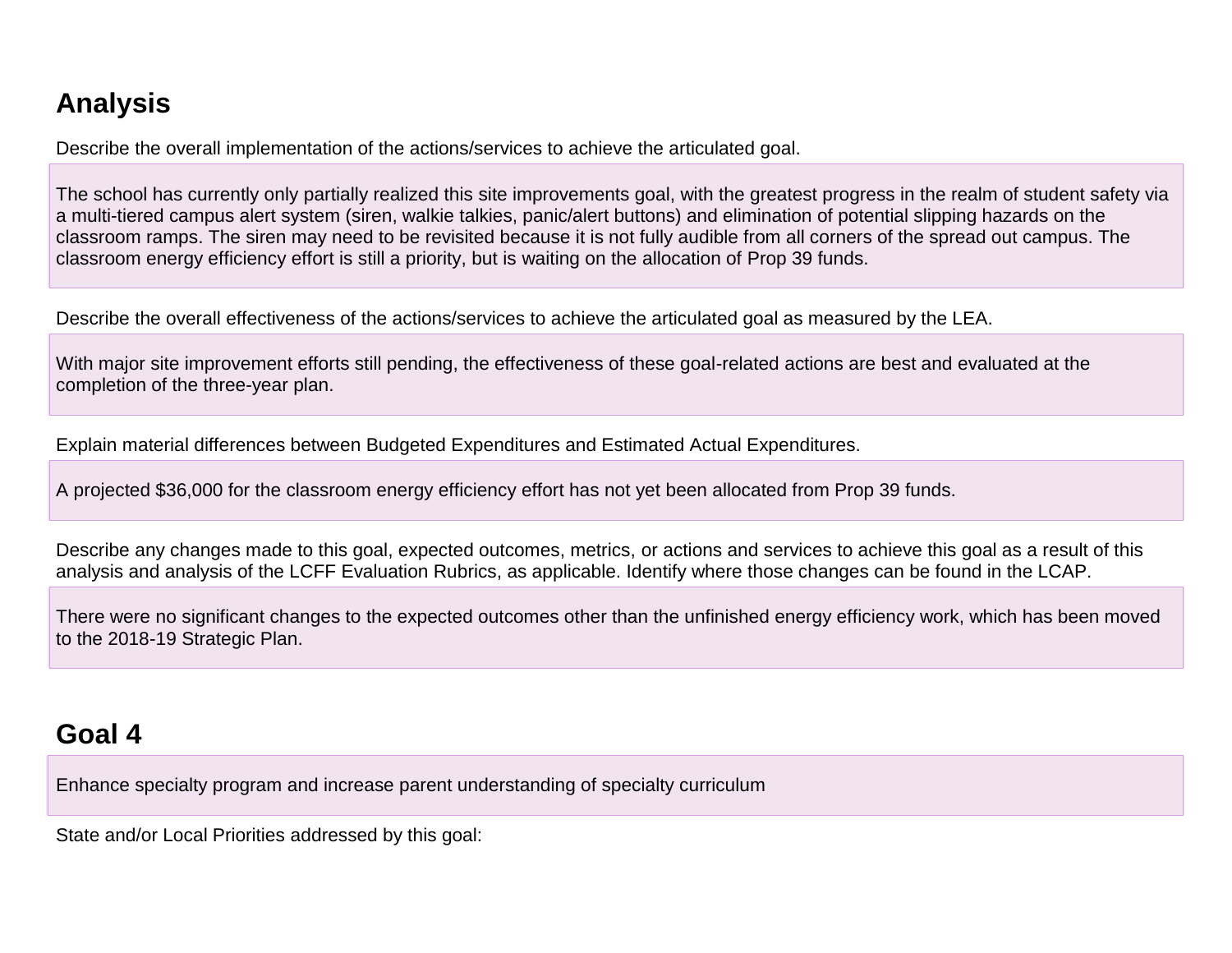### **Actions / Services**

#### **Action 1 Movement – develop and disseminate narrative regarding scope and goals of program**

| Planned                                                               | Actual                                                                                                                                                                                                                    | <b>Budgeted</b> | <b>Estimated Actual</b> |
|-----------------------------------------------------------------------|---------------------------------------------------------------------------------------------------------------------------------------------------------------------------------------------------------------------------|-----------------|-------------------------|
| Actions/Services                                                      | <b>Actions/Services</b>                                                                                                                                                                                                   | Expenditures    | <b>Expenditures</b>     |
| Develop & disseminate narrative regarding<br>scope & goals of program | Permanent basketball side courts<br>designed. Program material published in<br>class and schoolwide newsletters,<br>including after major Movement program<br>events. Grade specific presentations at<br>Parent Evenings. | \$1000          | \$0                     |

#### **Action 2 Organic Garden – provide 3 Saturday workdays for community involvement; add formal Master Gardner education opportunities to engage community**

| Planned                                                                                                                   | Actual                                                                                                                                                   | <b>Budgeted</b>     | <b>Estimated Actual</b> |
|---------------------------------------------------------------------------------------------------------------------------|----------------------------------------------------------------------------------------------------------------------------------------------------------|---------------------|-------------------------|
| <b>Actions/Services</b>                                                                                                   | <b>Actions/Services</b>                                                                                                                                  | <b>Expenditures</b> | <b>Expenditures</b>     |
| -Schedule 3 community garden workdays<br>-Add Master Gardener "workshops" to<br>increase parent interest in garden upkeep | 3 all-school workdays scheduled and well<br>attended.<br>3 Master Gardener workshops offered on<br>campus via local UC Cooperative<br>Extension program. | \$600               | \$100                   |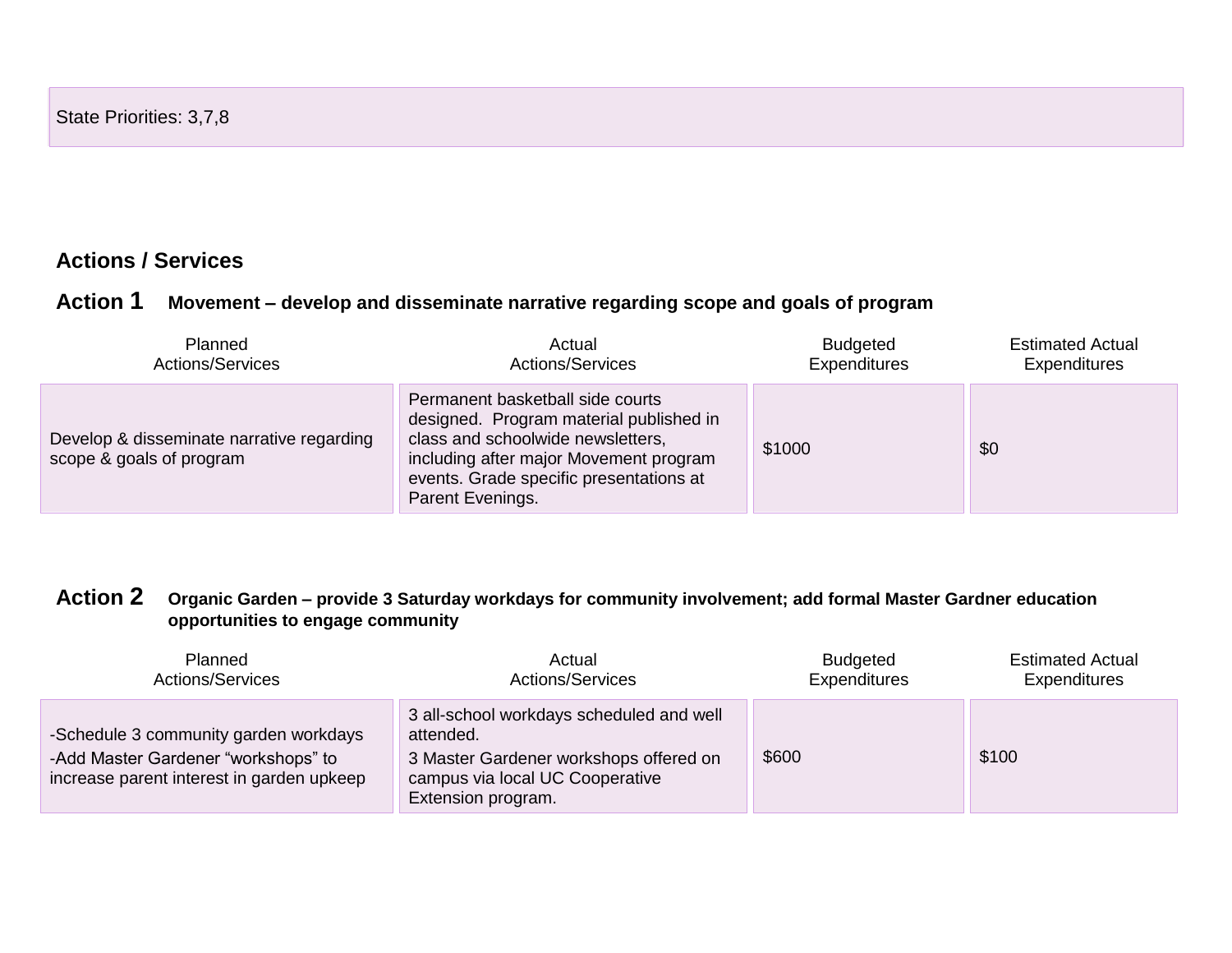#### **Action 3 Spanish – Continue to standardize curriculum delivery; complete development of consistent student assessment; re-write assembly**

| Planned                                                                               | Actual                                                                              | <b>Budgeted</b>     | <b>Estimated Actual</b> |
|---------------------------------------------------------------------------------------|-------------------------------------------------------------------------------------|---------------------|-------------------------|
| <b>Actions/Services</b>                                                               | Actions/Services                                                                    | <b>Expenditures</b> | Expenditures            |
| -Standardize student curriculum and<br>assessments<br>-Update annual Spanish assembly | Spanish assembly program updated. New<br>textbooks purchased for the Middle School. | \$1,000             | \$5,870                 |

#### **Action 4 Music – continue working on instruments storage solutions both in classrooms and music room; ongoing maintenance of music library; continue to upgrade instrument quality by replacing worn out items**

| Planned                                                                                                                                     | Actual                                                                                         | <b>Budgeted</b> | <b>Estimated Actual</b> |
|---------------------------------------------------------------------------------------------------------------------------------------------|------------------------------------------------------------------------------------------------|-----------------|-------------------------|
| <b>Actions/Services</b>                                                                                                                     | <b>Actions/Services</b>                                                                        | Expenditures    | Expenditures            |
| -Identify instrument storage solutions<br>-Maintain music library<br>-Upgrade instrument quality as old<br>instruments are retired from use | 7 violins, 5 violas and 1 cello were of<br>upgraded quality were purchased for the<br>program. | \$2,800         | \$10,500                |

### **Action 5 Handwork – continue utilizing upper grade student helpers where ever possible to assist in lower grades**

| <b>Planned</b>               | Actual                                              | <b>Budgeted</b> | <b>Estimated Actual</b> |
|------------------------------|-----------------------------------------------------|-----------------|-------------------------|
| <b>Actions/Services</b>      | Actions/Services                                    | Expenditures    | <b>Expenditures</b>     |
| Upper grades student helpers | Student helper effort not operational in 17-<br>18. | \$0             | \$0                     |

# **Analysis**

Describe the overall implementation of the actions/services to achieve the articulated goal.

Three out of the five action steps were significantly implemented.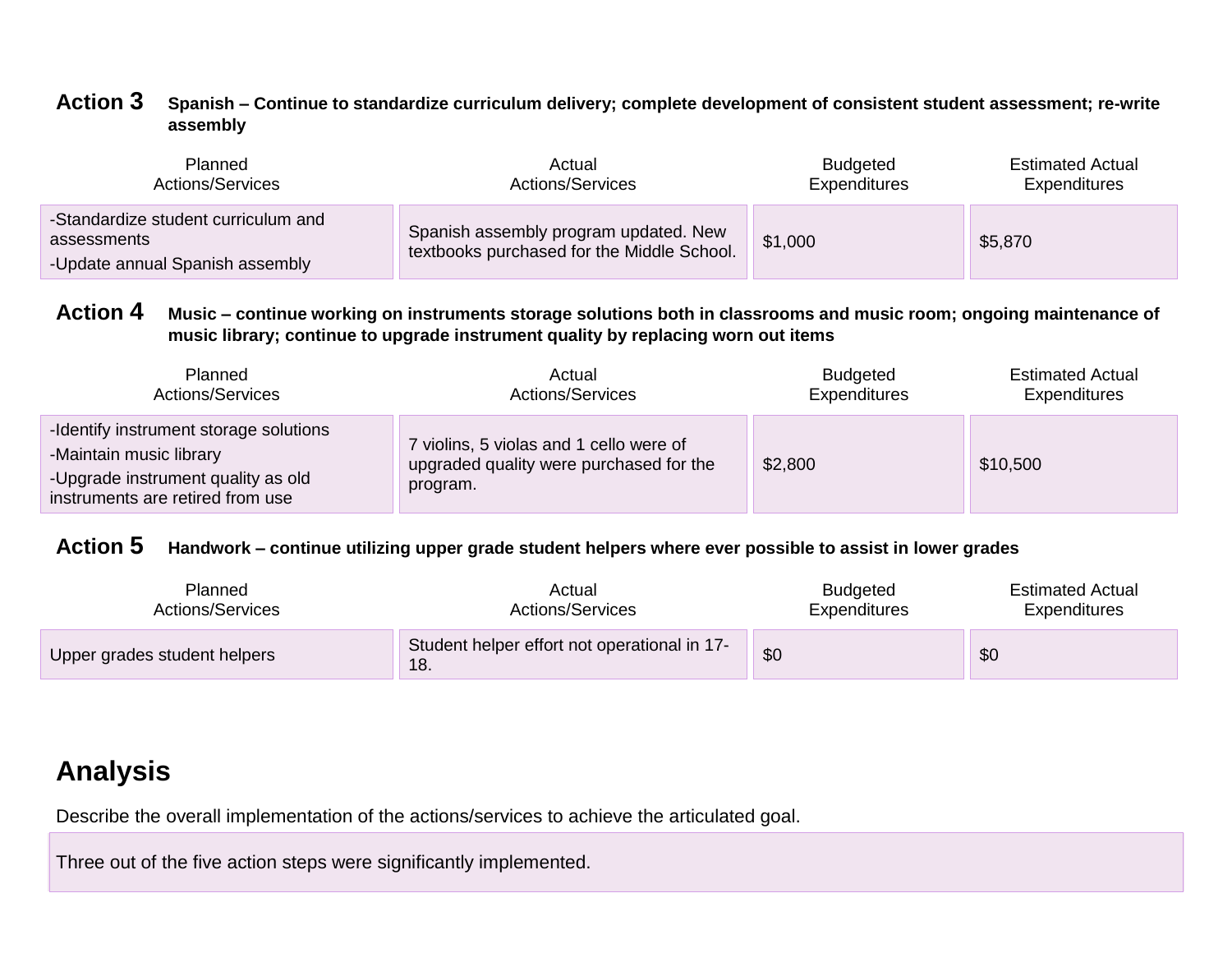Describe the overall effectiveness of the actions/services to achieve the articulated goal as measured by the LEA.

The new Spanish textbooks and assembly, 13 new instruments, 6 additional opportunities for parent participation in the Garden program all serve to effectively enhance the specialty program. Parent Survey results indicate that the work to increase parent understanding of the specialty curriculum should continue next year with a particular attention to Spanish and the elective program.

Explain material differences between Budgeted Expenditures and Estimated Actual Expenditures.

The material differences are explained by the purchase of the Spanish textbooks and more than anticipated new musical instruments.

Describe any changes made to this goal, expected outcomes, metrics, or actions and services to achieve this goal as a result of this analysis and analysis of the LCFF Evaluation Rubrics, as applicable. Identify where those changes can be found in the LCAP.

No significant changes. Uncompleted action steps to be continued to 2018-19.

# **Goal 5**

Increase Faculty development and upgrade technology equipment

State and/or Local Priorities addressed by this goal:

State Priorities: 1,2,7

### **Actions / Services**

### **Action 1 Provide professional development for grade/subject specific strategies & early intervention**

Planned Actions/Services

Actual Actions/Services

**Budgeted Expenditures**  Estimated Actual **Expenditures**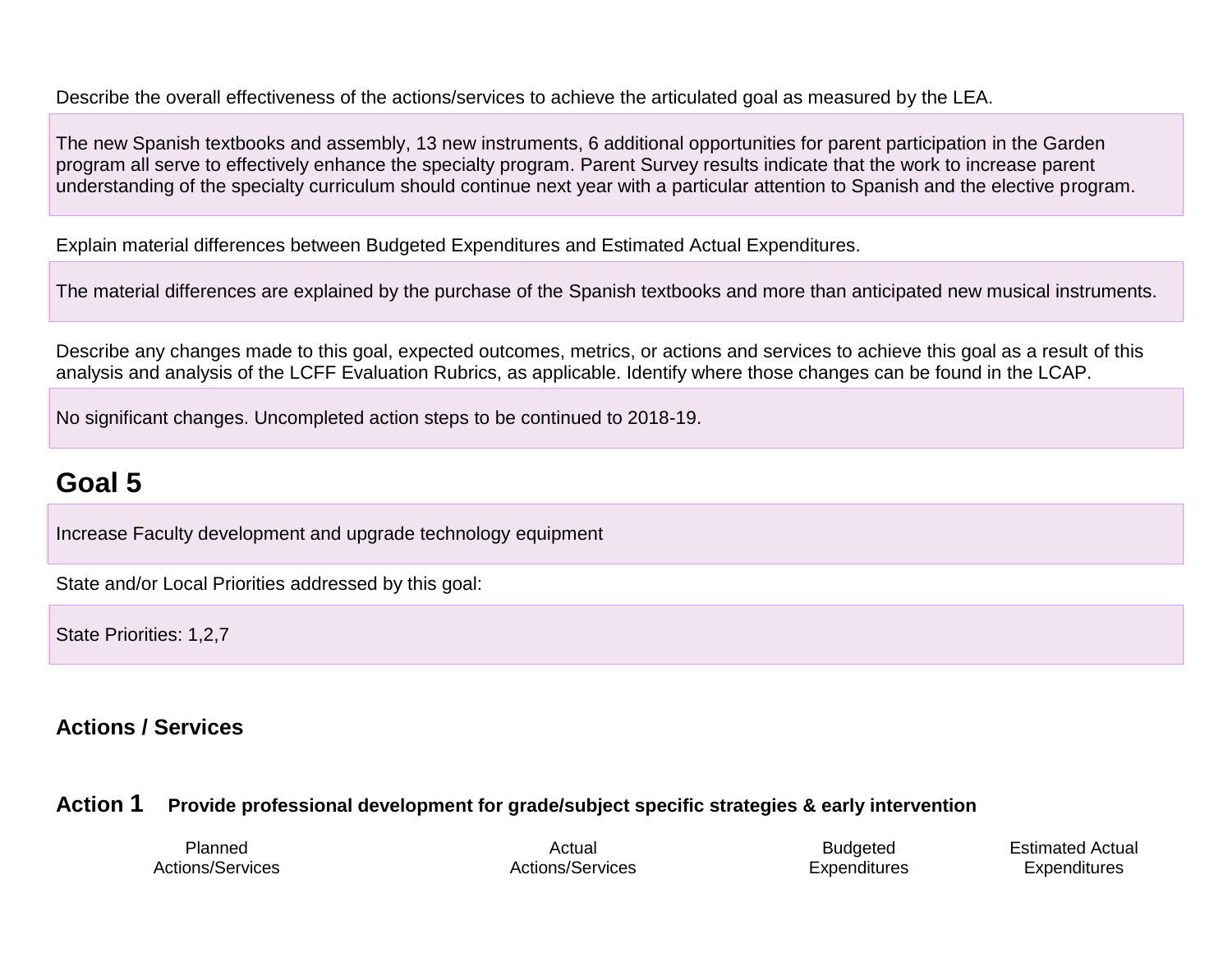| <b>Planned</b>                                                                                                                                                        | Actual                                                                                                                                                                                           | <b>Budgeted</b>     | <b>Estimated Actual</b> |
|-----------------------------------------------------------------------------------------------------------------------------------------------------------------------|--------------------------------------------------------------------------------------------------------------------------------------------------------------------------------------------------|---------------------|-------------------------|
| <b>Actions/Services</b>                                                                                                                                               | <b>Actions/Services</b>                                                                                                                                                                          | <b>Expenditures</b> | <b>Expenditures</b>     |
| -Summer training for faculty in grade-<br>specific material<br>-3-day Bal-a-vis-X training for faculty & staff<br>at August in-service<br>-Annual Alliance Conference | Certificated faculty attended grade-specific<br>summer courses.<br>Entire staff participated in Bal-A-Vis-X in-<br>service<br><b>Faculty attended Annual Alliance</b><br>Conference in February. | \$20,000            | \$20,000                |

#### **Action 2 Provide Chromebooks & accessories for faculty**

| Planned<br>Actions/Services                                         | Actual<br>Actions/Services     | <b>Estimated Actual</b><br><b>Budgeted</b><br>Expenditures<br>Expenditures |         |
|---------------------------------------------------------------------|--------------------------------|----------------------------------------------------------------------------|---------|
| Purchase chrome books for faculty to use<br>for school-related work | Faculty Chromebooks purchased. | \$3,800                                                                    | \$3,600 |

# **Analysis**

Complete a copy of the following table for each of the LEA's goals from the prior year LCAP. Duplicate the table as needed. Use actual annual measurable outcome data, including performance data from the LCFF Evaluation Rubrics, as applicable.

Describe the overall implementation of the actions/services to achieve the articulated goal.

The faculty participated in professional development programs as planned. Chromebooks were purchased and the faculty is receiving regular in-house tutorial sessions on the use of the Chromebook.

Describe the overall effectiveness of the actions/services to achieve the articulated goal as measured by the LEA.

Grade-specific and targeted professional development has proven essential in preparing or refreshing the faculty's developmental understanding and curricular preparedness as they assume responsibility for a new class level each year. The Chromebooks, while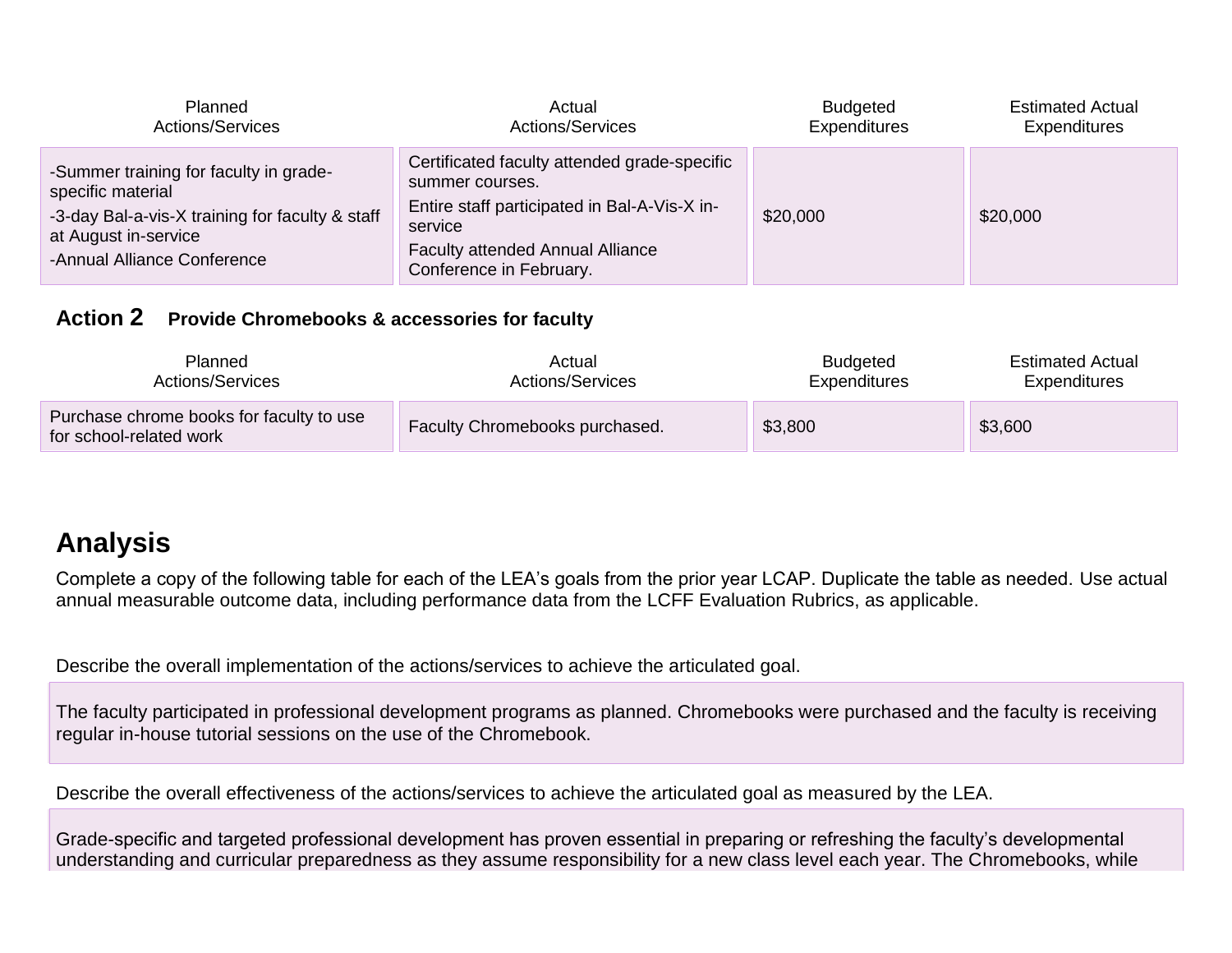initially presenting an additional mid-year learning curve, are proving useful in collaborative planning projects as well as collegial and parental communications.

Explain material differences between Budgeted Expenditures and Estimated Actual Expenditures.

No material differences.

Describe any changes made to this goal, expected outcomes, metrics, or actions and services to achieve this goal as a result of this analysis and analysis of the LCFF Evaluation Rubrics, as applicable. Identify where those changes can be found in the LCAP.

No significant changes to this goal or related measures.

# **Goal 6**

Insure continued student success on CAASPP exams

State and/or Local Priorities addressed by this goal:

State Priorities: 3,7,8

#### **Actions / Services**

#### **Action 1 Retain high quality teachers, specialty instructors and student support staff**

| <b>Planned</b><br>Actual<br>Actions/Services<br>Actions/Services |                                                                         | <b>Budgeted</b><br>Expenditures | <b>Estimated Actual</b><br>Expenditures |
|------------------------------------------------------------------|-------------------------------------------------------------------------|---------------------------------|-----------------------------------------|
| Maintain competitive compensation                                | Continued to support COLA, longevity<br>retention and fund STRS per law | \$1,399,738                     | \$1,399,738                             |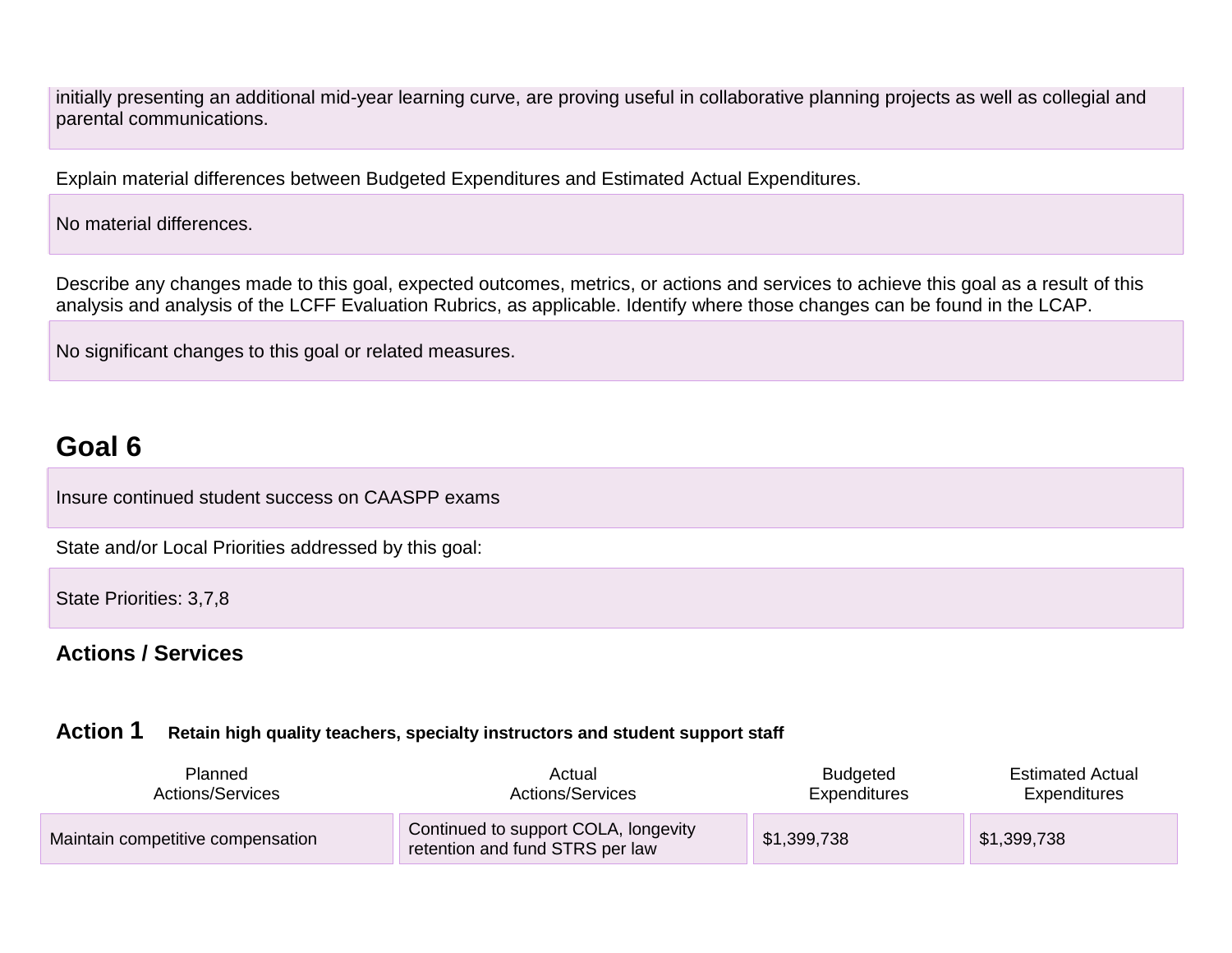# **Analysis**

Describe the overall implementation of the actions/services to achieve the articulated goal.

The school has continued to support annual cost of living adjustments, longevity retention, including a generous benefits package that includes PERS and STRS.

Describe the overall effectiveness of the actions/services to achieve the articulated goal as measured by the LEA.

Novato Charter remains a high level (Green) school in the "All Students" category as indicated on the CDE Dashboard. High levels of retention of our high-quality teachers, specialty instructors and support staff has allowed us to consistently deliver a public Waldorf state standards aligned curriculum that inspires all learners to achieve.

Explain material differences between Budgeted Expenditures and Estimated Actual Expenditures.

No material differences.

Describe any changes made to this goal, expected outcomes, metrics, or actions and services to achieve this goal as a result of this analysis and analysis of the LCFF Evaluation Rubrics, as applicable. Identify where those changes can be found in the LCAP.

No significant changes.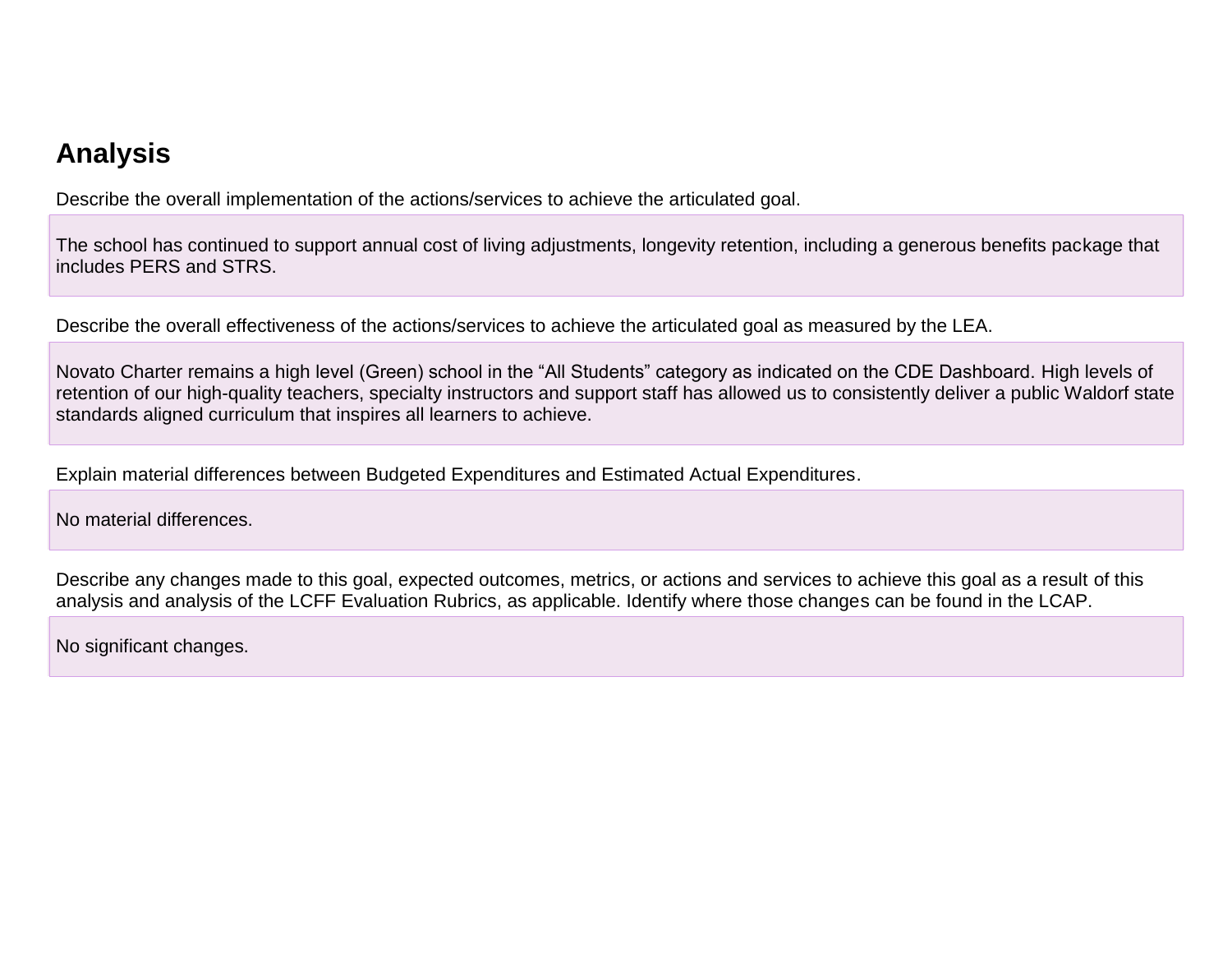# **Stakeholder Engagement**

#### LCAP Year: **2018-19**

### **Involvement Process for LCAP and Annual Update**

How, when, and with whom did the LEA consult as part of the planning process for this LCAP/Annual Review and Analysis?

Full Faculty and Middle School Faculty review and planning sessions in March, April and May.

Meeting with Parent Advisory Committee chair and then Parent Advisory Committee convened in April for review and input.

Middle School Student Survey completed in March

School-wide parent survey completed in March.

## **Impact on LCAP and Annual Update**

How did these consultations impact the LCAP for the upcoming year?

Surveys as well as planning and review meetings with stakeholders resulted in minor adjustments to the LCAP for the 2018-29 school year, which will be the second year of a three-year effort.

# **Goals, Actions, & Services**

Strategic Planning Details and Accountability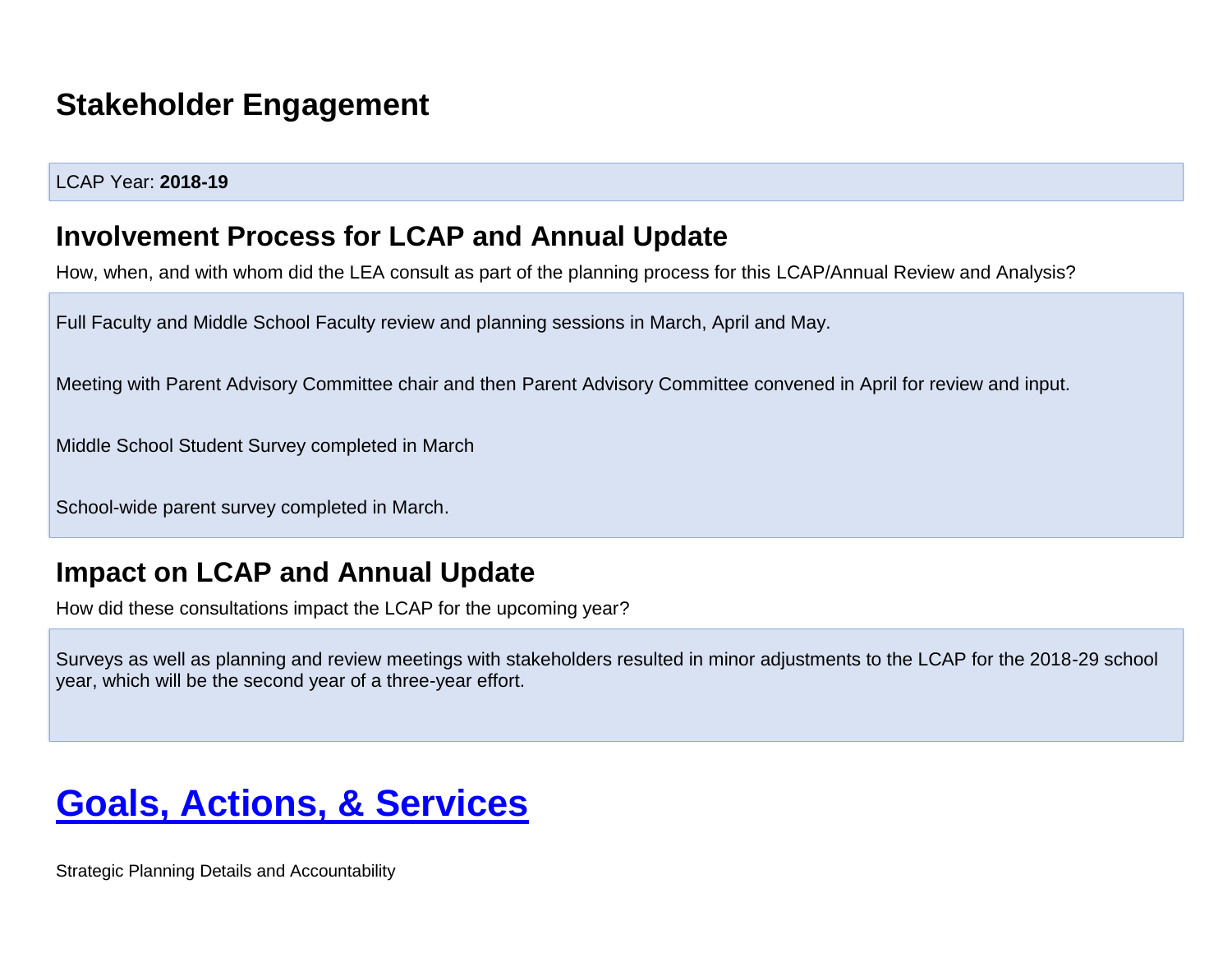|        | $\exists$ New | $\boxtimes$ Modified | $\Box$ Unchanged                                                                                                                                                                                                                                         |
|--------|---------------|----------------------|----------------------------------------------------------------------------------------------------------------------------------------------------------------------------------------------------------------------------------------------------------|
| Goal 1 |               |                      | Strengthen middle school & enhance middle school experience – develop self-responsibility and self-direction in students to<br>better prepare them for high school & enhance their experience of feeling safe, socially accepted and included at school. |

| <b>State and/or Local Priorities</b> | STATE $\boxtimes$ 1 $\boxtimes$ 2 $\Box$ 3 $\boxtimes$ 4 $\boxtimes$ 5 $\boxtimes$ 6 $\Box$ 7 $\Box$ 8                                                                                                                                                                                                                                                                             |
|--------------------------------------|------------------------------------------------------------------------------------------------------------------------------------------------------------------------------------------------------------------------------------------------------------------------------------------------------------------------------------------------------------------------------------|
| Addressed by this goal:              | COE $\Box$ 9 $\Box$ 10                                                                                                                                                                                                                                                                                                                                                             |
| <b>Identified Need</b>               | LOCAL And the contract of the contract of the contract of the contract of the contract of the contract of the<br>In response to previous years' surveys and decline in middle school enrollment (until 2013-14 school year when issues<br>were identified and addressed). Continuous attention & updating needed to maintain both quality of instruction and<br>stable enrollment. |

#### EXPECTED ANNUAL MEASURABLE OUTCOMES

 $\overline{\phantom{a}}$ 

| Metrics/Indicators                 | <b>Baseline</b>                                                                                                                                                                                                                                                                                                     | 2017-18                                                                                                                                                                                                                            | 2018-19                                                            | 2019-20                                                              |
|------------------------------------|---------------------------------------------------------------------------------------------------------------------------------------------------------------------------------------------------------------------------------------------------------------------------------------------------------------------|------------------------------------------------------------------------------------------------------------------------------------------------------------------------------------------------------------------------------------|--------------------------------------------------------------------|----------------------------------------------------------------------|
| <b>Annual MS Student</b><br>Survey | 65% stated sense of<br>belonging<br>74% stated they can express<br>themselves at school<br>80%+ stated they are treated<br>well & care about each other<br>75% stated they feel<br>prepared to speak in front of<br>an audience<br>85% stated the feel prepared<br>to use technology & media<br>for school purposes | Re-write survey to more directly<br>measure for outcomes:<br>Reach 75% or above in each<br>category related to self-<br>responsibility, self-direction, high<br>school preparation & feelings of<br>safety and inclusion at school | Redesign survey for more<br>focused and useful<br>stakeholder data | Maintain 75% or above in survey<br>responses to applicable questions |
| <b>Annual MS Parent</b><br>Survey  | 69% understand homework<br>expectations<br>65% understand the use of<br>technology in the curriculum                                                                                                                                                                                                                | Reach 75% or above in<br>understanding in each category<br>related to self-responsibility, self-<br>direction, high school preparation                                                                                             | Synchronize survey with<br>LCAP measurement criteria               | Maintain 75% or above in survey<br>Responses to applicable questions |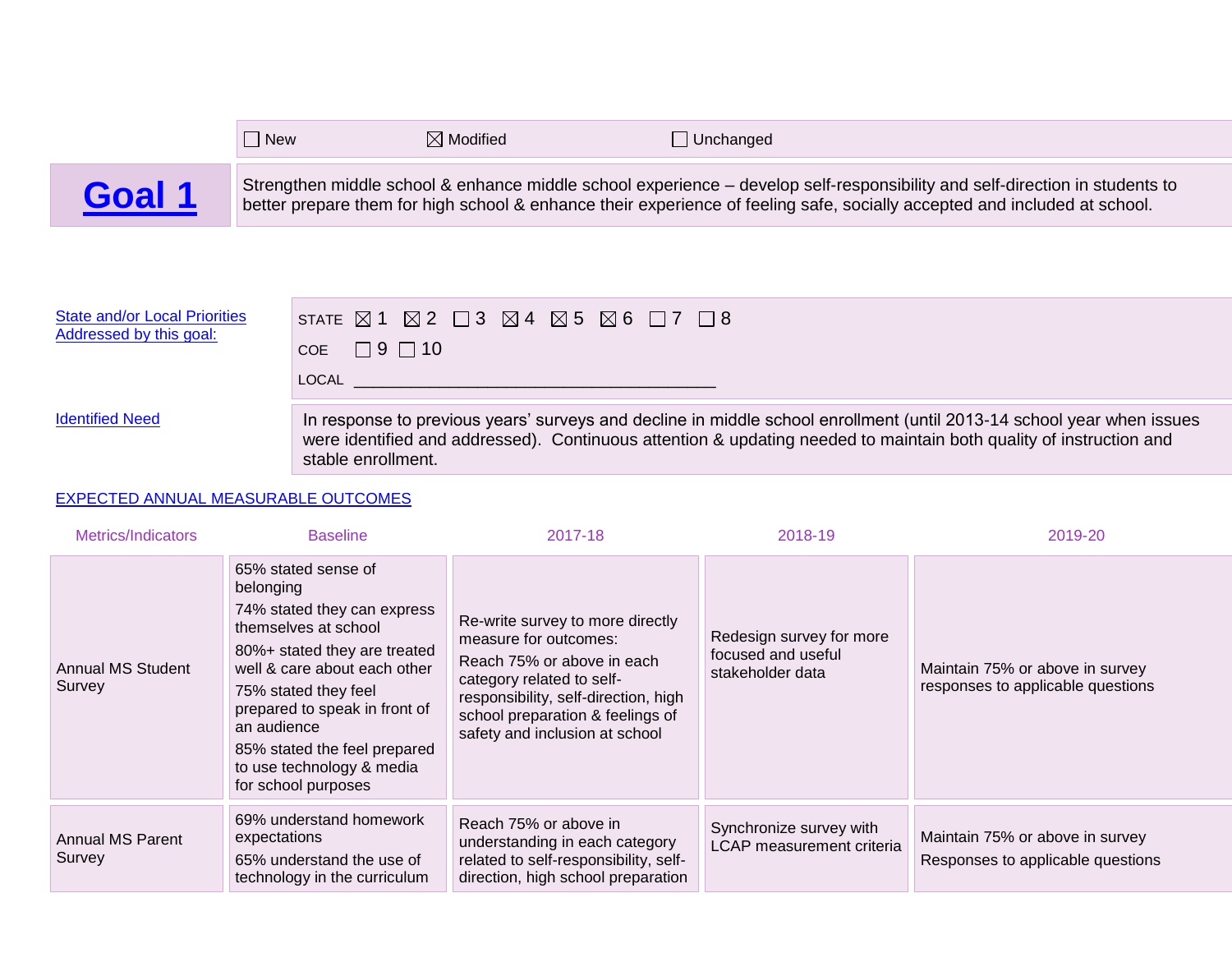|                       | 96% stated school provides<br>safe environment<br>93% stated school offers<br>resources to support success<br>of my child | & feelings of their child's safety<br>and inclusion at school |                                       |                                    |
|-----------------------|---------------------------------------------------------------------------------------------------------------------------|---------------------------------------------------------------|---------------------------------------|------------------------------------|
| <b>CAASPP Results</b> |                                                                                                                           | "All Students" in High<br>performance                         | "All Students" in High<br>performance | "All Students" in High performance |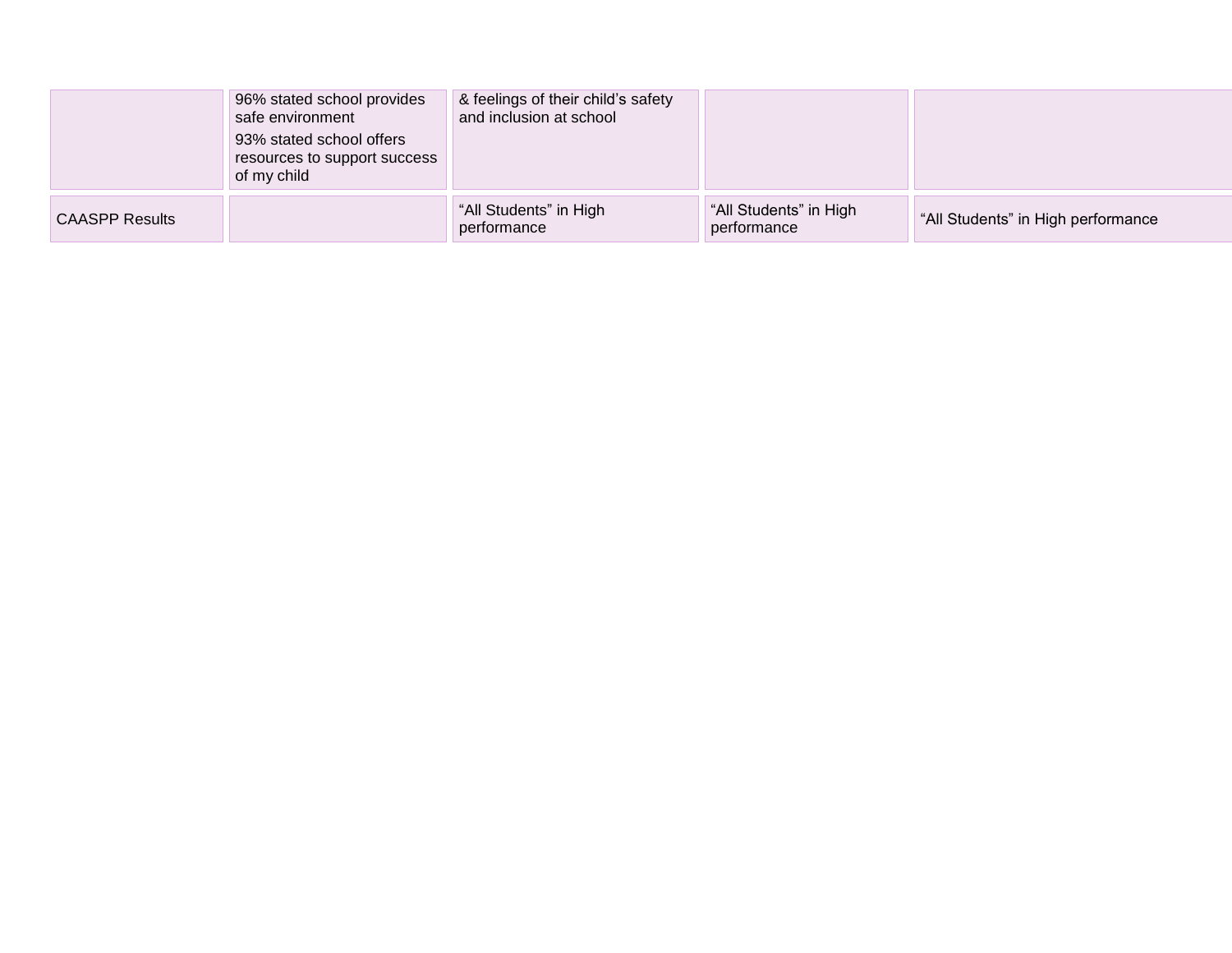#### PLANNED ACTIONS / SERVICES

### Action **1** Continue deepening the Social Inclusion Program

| For Actions/Services not included as contributing to meeting the Increased or Improved Services Requirement: |                                                                                                                       |                                                                                     |                                   |                                                                                     |                                                                               |                                                                                     |
|--------------------------------------------------------------------------------------------------------------|-----------------------------------------------------------------------------------------------------------------------|-------------------------------------------------------------------------------------|-----------------------------------|-------------------------------------------------------------------------------------|-------------------------------------------------------------------------------|-------------------------------------------------------------------------------------|
|                                                                                                              | <b>Students to be Served</b>                                                                                          | $\boxtimes$ All                                                                     | $\Box$ Students with Disabilities | □ [Specific Student Group(s)]                                                       |                                                                               |                                                                                     |
|                                                                                                              | Location(s)                                                                                                           | $\Box$ All schools                                                                  | Specific Schools:                 |                                                                                     | $\boxtimes$ Specific Grade spans: $\underline{6}^{\text{th}} - 8^{\text{th}}$ |                                                                                     |
| <b>ACTIONS/SERVICES</b>                                                                                      |                                                                                                                       |                                                                                     |                                   |                                                                                     |                                                                               |                                                                                     |
| 2017-18                                                                                                      |                                                                                                                       |                                                                                     | 2018-19                           |                                                                                     | 2019-20                                                                       |                                                                                     |
| $\Box$ New                                                                                                   | $\Box$ Modified                                                                                                       | $\boxtimes$ Unchanged                                                               | New                               | $\boxtimes$ Unchanged<br>$\Box$ Modified                                            | New                                                                           | $\boxtimes$ Unchanged<br>$\Box$ Modified                                            |
| teacher-led discussion                                                                                       |                                                                                                                       | Continue work with Beyond Differences &<br>Gender Spectrum presentations as well as | teacher-led discussion            | Continue work with Beyond Differences &<br>Gender Spectrum presentations as well as | teacher-led discussion                                                        | Continue work with Beyond Differences &<br>Gender Spectrum presentations as well as |
|                                                                                                              | <b>BUDGETED EXPENDITURES</b>                                                                                          |                                                                                     |                                   |                                                                                     |                                                                               |                                                                                     |
| 2017-18                                                                                                      |                                                                                                                       |                                                                                     | 2018-19                           |                                                                                     | 2019-20                                                                       |                                                                                     |
| Amount                                                                                                       | \$2,000                                                                                                               |                                                                                     | Amount                            | \$2,250                                                                             | Amount                                                                        | \$2,500                                                                             |
| <b>Source</b>                                                                                                | <b>LCFF Base</b>                                                                                                      |                                                                                     | <b>Source</b>                     | <b>LCFF Base</b>                                                                    | <b>Source</b>                                                                 | <b>LCFF Base</b>                                                                    |
| <b>Budget</b><br>Reference                                                                                   | 5800                                                                                                                  |                                                                                     | <b>Budget</b><br>Reference        | 5800                                                                                | <b>Budget</b><br>Reference                                                    | 5800                                                                                |
| Continue middle school ropes course<br>$\mathbf{2}$<br>Action                                                |                                                                                                                       |                                                                                     |                                   |                                                                                     |                                                                               |                                                                                     |
| For Actions/Services not included as contributing to meeting the Increased or Improved Services Requirement: |                                                                                                                       |                                                                                     |                                   |                                                                                     |                                                                               |                                                                                     |
|                                                                                                              | <b>Students to be Served</b><br>$\boxtimes$ All<br>$\Box$ Students with Disabilities<br>□ [Specific Student Group(s)] |                                                                                     |                                   |                                                                                     |                                                                               |                                                                                     |
|                                                                                                              | Location(s)                                                                                                           | $\Box$ All schools                                                                  | Specific Schools:                 |                                                                                     | $\boxtimes$ Specific Grade spans: $\underline{6}^{\text{th}} - 8^{\text{th}}$ |                                                                                     |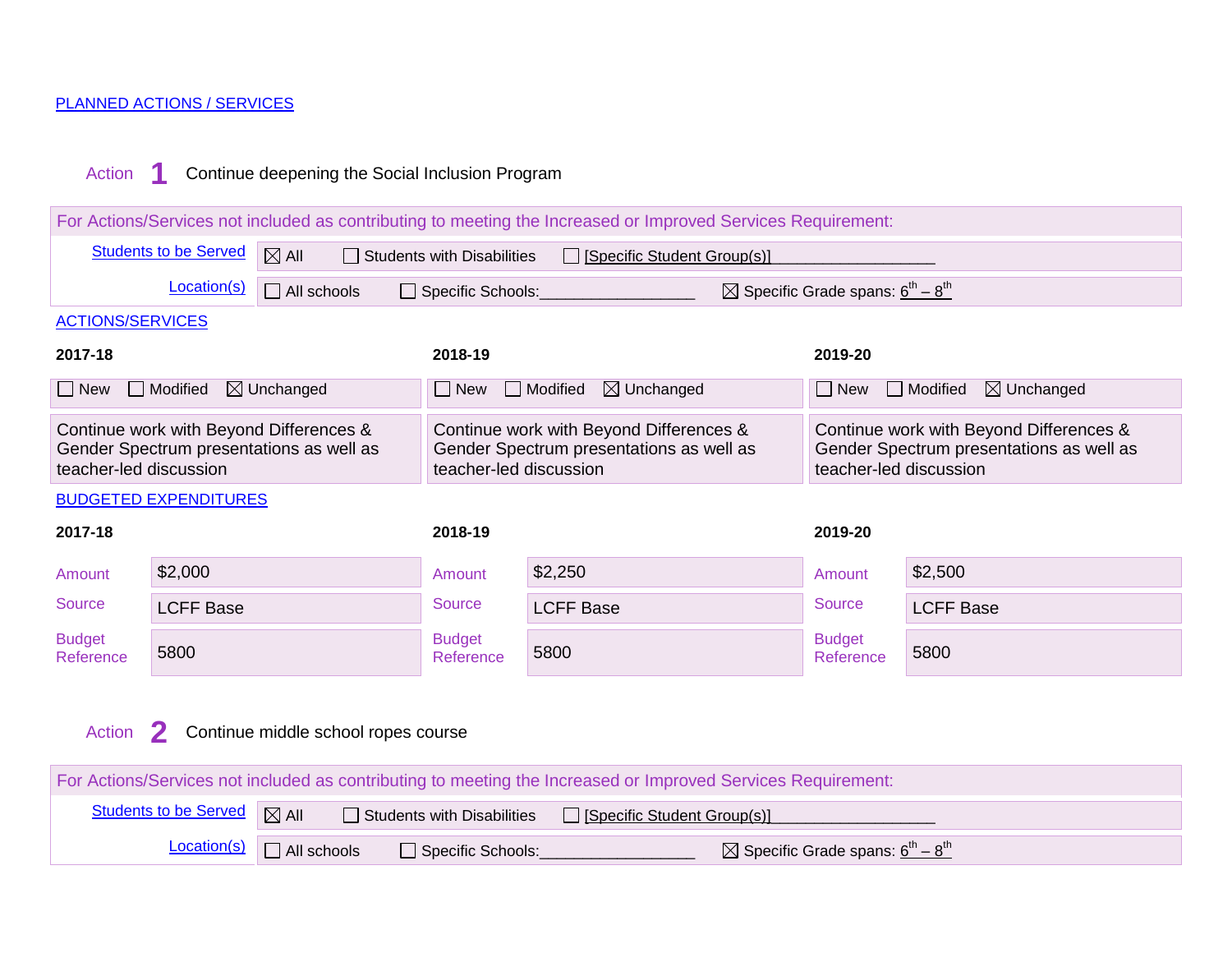#### ACTIONS/SERVICES

| 2017-18                                                                                                 |                              |                                 | 2018-19                           |                                                                                                              |                                                   | 2019-20                                                                                    |  |  |
|---------------------------------------------------------------------------------------------------------|------------------------------|---------------------------------|-----------------------------------|--------------------------------------------------------------------------------------------------------------|---------------------------------------------------|--------------------------------------------------------------------------------------------|--|--|
| $\Box$ New                                                                                              | $\Box$ Modified              | $\boxtimes$ Unchanged           | $\Box$ New                        | $\Box$ Modified<br>$\boxtimes$ Unchanged                                                                     | $\Box$ New                                        | $\boxtimes$ Unchanged<br>Modified                                                          |  |  |
| Continue Fall field trip to Westminster Woods<br>ropes course including community building<br>workshops |                              |                                 | workshops                         | Continue Fall field trip to Westminster Woods<br>ropes course including community building                   | workshops                                         | Continue Fall field trip to Westminster Woods<br>ropes course including community building |  |  |
| <b>BUDGETED EXPENDITURES</b>                                                                            |                              |                                 |                                   |                                                                                                              |                                                   |                                                                                            |  |  |
| 2017-18                                                                                                 |                              |                                 | 2018-19                           |                                                                                                              | 2019-20                                           |                                                                                            |  |  |
| Amount                                                                                                  | \$7,250                      |                                 | Amount                            | \$7,500                                                                                                      | Amount                                            | \$7,750                                                                                    |  |  |
| Source                                                                                                  | <b>Other Local Revenue</b>   |                                 | <b>Source</b>                     | <b>Other Local Revenue</b>                                                                                   | Source                                            | <b>Other Local Revenue</b>                                                                 |  |  |
| <b>Budget</b><br>Reference                                                                              | 5200                         |                                 | <b>Budget</b><br>Reference        | 5200                                                                                                         | <b>Budget</b><br>Reference                        | 5200                                                                                       |  |  |
| Action                                                                                                  | 3                            | Expand Cyber Civics program use |                                   |                                                                                                              |                                                   |                                                                                            |  |  |
|                                                                                                         |                              |                                 |                                   | For Actions/Services not included as contributing to meeting the Increased or Improved Services Requirement: |                                                   |                                                                                            |  |  |
|                                                                                                         | <b>Students to be Served</b> | $\boxtimes$ All                 | <b>Students with Disabilities</b> | □ [Specific Student Group(s)]                                                                                |                                                   |                                                                                            |  |  |
|                                                                                                         | Location(s)                  | All schools                     | Specific Schools:                 |                                                                                                              | $\boxtimes$ Specific Grade spans: 6-8             |                                                                                            |  |  |
| <b>ACTIONS/SERVICES</b>                                                                                 |                              |                                 |                                   |                                                                                                              |                                                   |                                                                                            |  |  |
| 2017-18                                                                                                 |                              |                                 | 2018-19                           |                                                                                                              | 2019-20                                           |                                                                                            |  |  |
| $\boxtimes$ Unchanged<br>$\Box$ Modified<br>$\Box$ New                                                  |                              |                                 | $\Box$ New                        | $\boxtimes$ Unchanged<br>$\Box$ Modified                                                                     | $\Box$ Modified<br>$\Box$ New<br>$\Box$ Unchanged |                                                                                            |  |  |
| Expand use of lessons during planned blocks                                                             |                              |                                 |                                   | Expand use of lessons during planned blocks                                                                  | Expand use of lessons during planned blocks       |                                                                                            |  |  |
|                                                                                                         | <b>BUDGETED EXPENDITURES</b> |                                 |                                   |                                                                                                              |                                                   |                                                                                            |  |  |
| 2017-18                                                                                                 |                              |                                 | 2018-19                           |                                                                                                              | 2019-20                                           |                                                                                            |  |  |
| Amount                                                                                                  | 300                          |                                 | Amount                            | 325                                                                                                          | Amount                                            | 350                                                                                        |  |  |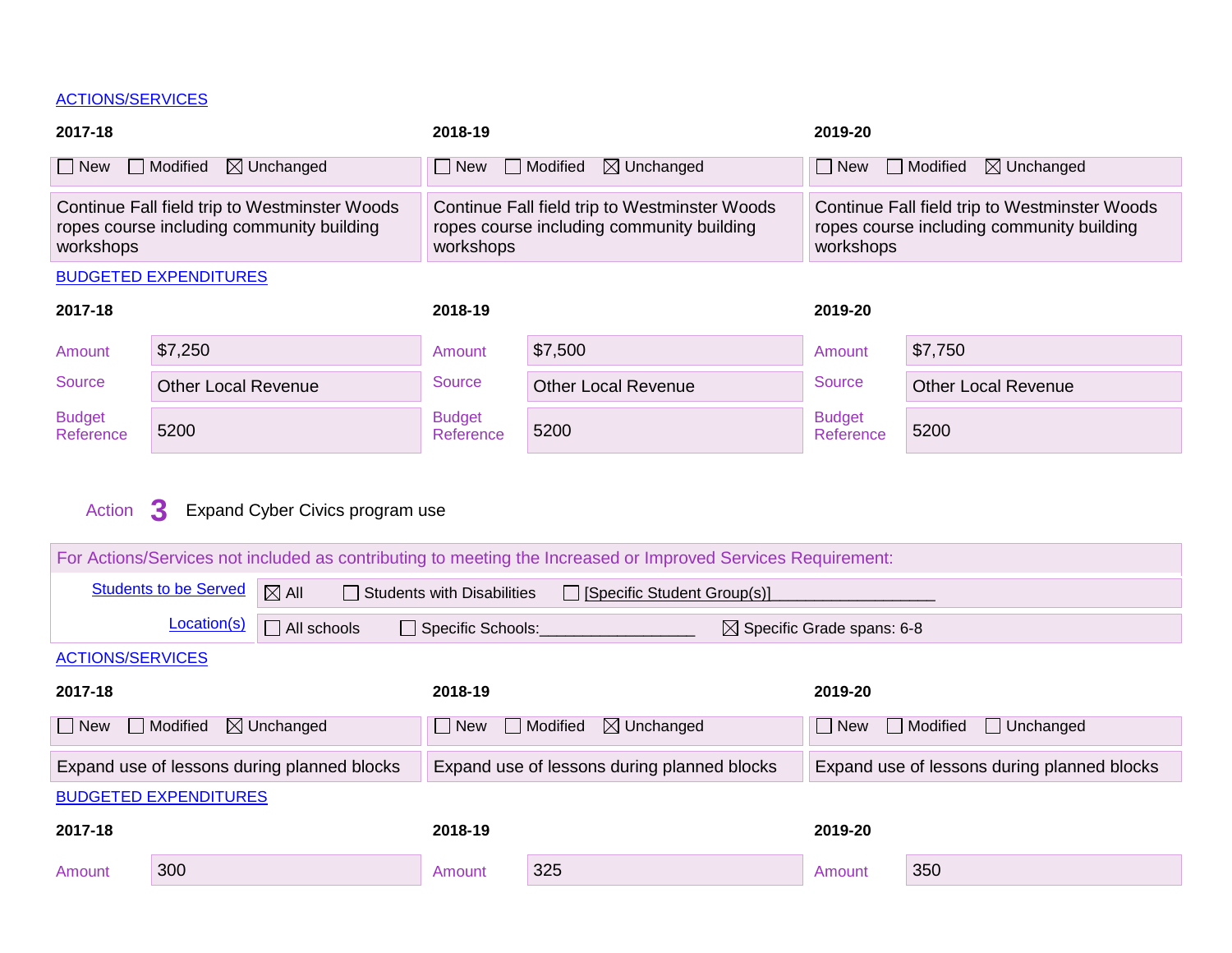| Source                                                                | <b>LCFF Base</b>                    |                                              | <b>Source</b>                     | <b>LCFF Base</b>                                                                                             | <b>Source</b><br><b>LCFF Base</b>                                   |                                                                                |  |
|-----------------------------------------------------------------------|-------------------------------------|----------------------------------------------|-----------------------------------|--------------------------------------------------------------------------------------------------------------|---------------------------------------------------------------------|--------------------------------------------------------------------------------|--|
| <b>Budget</b><br>Reference                                            | 4300                                |                                              | <b>Budget</b><br>Reference        | 4300                                                                                                         | <b>Budget</b><br>Reference                                          | 4300                                                                           |  |
| Continue student-led Code of Compassion<br>Action<br>$\boldsymbol{A}$ |                                     |                                              |                                   |                                                                                                              |                                                                     |                                                                                |  |
|                                                                       |                                     |                                              |                                   | For Actions/Services not included as contributing to meeting the Increased or Improved Services Requirement: |                                                                     |                                                                                |  |
|                                                                       | <b>Students to be Served</b>        | $\boxtimes$ All                              | $\Box$ Students with Disabilities | □ [Specific Student Group(s)]                                                                                |                                                                     |                                                                                |  |
|                                                                       | Location(s)                         | $\Box$ All schools                           | Specific Schools:                 |                                                                                                              | $\boxtimes$ Specific Grade spans: 6 <sup>th</sup> – 8 <sup>th</sup> |                                                                                |  |
| <b>ACTIONS/SERVICES</b>                                               |                                     |                                              |                                   |                                                                                                              |                                                                     |                                                                                |  |
| 2017-18                                                               |                                     |                                              | 2018-19                           |                                                                                                              | 2019-20                                                             |                                                                                |  |
| $\Box$ New                                                            | $\Box$ Modified                     | $\boxtimes$ Unchanged                        | $\Box$ New $\Box$ Modified        | $\boxtimes$ Unchanged                                                                                        | $\boxtimes$ Unchanged<br>$\Box$ Modified<br>$\Box$ New              |                                                                                |  |
|                                                                       | Identify & develop new leaders      | Continue work with students & class teachers |                                   | Identify & develop new leaders<br>Continue work with students & class teachers                               |                                                                     | Identify & develop new leaders<br>Continue work with students & class teachers |  |
|                                                                       | <b>BUDGETED EXPENDITURES</b>        |                                              |                                   |                                                                                                              |                                                                     |                                                                                |  |
| 2017-18                                                               |                                     |                                              | 2018-19                           |                                                                                                              | 2019-20                                                             |                                                                                |  |
| Amount                                                                | 500                                 |                                              | Amount                            | 500                                                                                                          | Amount                                                              | 500                                                                            |  |
| <b>Source</b>                                                         | <b>LCFF Base</b>                    |                                              | <b>Source</b>                     | <b>LCFF Base</b>                                                                                             | <b>Source</b>                                                       | <b>LCFF Base</b>                                                               |  |
| <b>Budget</b><br>Reference                                            | 5800                                |                                              | <b>Budget</b><br>Reference        | 5800                                                                                                         | <b>Budget</b><br>Reference                                          | 5800                                                                           |  |
| Action                                                                | 5<br>Continue mixed-grade electives |                                              |                                   |                                                                                                              |                                                                     |                                                                                |  |

For Actions/Services not included as contributing to meeting the Increased or Improved Services Requirement: Students to be Served  $\boxed{\fbox{A}}$  All  $\boxed{\fbox{S}$  Students with Disabilities  $\boxed{\fbox{Specific Student Group(s)}}$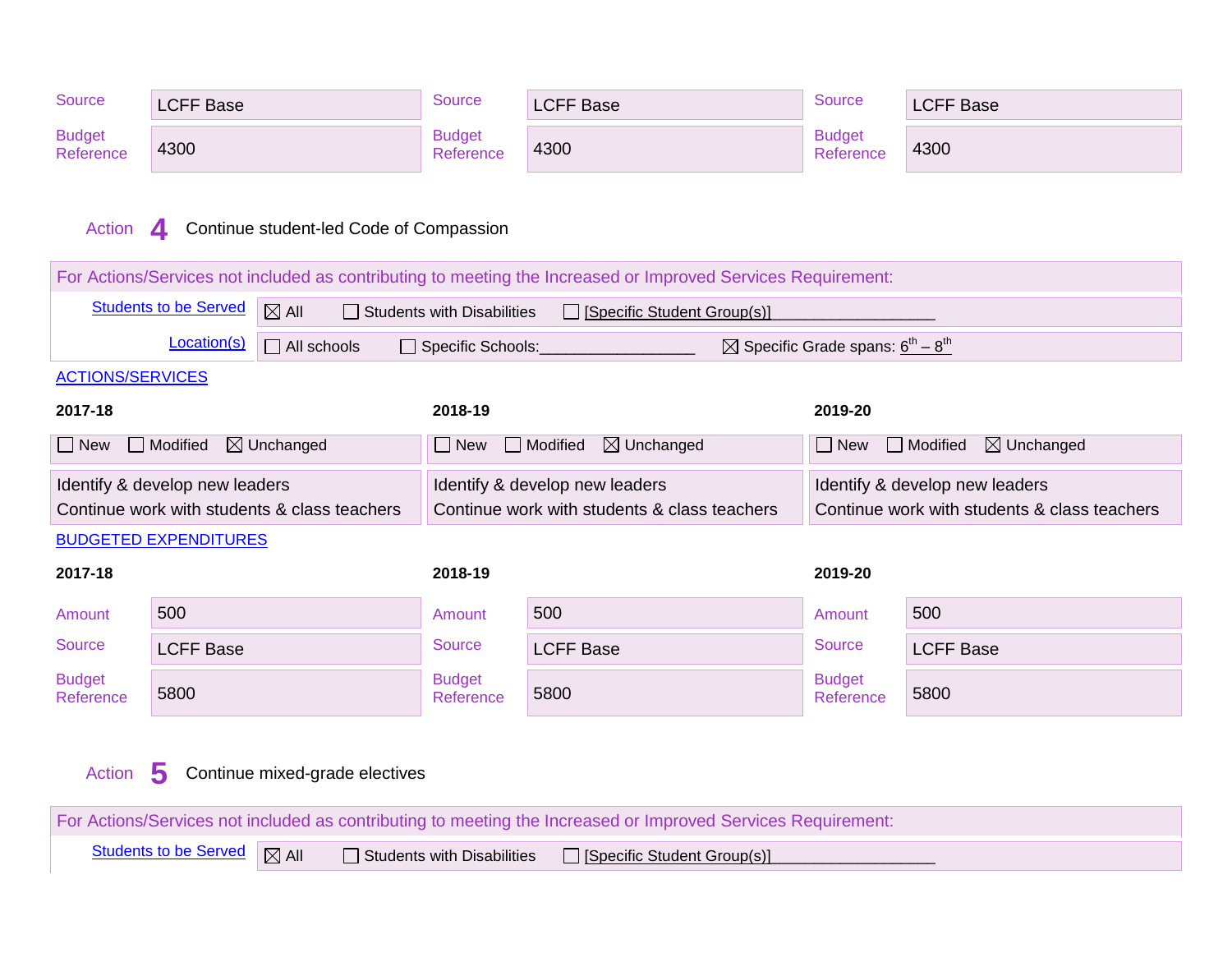| Location(s)<br>$\boxtimes$ Specific Grade spans: $6^{th} - 8^{th}$<br>$\Box$ All schools<br>Specific Schools:  |                              |                                                                                                                                               |                                                                                                                                                                                      |                                                                                                                                               |                                                                   |                                                                                                                                               |
|----------------------------------------------------------------------------------------------------------------|------------------------------|-----------------------------------------------------------------------------------------------------------------------------------------------|--------------------------------------------------------------------------------------------------------------------------------------------------------------------------------------|-----------------------------------------------------------------------------------------------------------------------------------------------|-------------------------------------------------------------------|-----------------------------------------------------------------------------------------------------------------------------------------------|
| <b>ACTIONS/SERVICES</b>                                                                                        |                              |                                                                                                                                               |                                                                                                                                                                                      |                                                                                                                                               |                                                                   |                                                                                                                                               |
| 2017-18                                                                                                        |                              |                                                                                                                                               | 2018-19                                                                                                                                                                              |                                                                                                                                               | 2019-20                                                           |                                                                                                                                               |
| $\square$ New                                                                                                  | $\Box$ Modified              | $\boxtimes$ Unchanged                                                                                                                         | $\Box$ New                                                                                                                                                                           | $\Box$ Modified<br>$\boxtimes$ Unchanged                                                                                                      | $\Box$ New                                                        | $\Box$ Modified<br>$\boxtimes$ Unchanged                                                                                                      |
| Makerspace, woodwork, garden adventures,<br>clay & crafts, fab lab, athletics, chalk lab,<br>teacher assistant |                              |                                                                                                                                               | Makerspace, woodwork, garden adventures,<br>clay & crafts, fab lab, athletics, chalk lab,<br>clay & crafts, fab lab, athletics, chalk lab,<br>teacher assistant<br>teacher assistant |                                                                                                                                               | Makerspace, woodwork, garden adventures,                          |                                                                                                                                               |
|                                                                                                                | <b>BUDGETED EXPENDITURES</b> |                                                                                                                                               |                                                                                                                                                                                      |                                                                                                                                               |                                                                   |                                                                                                                                               |
| 2017-18                                                                                                        |                              |                                                                                                                                               | 2018-19                                                                                                                                                                              |                                                                                                                                               | 2019-20                                                           |                                                                                                                                               |
| Amount                                                                                                         | \$1,200                      |                                                                                                                                               | Amount                                                                                                                                                                               | \$1,300                                                                                                                                       | Amount                                                            | \$1,400                                                                                                                                       |
| <b>Source</b>                                                                                                  | <b>LCFF Base</b>             |                                                                                                                                               | <b>Source</b>                                                                                                                                                                        | <b>LCFF Base</b>                                                                                                                              | Source                                                            | <b>LCFF Base</b>                                                                                                                              |
| <b>Budget</b><br>Reference                                                                                     | 5800                         |                                                                                                                                               | <b>Budget</b><br>Reference                                                                                                                                                           | 5800                                                                                                                                          | <b>Budget</b><br>Reference                                        | 5800                                                                                                                                          |
| Action                                                                                                         | 6                            |                                                                                                                                               |                                                                                                                                                                                      | Periodic review with students and parents of the "Responsibility of Learning" grades on the middle school report card                         |                                                                   |                                                                                                                                               |
|                                                                                                                |                              |                                                                                                                                               |                                                                                                                                                                                      | For Actions/Services not included as contributing to meeting the Increased or Improved Services Requirement:                                  |                                                                   |                                                                                                                                               |
|                                                                                                                | <b>Students to be Served</b> | $\boxtimes$ All                                                                                                                               | $\Box$ Students with Disabilities                                                                                                                                                    | □ [Specific Student Group(s)]                                                                                                                 |                                                                   |                                                                                                                                               |
|                                                                                                                | Location(s)                  | $\Box$ All schools                                                                                                                            | □ Specific Schools:                                                                                                                                                                  |                                                                                                                                               | $\boxtimes$ Specific Grade spans: $6^{\text{th}} - 8^{\text{th}}$ |                                                                                                                                               |
| <b>ACTIONS/SERVICES</b>                                                                                        |                              |                                                                                                                                               |                                                                                                                                                                                      |                                                                                                                                               |                                                                   |                                                                                                                                               |
| 2017-18                                                                                                        |                              |                                                                                                                                               | 2018-19                                                                                                                                                                              |                                                                                                                                               | 2019-20                                                           |                                                                                                                                               |
| $\Box$ New                                                                                                     | $\Box$ Modified              | $\boxtimes$ Unchanged                                                                                                                         | $\Box$ New                                                                                                                                                                           | $\Box$ Modified<br>$\boxtimes$ Unchanged                                                                                                      | $\Box$ New                                                        | $\Box$ Modified<br>$\boxtimes$ Unchanged                                                                                                      |
|                                                                                                                |                              | At least one meeting with teacher in the Fall<br>and additional upon request to review progress<br>report and discuss student role in success |                                                                                                                                                                                      | At least one meeting with teacher in the Fall<br>and additional upon request to review progress<br>report and discuss student role in success |                                                                   | At least one meeting with teacher in the Fall<br>and additional upon request to review progress<br>report and discuss student role in success |
| <b>BUDGETED EXPENDITURES</b>                                                                                   |                              |                                                                                                                                               |                                                                                                                                                                                      |                                                                                                                                               |                                                                   |                                                                                                                                               |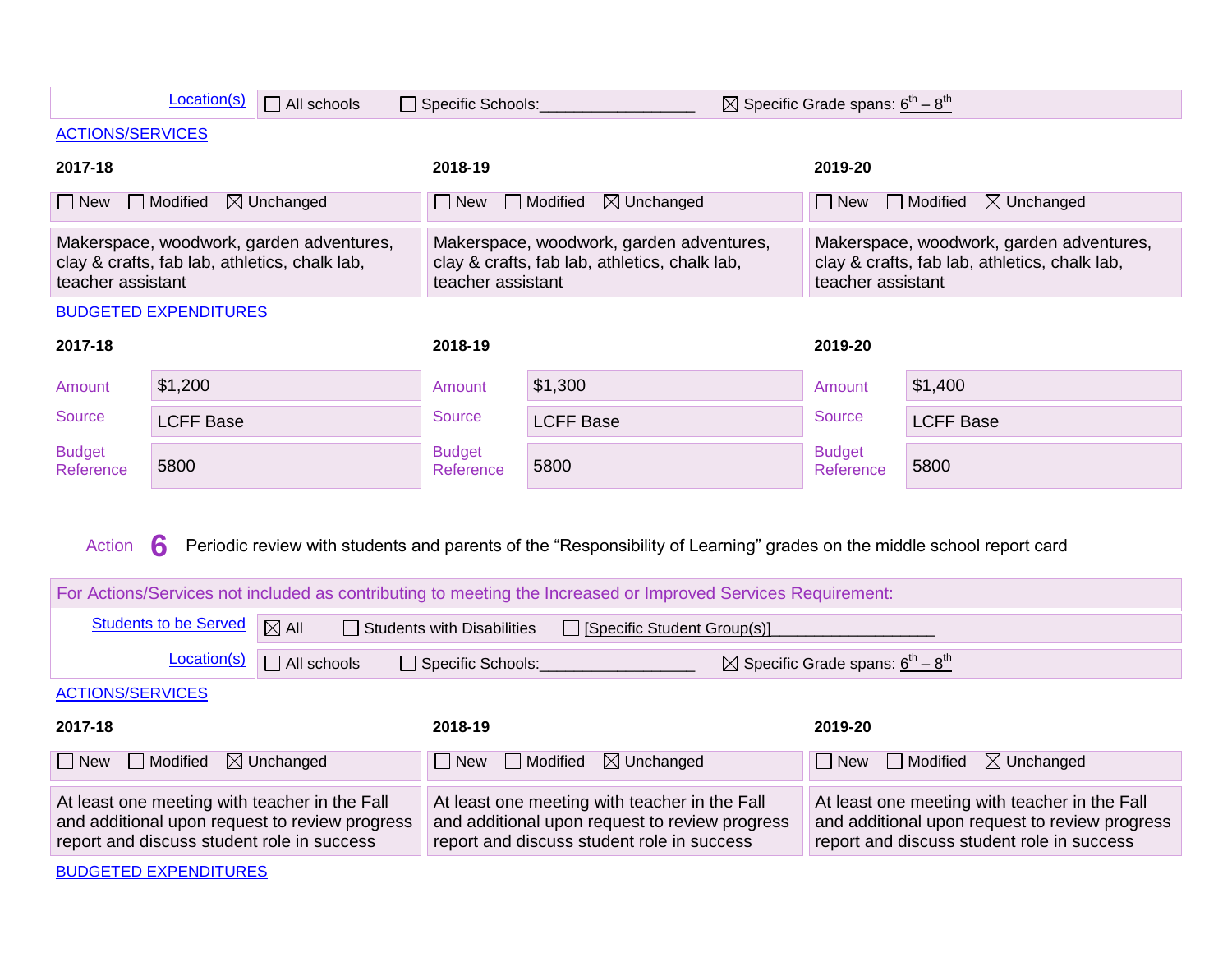| 2017-18                    |     | 2018-19                    |     | 2019-20                    |     |
|----------------------------|-----|----------------------------|-----|----------------------------|-----|
| Amount                     | Ő   | Amount                     | 0   | Amount                     | U   |
| Source                     | n/a | <b>Source</b>              | n/a | <b>Source</b>              | n/a |
| <b>Budget</b><br>Reference | n/a | <b>Budget</b><br>Reference | n/a | <b>Budget</b><br>Reference | n/a |

Action **7** Continue requiring students to keep homework logs at specific intervals and analyze results both quantitatively and qualitatively.

| For Actions/Services not included as contributing to meeting the Increased or Improved Services Requirement: |                                                                                                     |                                                                                               |                                                                                               |  |  |  |  |  |  |
|--------------------------------------------------------------------------------------------------------------|-----------------------------------------------------------------------------------------------------|-----------------------------------------------------------------------------------------------|-----------------------------------------------------------------------------------------------|--|--|--|--|--|--|
| <b>Students to be Served</b>                                                                                 | $\boxtimes$ All<br>$\Box$ Students with Disabilities<br>[Specific Student Group(s)]<br>$\mathbf{I}$ |                                                                                               |                                                                                               |  |  |  |  |  |  |
| Location(s)                                                                                                  | $\Box$ All schools                                                                                  | Specific Schools:                                                                             | $\boxtimes$ Specific Grade spans: $6^{th} - 8^{th}$                                           |  |  |  |  |  |  |
| <b>ACTIONS/SERVICES</b>                                                                                      |                                                                                                     |                                                                                               |                                                                                               |  |  |  |  |  |  |
| 2017-18                                                                                                      |                                                                                                     | 2018-19                                                                                       | 2019-20                                                                                       |  |  |  |  |  |  |
| $\Box$ New<br>$\Box$ Modified                                                                                | $\boxtimes$ Unchanged                                                                               | $\boxtimes$ Unchanged<br>Modified<br>$\Box$ New                                               | $\boxtimes$ Unchanged<br>Modified<br>$\Box$ New<br>$\mathbf{L}$                               |  |  |  |  |  |  |
| Require homework logs to be kept and<br>submitted 2-3 times per year for one-week<br>periods.                |                                                                                                     | Require homework logs to be kept and<br>submitted 2-3 times per year for one-week<br>periods. | Require homework logs to be kept and<br>submitted 2-3 times per year for one-week<br>periods. |  |  |  |  |  |  |
| Teachers assess time/value ratio and make<br>adjustment suggestions after analysis                           |                                                                                                     | Teachers assess time/value ratio and make<br>adjustment suggestions after analysis            | Teachers assess time/value ratio and make<br>adjustment suggestions after analysis            |  |  |  |  |  |  |
| <b>BUDGETED EXPENDITURES</b>                                                                                 |                                                                                                     |                                                                                               |                                                                                               |  |  |  |  |  |  |
| 2017-18                                                                                                      |                                                                                                     | 2018-19                                                                                       | 2019-20                                                                                       |  |  |  |  |  |  |

| Amount              | ◡   | Amount                     | U   | Amount                     | U   |
|---------------------|-----|----------------------------|-----|----------------------------|-----|
| Source              | n/a | Source                     | n/a | Source                     | n/a |
| Budget<br>Reference | n/a | <b>Budget</b><br>Reference | n/a | <b>Budget</b><br>Reference | n/a |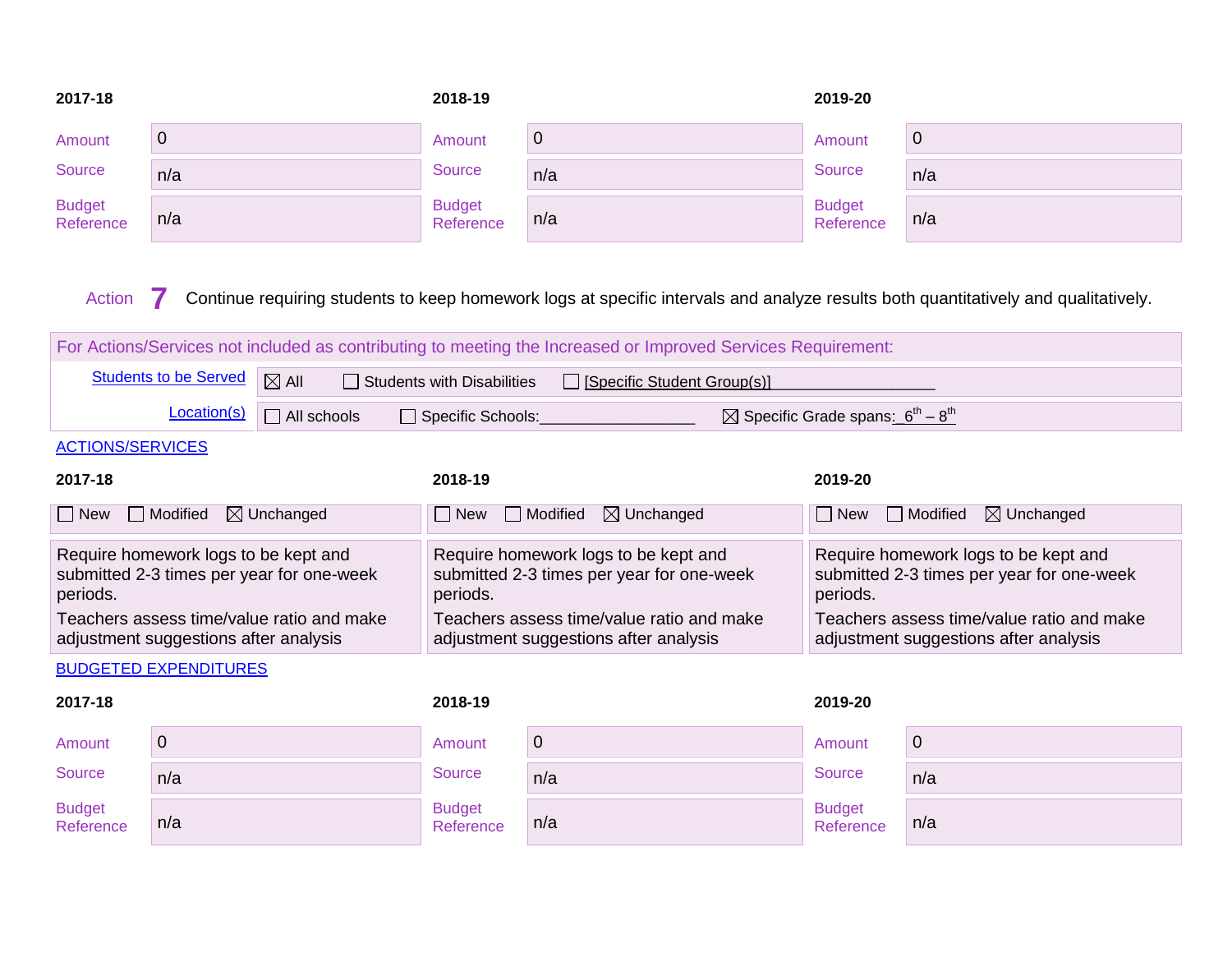#### Action **8** Teach executive functioning to students through planners, scaffolding and using timers for classwork

| For Actions/Services not included as contributing to meeting the Increased or Improved Services Requirement:                                                                                                                                                                                   |                                                                                                                  |                                                                                                                                                                                                                                                                                                |                                                                                                                                                                                                                                                                                                |  |  |  |  |  |  |  |
|------------------------------------------------------------------------------------------------------------------------------------------------------------------------------------------------------------------------------------------------------------------------------------------------|------------------------------------------------------------------------------------------------------------------|------------------------------------------------------------------------------------------------------------------------------------------------------------------------------------------------------------------------------------------------------------------------------------------------|------------------------------------------------------------------------------------------------------------------------------------------------------------------------------------------------------------------------------------------------------------------------------------------------|--|--|--|--|--|--|--|
| <b>Students to be Served</b>                                                                                                                                                                                                                                                                   | $\boxtimes$ All<br>$\Box$ Students with Disabilities<br>Specific Student Group(s)]                               |                                                                                                                                                                                                                                                                                                |                                                                                                                                                                                                                                                                                                |  |  |  |  |  |  |  |
| Location(s)                                                                                                                                                                                                                                                                                    | $\boxtimes$ Specific Grade spans: 6 <sup>th</sup> – 8 <sup>th</sup><br>$\Box$ All schools<br>□ Specific Schools: |                                                                                                                                                                                                                                                                                                |                                                                                                                                                                                                                                                                                                |  |  |  |  |  |  |  |
| <b>ACTIONS/SERVICES</b>                                                                                                                                                                                                                                                                        |                                                                                                                  |                                                                                                                                                                                                                                                                                                |                                                                                                                                                                                                                                                                                                |  |  |  |  |  |  |  |
| 2017-18<br>2018-19<br>2019-20                                                                                                                                                                                                                                                                  |                                                                                                                  |                                                                                                                                                                                                                                                                                                |                                                                                                                                                                                                                                                                                                |  |  |  |  |  |  |  |
| Modified<br>$\Box$ New                                                                                                                                                                                                                                                                         | $\boxtimes$ Unchanged                                                                                            | $\Box$ Modified<br>$\boxtimes$ Unchanged<br>  New                                                                                                                                                                                                                                              | <b>□</b> Modified<br>$\boxtimes$ Unchanged<br>$\Box$ New                                                                                                                                                                                                                                       |  |  |  |  |  |  |  |
| -Provide Middle School students with planner<br>for tracking assignments & due dates<br>-Periodic review of planners provided to<br>students based on class requirements (at end<br>of block or term)<br>-Project assignments throughout the grades<br>with established milestones and targets |                                                                                                                  | -Provide Middle School students with planner<br>for tracking assignments & due dates<br>-Periodic review of planners provided to<br>students based on class requirements (at end<br>of block or term)<br>-Project assignments throughout the grades<br>with established milestones and targets | -Provide Middle School students with planner<br>for tracking assignments & due dates<br>-Periodic review of planners provided to<br>students based on class requirements (at end<br>of block or term)<br>-Project assignments throughout the grades<br>with established milestones and targets |  |  |  |  |  |  |  |
| <b>BUDGETED EXPENDITURES</b><br>2017-18                                                                                                                                                                                                                                                        |                                                                                                                  | 2018-19                                                                                                                                                                                                                                                                                        | 2019-20                                                                                                                                                                                                                                                                                        |  |  |  |  |  |  |  |

| Amount                     | \$550            | Amount                     | \$600            | Amount                     | \$650            |
|----------------------------|------------------|----------------------------|------------------|----------------------------|------------------|
| Source                     | <b>LCFF Base</b> | Source                     | <b>LCFF Base</b> | <b>Source</b>              | <b>LCFF Base</b> |
| <b>Budget</b><br>Reference | 4300             | <b>Budget</b><br>Reference | 4300             | <b>Budget</b><br>Reference | 4300             |

Action **9** Provide after school support for students at least two days per week

For Actions/Services not included as contributing to meeting the Increased or Improved Services Requirement: Students to be Served  $\Box$  All  $\Box$  Students with Disabilities  $\Box$  [Specific Student Group(s)]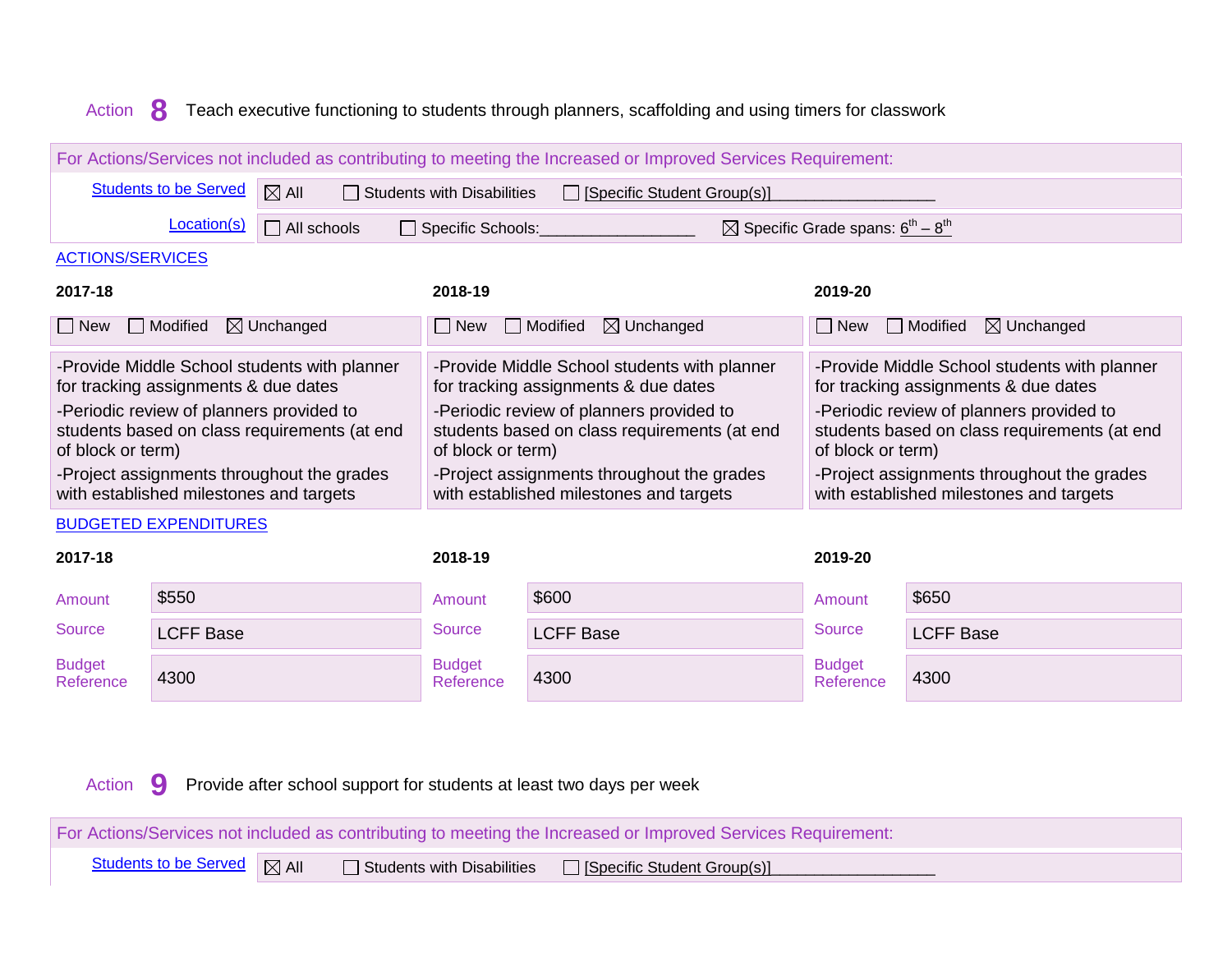|                                                                                                                   | Location(s)                                                                            | $\Box$ All schools                                                                                      |                                                                                                                   | Specific Schools:                                                                                                     |                                                                                                                   |                                                                                                          | $\boxtimes$ Specific Grade spans: $4^{\text{th}} - 8^{\text{th}}$                                                     |                                          |
|-------------------------------------------------------------------------------------------------------------------|----------------------------------------------------------------------------------------|---------------------------------------------------------------------------------------------------------|-------------------------------------------------------------------------------------------------------------------|-----------------------------------------------------------------------------------------------------------------------|-------------------------------------------------------------------------------------------------------------------|----------------------------------------------------------------------------------------------------------|-----------------------------------------------------------------------------------------------------------------------|------------------------------------------|
|                                                                                                                   | <b>OR</b>                                                                              |                                                                                                         |                                                                                                                   |                                                                                                                       |                                                                                                                   |                                                                                                          |                                                                                                                       |                                          |
|                                                                                                                   |                                                                                        |                                                                                                         |                                                                                                                   |                                                                                                                       |                                                                                                                   | For Actions/Services included as contributing to meeting the Increased or Improved Services Requirement: |                                                                                                                       |                                          |
|                                                                                                                   | <b>Students to be Served</b>                                                           | $\Box$ English Learners                                                                                 |                                                                                                                   | $\Box$ Foster Youth                                                                                                   |                                                                                                                   | $\Box$ Low Income                                                                                        |                                                                                                                       |                                          |
|                                                                                                                   | <b>Scope of Services</b>                                                               | $\Box$ LEA-wide                                                                                         |                                                                                                                   | $\boxtimes$ Schoolwide                                                                                                | <b>OR</b>                                                                                                         |                                                                                                          | Limited to Unduplicated Student Group(s)                                                                              |                                          |
|                                                                                                                   | Location(s)                                                                            | $\Box$ All schools                                                                                      |                                                                                                                   | Specific Schools:                                                                                                     |                                                                                                                   |                                                                                                          | $\Box$ Specific Grade spans:                                                                                          |                                          |
| <b>ACTIONS/SERVICES</b>                                                                                           |                                                                                        |                                                                                                         |                                                                                                                   |                                                                                                                       |                                                                                                                   |                                                                                                          |                                                                                                                       |                                          |
| 2017-18                                                                                                           |                                                                                        |                                                                                                         |                                                                                                                   | 2018-19                                                                                                               |                                                                                                                   |                                                                                                          | 2019-20                                                                                                               |                                          |
| $\boxtimes$ New                                                                                                   | $\Box$ Modified                                                                        | $\Box$ Unchanged                                                                                        |                                                                                                                   | $\Box$ New                                                                                                            | $\Box$ Modified                                                                                                   | $\boxtimes$ Unchanged                                                                                    | $\Box$ New                                                                                                            | $\boxtimes$ Unchanged<br>$\Box$ Modified |
| times per week.                                                                                                   | -Homework Club proved for middle school<br>students with two certificated teachers two |                                                                                                         |                                                                                                                   | -Homework Club proved for middle school<br>students with two certificated teachers two<br>times per week.             |                                                                                                                   |                                                                                                          | -Homework Club proved for middle school<br>students with two certificated teachers two<br>times per week.             |                                          |
|                                                                                                                   |                                                                                        | -Power Hour provided for $4^{th}$ & $5^{th}$ graders after<br>school one day per week with one teacher. |                                                                                                                   | -Power Hour provided for $4^{\text{th}}$ & $5^{\text{th}}$ graders after<br>school one day per week with one teacher. |                                                                                                                   |                                                                                                          | -Power Hour provided for $4^{\text{th}}$ & $5^{\text{th}}$ graders after<br>school one day per week with one teacher. |                                          |
| -ACT provided with one teacher one day per<br>week after school for test make-up due to<br>absence/grade recovery |                                                                                        |                                                                                                         | -ACT provided with one teacher one day per<br>week after school for test make-up due to<br>absence/grade recovery |                                                                                                                       | -ACT provided with one teacher one day per<br>week after school for test make-up due to<br>absence/grade recovery |                                                                                                          |                                                                                                                       |                                          |
|                                                                                                                   | <b>BUDGETED EXPENDITURES</b>                                                           |                                                                                                         |                                                                                                                   |                                                                                                                       |                                                                                                                   |                                                                                                          |                                                                                                                       |                                          |
| 2017-18                                                                                                           |                                                                                        |                                                                                                         |                                                                                                                   | 2018-19                                                                                                               |                                                                                                                   |                                                                                                          | 2019-20                                                                                                               |                                          |
| Amount                                                                                                            | \$14,900                                                                               |                                                                                                         |                                                                                                                   | Amount                                                                                                                | \$15,275                                                                                                          |                                                                                                          | Amount                                                                                                                | \$15,700                                 |
| <b>Source</b>                                                                                                     | <b>LCFF Base/Supplemental</b>                                                          |                                                                                                         |                                                                                                                   | Source                                                                                                                |                                                                                                                   | <b>LCFF Base/Supplemental</b>                                                                            | <b>Source</b>                                                                                                         | <b>LCFF Base/Supplemental</b>            |
| <b>Budget</b><br>Reference                                                                                        | 1100                                                                                   |                                                                                                         |                                                                                                                   | <b>Budget</b><br>Reference                                                                                            | 1100                                                                                                              |                                                                                                          | <b>Budget</b><br>Reference                                                                                            | 1100                                     |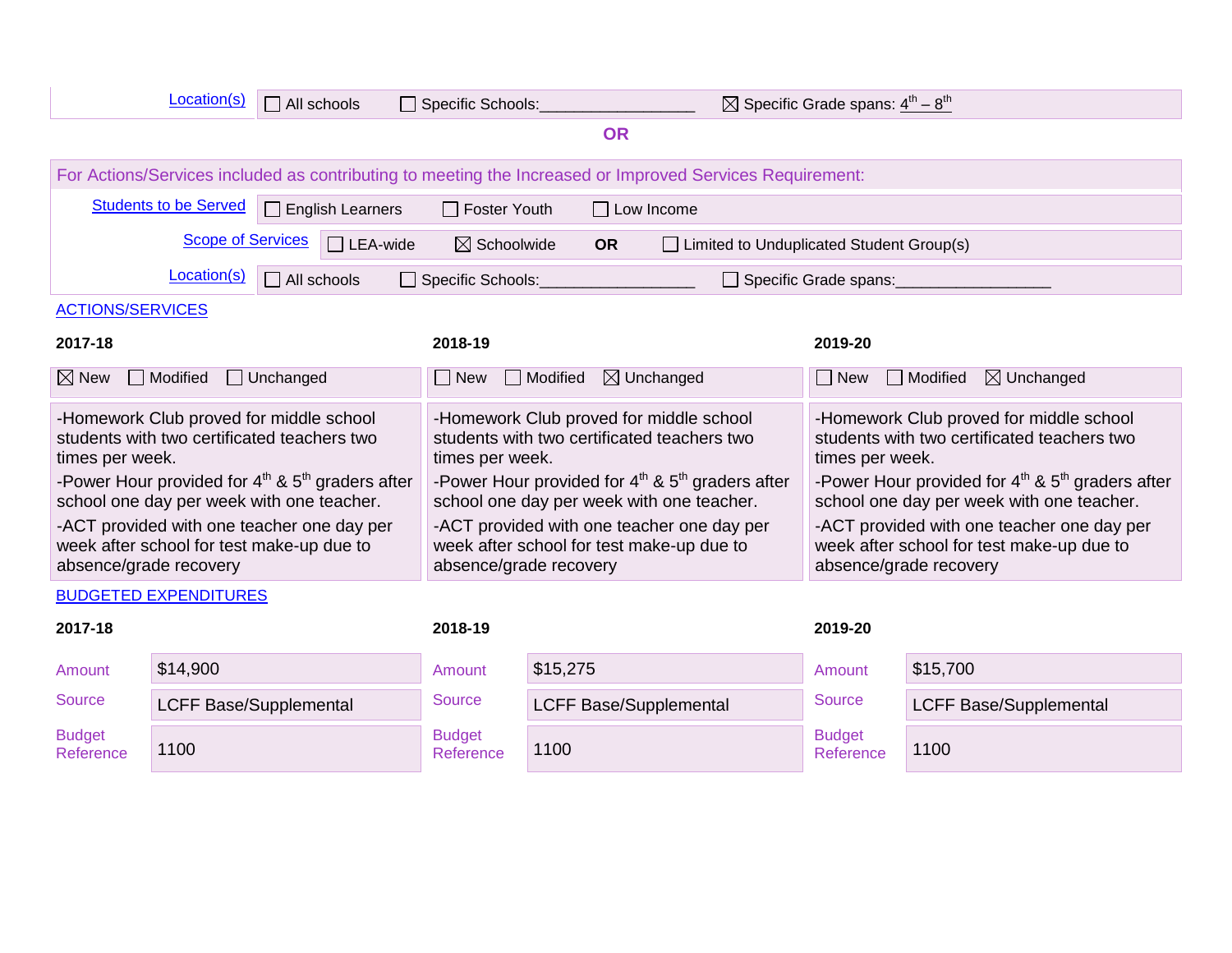|        | New                                                                                                                                                                                                                               | $\boxtimes$ Modified | $\Box$ Unchanged |  |  |
|--------|-----------------------------------------------------------------------------------------------------------------------------------------------------------------------------------------------------------------------------------|----------------------|------------------|--|--|
| Goal 2 | Expand resources to help parents support their child's academic and social success - better inform parents in order to<br>foster a stronger partnership with school in support of student academic & social-emotional development |                      |                  |  |  |

| State and/or Local Priorities Addressed by this goal: | STATE $\boxtimes$ 1 $\Box$ 2 $\boxtimes$ 3 $\boxtimes$ 4 $\boxtimes$ 5 $\boxtimes$ 6 $\Box$ 7 $\boxtimes$ 8                                                                                                                                                                                                      |
|-------------------------------------------------------|------------------------------------------------------------------------------------------------------------------------------------------------------------------------------------------------------------------------------------------------------------------------------------------------------------------|
|                                                       | $\overline{COE}$ $\Box$ 9 $\Box$ 10                                                                                                                                                                                                                                                                              |
|                                                       | LOCAL <b>Andrew Contract Contract Contract Contract</b>                                                                                                                                                                                                                                                          |
| <b>Identified Need</b>                                | As expressed in annual survey results approximately 50% of parents expressed an interest<br>in additional information about student progress and educational program. Strong priority<br>was also placed on continuing the social inclusion programs and improving communication<br>between school and families. |
|                                                       |                                                                                                                                                                                                                                                                                                                  |

#### EXPECTED ANNUAL MEASURABLE OUTCOMES

| Metrics/Indicators          | Baseline | 2017-18 | 2018-19 | 2019-20 |
|-----------------------------|----------|---------|---------|---------|
| <b>Annual Parent Survey</b> |          |         |         |         |

#### Action **1** Survey parents in Fall regarding topics to cover in Parent Education evenings and class meetings

| For Actions/Services not included as contributing to meeting the Increased or Improved Services Requirement: |                    |                     |                       |  |  |  |  |
|--------------------------------------------------------------------------------------------------------------|--------------------|---------------------|-----------------------|--|--|--|--|
| Students to be Served   X All<br>□ Students with Disabilities □ [Specific Student Group(s)]                  |                    |                     |                       |  |  |  |  |
| <b>Location(s)</b>                                                                                           | $\Box$ All schools | □ Specific Schools: | Specific Grade spans: |  |  |  |  |
| <b>ACTIONS/SERVICES</b>                                                                                      |                    |                     |                       |  |  |  |  |
| 2017-18                                                                                                      |                    | 2018-19             | 2019-20               |  |  |  |  |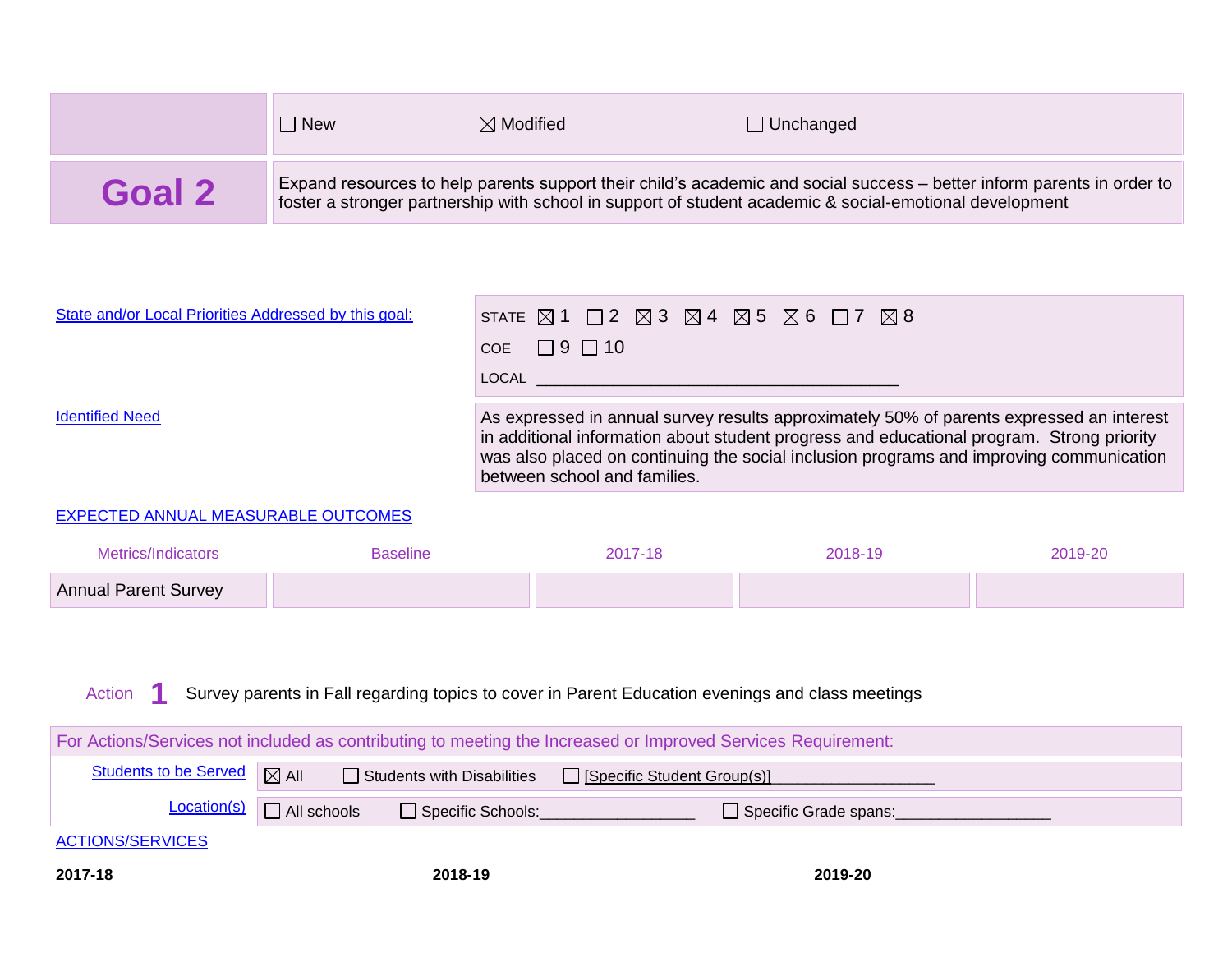| $\Box$ New<br>$\boxtimes$ Modified $\Box$ Unchanged | New X Modified<br>Unchanged                      | New X Modified Unchanged                         |
|-----------------------------------------------------|--------------------------------------------------|--------------------------------------------------|
| -Support Parent Education Committee work to         | -Support Parent Education Committee work to      | -Support Parent Education Committee work to      |
| identify and provide information about topics of    | identify and provide information about topics of | identify and provide information about topics of |
| interest to parent/guardian community               | interest to parent/guardian community            | interest to parent/guardian community            |
| -Include educational articles in schoolwide         | -Establish Parent Education Article Library on   | -Maintain Parent Education Article Library       |
| newsletter at least monthly                         | school website                                   | on school website                                |
| -Schedule parent education presentation at          | -Schedule parent education presentation at       | -Schedule parent education presentation at       |
| least one time per year for TBD topic               | least one time per year for TBD topic            | least one time per year for TBD topic            |

#### BUDGETED EXPENDITURES

| 2017-18                    |                             | 2018-19                    |                             | 2019-20                    |                             |
|----------------------------|-----------------------------|----------------------------|-----------------------------|----------------------------|-----------------------------|
| Amount                     | \$1,500                     | Amount                     | \$1,650                     | Amount                     | \$1,800                     |
| Source                     | LCFF Base & Other Local Rev | Source                     | LCFF Base & Other Local Rev | Source                     | LCFF Base & Other Local Rev |
| <b>Budget</b><br>Reference | 5800                        | <b>Budget</b><br>Reference | 5800                        | <b>Budget</b><br>Reference | 5800                        |

# Action **2** Continue weekly letters from teachers and school

| For Actions/Services not included as contributing to meeting the Increased or Improved Services Requirement: |                  |                                                                    |            |                                          |  |  |  |  |  |
|--------------------------------------------------------------------------------------------------------------|------------------|--------------------------------------------------------------------|------------|------------------------------------------|--|--|--|--|--|
| <b>Students to be Served</b>                                                                                 | $\boxtimes$ All  | $\Box$ Students with Disabilities<br>□ [Specific Student Group(s)] |            |                                          |  |  |  |  |  |
| Location(s)                                                                                                  | All schools      | □ Specific Schools:<br>Specific Grade spans:                       |            |                                          |  |  |  |  |  |
| <b>ACTIONS/SERVICES</b>                                                                                      |                  |                                                                    |            |                                          |  |  |  |  |  |
| 2017-18                                                                                                      |                  | 2018-19                                                            | 2019-20    |                                          |  |  |  |  |  |
| $\boxtimes$ Modified<br>$\Box$ New                                                                           | $\Box$ Unchanged | $\Box$ Modified<br>$\boxtimes$ Unchanged<br>$\Box$ New             | $\Box$ New | $\boxtimes$ Unchanged<br>$\Box$ Modified |  |  |  |  |  |
| <b>Teachers</b>                                                                                              |                  |                                                                    |            |                                          |  |  |  |  |  |
| <b>BUDGETED EXPENDITURES</b>                                                                                 |                  |                                                                    |            |                                          |  |  |  |  |  |
| 2017-18                                                                                                      |                  | 2018-19                                                            | 2019-20    |                                          |  |  |  |  |  |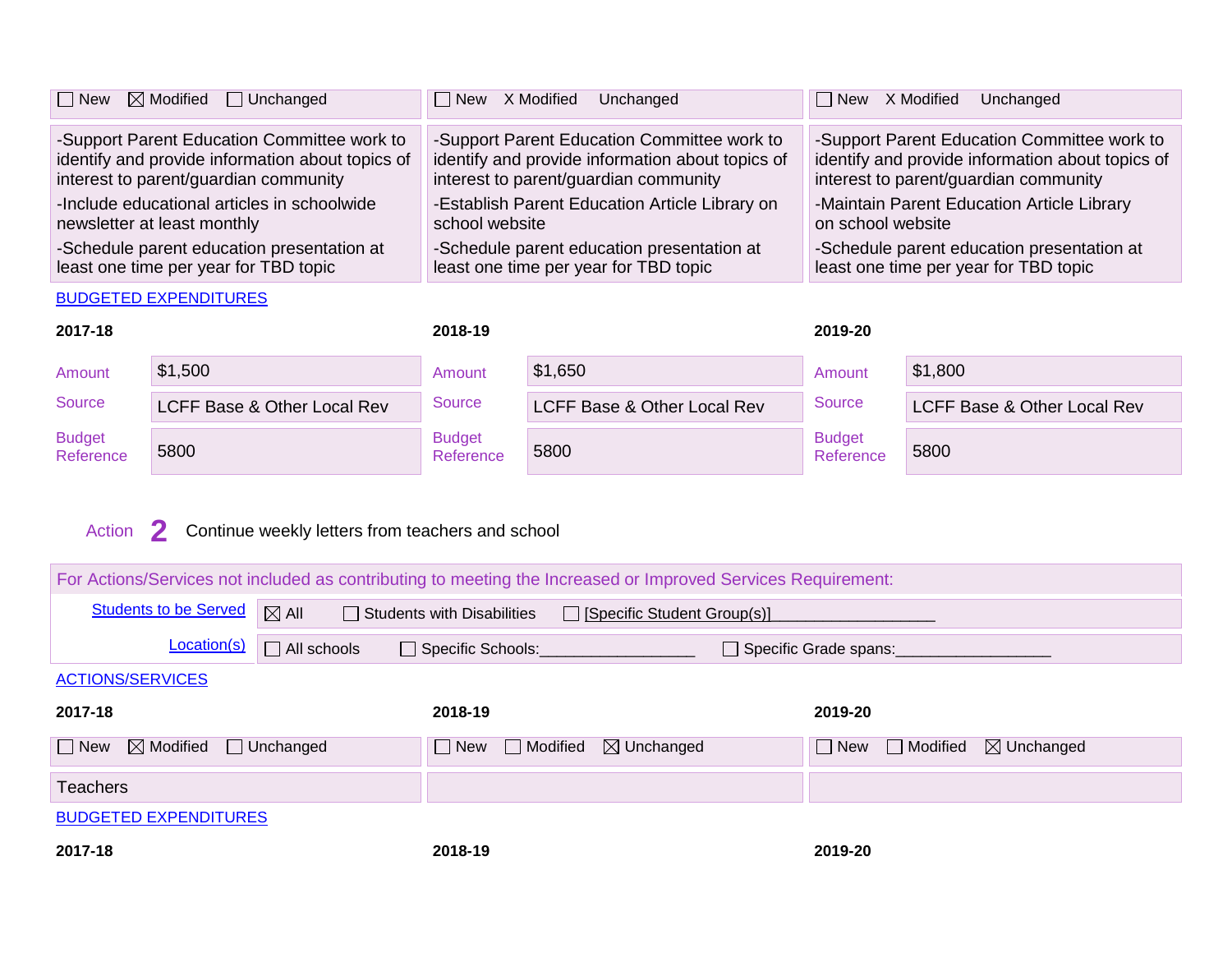| Amount                     | \$600            | Amount                     | \$625            | Amount                     | \$650            |
|----------------------------|------------------|----------------------------|------------------|----------------------------|------------------|
| Source                     | <b>LCFF Base</b> | Source                     | <b>LCFF Base</b> | Source                     | <b>LCFF Base</b> |
| <b>Budget</b><br>Reference | 5800             | <b>Budget</b><br>Reference | 5800             | <b>Budget</b><br>Reference | 5800             |



| For Actions/Services not included as contributing to meeting the Increased or Improved Services Requirement: |                                                                                                                       |                                              |                                                              |                                   |                                              |                                          |  |  |
|--------------------------------------------------------------------------------------------------------------|-----------------------------------------------------------------------------------------------------------------------|----------------------------------------------|--------------------------------------------------------------|-----------------------------------|----------------------------------------------|------------------------------------------|--|--|
|                                                                                                              | <b>Students to be Served</b><br>$\boxtimes$ All<br>$\Box$ Students with Disabilities<br>□ [Specific Student Group(s)] |                                              |                                                              |                                   |                                              |                                          |  |  |
|                                                                                                              | Location(s)                                                                                                           | $\Box$ All schools                           | Specific Schools:                                            |                                   | Specific Grade spans:                        |                                          |  |  |
| <b>ACTIONS/SERVICES</b>                                                                                      |                                                                                                                       |                                              |                                                              |                                   |                                              |                                          |  |  |
| 2017-18                                                                                                      | 2018-19<br>2019-20                                                                                                    |                                              |                                                              |                                   |                                              |                                          |  |  |
| $\Box$ New                                                                                                   | $\Box$ Modified                                                                                                       | $\boxtimes$ Unchanged                        | New                                                          | $\boxtimes$ Modified<br>Unchanged | $\Box$ New                                   | $\Box$ Modified<br>$\boxtimes$ Unchanged |  |  |
|                                                                                                              | grid & distribute to parent/guardians.                                                                                | Modify existing "through the grades" subject | Complete and distribute "through the grades"<br>subject grid |                                   | Distribute "through the grades" subject grid |                                          |  |  |
|                                                                                                              | <b>BUDGETED EXPENDITURES</b>                                                                                          |                                              |                                                              |                                   |                                              |                                          |  |  |
| 2017-18                                                                                                      |                                                                                                                       |                                              | 2018-19                                                      |                                   | 2019-20                                      |                                          |  |  |
| Amount                                                                                                       | \$1,500                                                                                                               |                                              | Amount                                                       | \$200                             | Amount                                       | \$250                                    |  |  |
| Source                                                                                                       | <b>LCFF Base</b>                                                                                                      |                                              | <b>Source</b>                                                | <b>LCFF Base</b>                  | <b>Source</b>                                | <b>LCFF Base</b>                         |  |  |
| <b>Budget</b><br>Reference                                                                                   | 5800                                                                                                                  |                                              | <b>Budget</b><br>Reference                                   | 5800                              | <b>Budget</b><br>Reference                   | 5800                                     |  |  |

Action **4** Continue work with Organizational Structure Review Committee – guided by consultant - in support of structure design &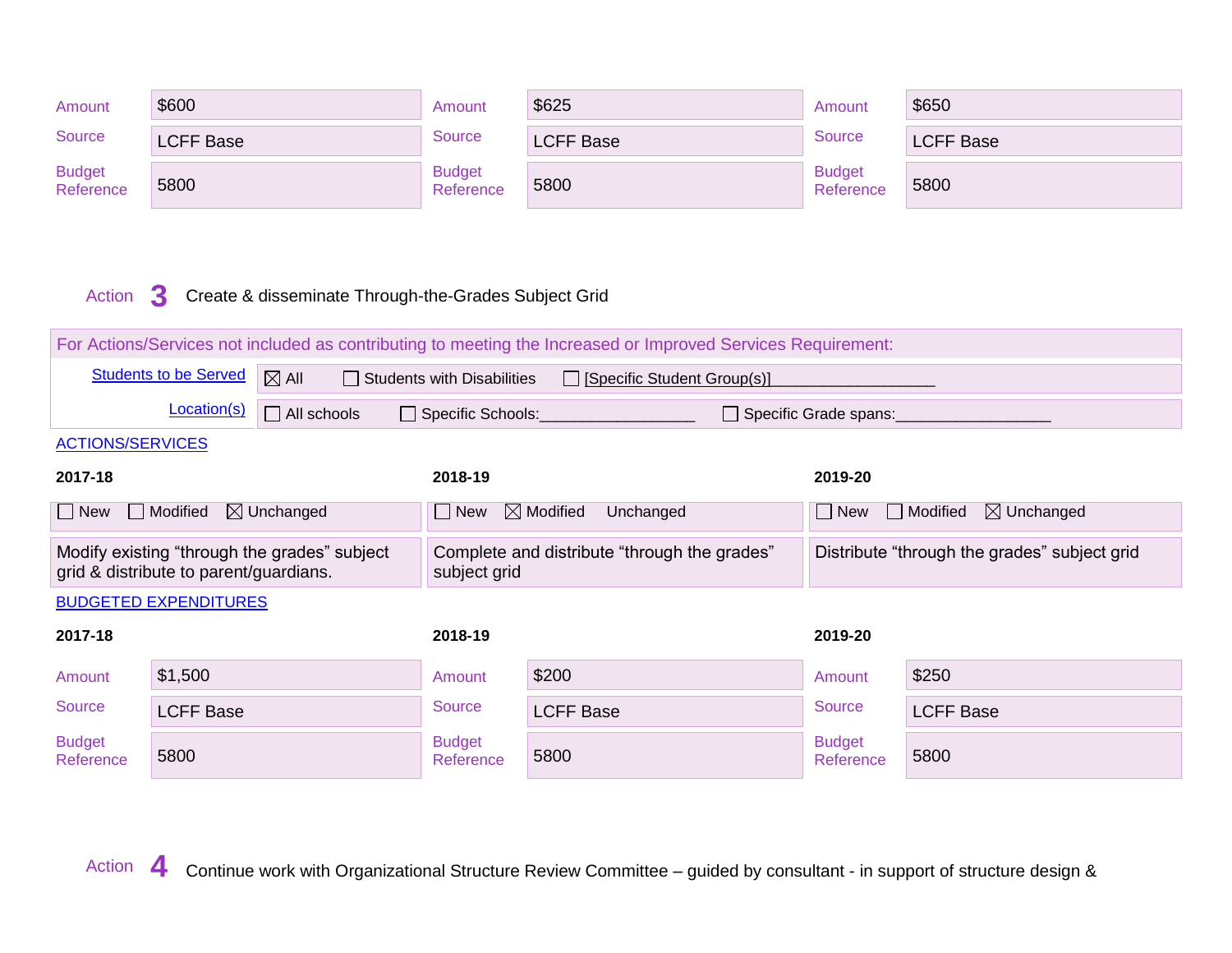#### implementation that supports appropriate, constructive parent involvement

| For Actions/Services not included as contributing to meeting the Increased or Improved Services Requirement:                                 |                    |                                                                                                                                                             |                                                                 |  |  |  |  |  |  |  |  |
|----------------------------------------------------------------------------------------------------------------------------------------------|--------------------|-------------------------------------------------------------------------------------------------------------------------------------------------------------|-----------------------------------------------------------------|--|--|--|--|--|--|--|--|
| <b>Students to be Served</b>                                                                                                                 | $\boxtimes$ All    | $\Box$ Students with Disabilities<br>□ [Specific Student Group(s)]                                                                                          |                                                                 |  |  |  |  |  |  |  |  |
| Location(s)                                                                                                                                  | $\Box$ All schools | Specific Schools:<br>Specific Grade spans:                                                                                                                  |                                                                 |  |  |  |  |  |  |  |  |
| <b>ACTIONS/SERVICES</b>                                                                                                                      |                    |                                                                                                                                                             |                                                                 |  |  |  |  |  |  |  |  |
| 2017-18                                                                                                                                      |                    | 2018-19                                                                                                                                                     | 2019-20                                                         |  |  |  |  |  |  |  |  |
| $\boxtimes$ New<br>$\Box$ Modified                                                                                                           | $\Box$ Unchanged   | $\Box$ Unchanged<br>$\boxtimes$ Modified<br>$\Box$ New                                                                                                      | $\boxtimes$ Unchanged<br>$\Box$ Modified<br>$\Box$ New          |  |  |  |  |  |  |  |  |
| Work with consultant and designated<br>committee in design and implementation of<br>structure to support constructive parent<br>involvement. |                    | Continue work with Org Structure Committee -<br>assess progress<br>Establish Round Table Committee as<br>communication hub for various school<br>committees | Continue work with Org Structure Committee -<br>assess progress |  |  |  |  |  |  |  |  |
| <b>BUDGETED EXPENDITURES</b>                                                                                                                 |                    |                                                                                                                                                             |                                                                 |  |  |  |  |  |  |  |  |
| 2017-18                                                                                                                                      |                    | 2018-19                                                                                                                                                     | 2019-20                                                         |  |  |  |  |  |  |  |  |

| Amount                     | \$4,500          | Amount                     | \$1,000          | Amount                     | \$500            |
|----------------------------|------------------|----------------------------|------------------|----------------------------|------------------|
| Source                     | <b>LCFF Base</b> | Source                     | <b>LCFF Base</b> | <b>Source</b>              | <b>LCFF Base</b> |
| <b>Budget</b><br>Reference | 5800             | <b>Budget</b><br>Reference | 5800             | <b>Budget</b><br>Reference | 5800             |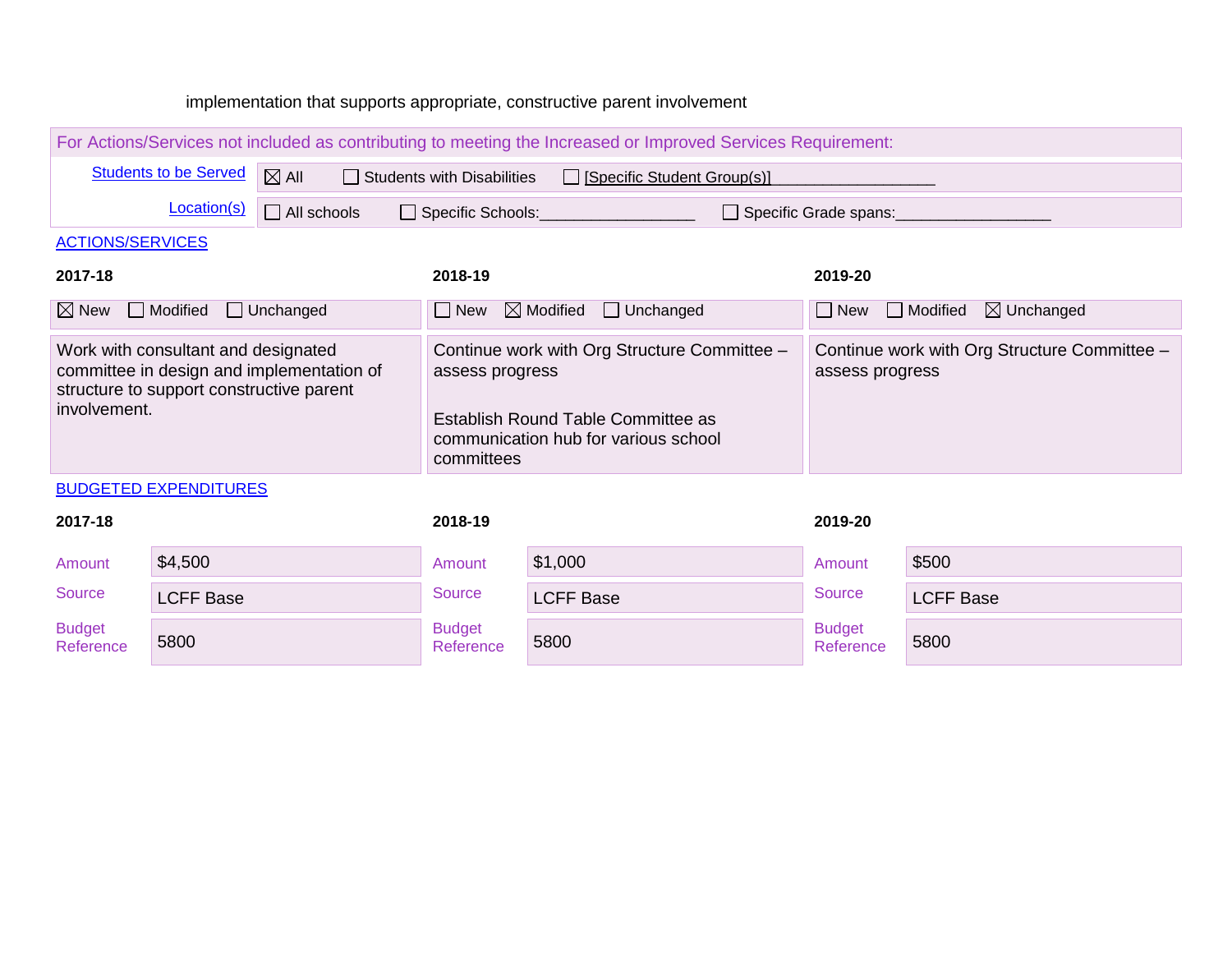|        | $\Box$ New | $\boxtimes$ Modified                                              | $\Box$ Unchanged |
|--------|------------|-------------------------------------------------------------------|------------------|
| Goal 3 |            | Site improvements to enhance energy efficiency and student safety |                  |
|        |            |                                                                   |                  |

| State and/or Local Priorities Addressed by this goal: | STATE $\boxtimes$ 1 $\Box$ 2 $\Box$ 3 $\Box$ 4 $\Box$ 5 $\Box$ 6 $\Box$ 7 $\Box$ 8                                                                   |
|-------------------------------------------------------|------------------------------------------------------------------------------------------------------------------------------------------------------|
|                                                       | COE $\Box$ 9 $\Box$ 10                                                                                                                               |
|                                                       | <b>LOCAL Example 1999</b>                                                                                                                            |
| <b>Identified Need</b>                                | Ongoing improvement of energy efficiency at site - particularly lighting. Ongoing improvement to<br>site security and emergency notification systems |

Action **1** Complete site assessment for energy efficiency improvements/ upgrades, e.g. replacing interior lights, installing dimmable switches, installing room/door sensors for more efficient HVAC operations.

| For Actions/Services not included as contributing to meeting the Increased or Improved Services Requirement: |                                |                                                |                                                                    |                                                                                 |                       |                                                 |  |  |
|--------------------------------------------------------------------------------------------------------------|--------------------------------|------------------------------------------------|--------------------------------------------------------------------|---------------------------------------------------------------------------------|-----------------------|-------------------------------------------------|--|--|
|                                                                                                              | <b>Students to be Served</b>   | $\boxtimes$ All                                | $\Box$ Students with Disabilities<br>□ [Specific Student Group(s)] |                                                                                 |                       |                                                 |  |  |
|                                                                                                              | Location(s)                    | $\Box$ All schools<br>Specific Schools:        |                                                                    |                                                                                 | Specific Grade spans: |                                                 |  |  |
| <b>ACTIONS/SERVICES</b>                                                                                      |                                |                                                |                                                                    |                                                                                 |                       |                                                 |  |  |
| 2017-18                                                                                                      |                                |                                                | 2018-19                                                            |                                                                                 | 2019-20               |                                                 |  |  |
| New                                                                                                          | $\boxtimes$ Modified           | $\Box$ Unchanged                               | $\Box$ New                                                         | $\boxtimes$ Modified<br>$\Box$ Unchanged                                        |                       | $\boxtimes$ Modified<br>$\Box$ Unchanged<br>New |  |  |
|                                                                                                              | EE analysis by PG&E contractor | Upgrade classroom lighting phase $1$ – pending |                                                                    | Upgrade classroom lighting phase $2$ – pending<br>availability of Prop 39 funds |                       | Final EE projects identified by EE analyst      |  |  |
|                                                                                                              | <b>BUDGETED EXPENDITURES</b>   |                                                |                                                                    |                                                                                 |                       |                                                 |  |  |
| 2017-18                                                                                                      |                                |                                                | 2018-19                                                            |                                                                                 | 2019-20               |                                                 |  |  |
| Amount                                                                                                       | \$36,000                       |                                                | Amount                                                             | \$52,000                                                                        | Amount                | \$25,000                                        |  |  |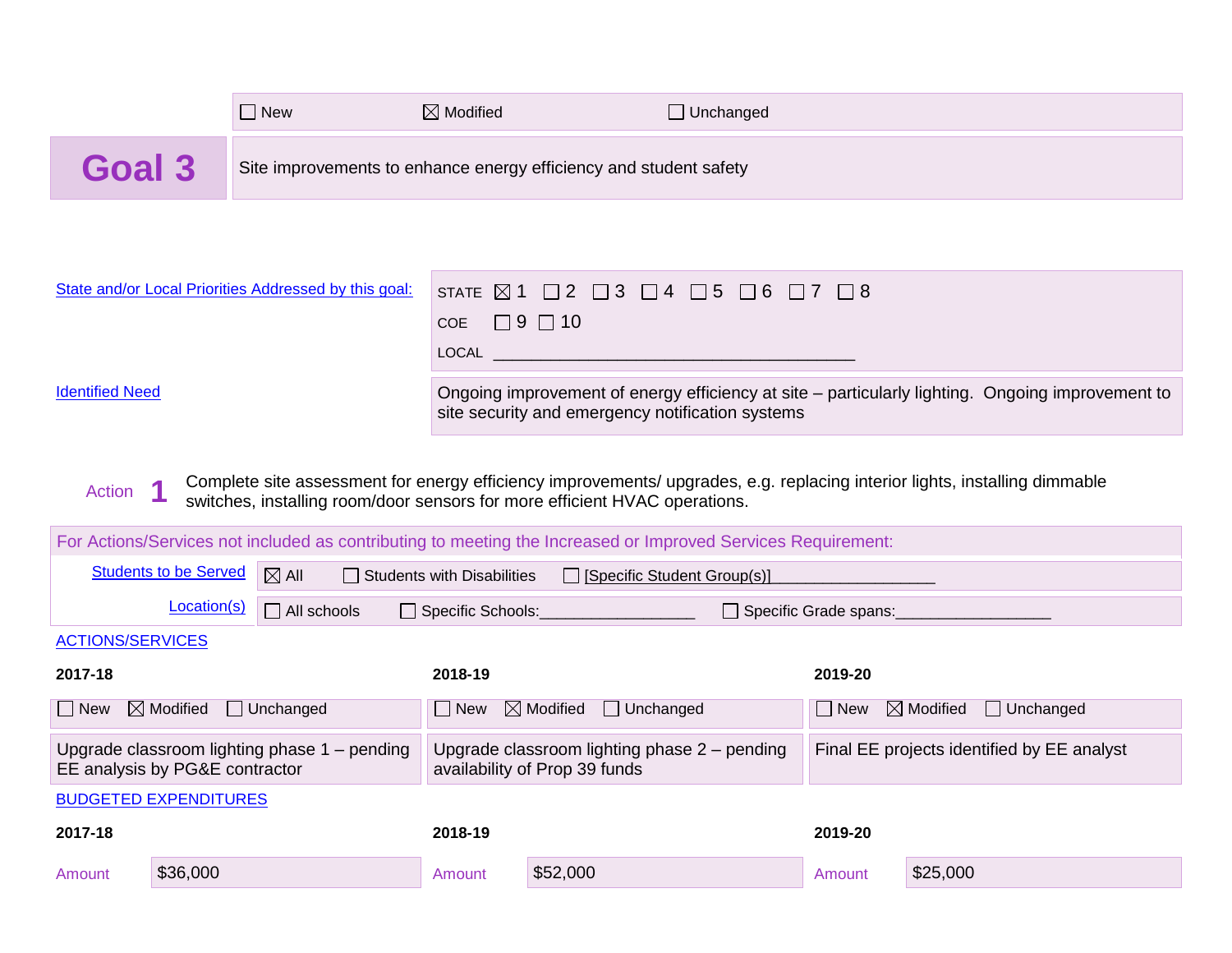| Source                     | Prop 39 EEF | Source                     | Prop 39 EEF | Source                     | Prop 39EEF |
|----------------------------|-------------|----------------------------|-------------|----------------------------|------------|
| <b>Budget</b><br>Reference | 5800        | <b>Budget</b><br>Reference | 5800        | <b>Budget</b><br>Reference | 5800       |

#### Action **2** Identify and install emergency alert systems that can be heard across campus and from inside all buildings

| For Actions/Services not included as contributing to meeting the Increased or Improved Services Requirement: |                                                                                                                       |                                             |                                                                      |                                          |                                                                      |                  |  |  |
|--------------------------------------------------------------------------------------------------------------|-----------------------------------------------------------------------------------------------------------------------|---------------------------------------------|----------------------------------------------------------------------|------------------------------------------|----------------------------------------------------------------------|------------------|--|--|
|                                                                                                              | <b>Students to be Served</b><br>$\boxtimes$ All<br>$\Box$ Students with Disabilities<br>□ [Specific Student Group(s)] |                                             |                                                                      |                                          |                                                                      |                  |  |  |
|                                                                                                              | Location(s)                                                                                                           | $\Box$ All schools                          | Specific Schools:                                                    |                                          | Specific Grade spans:                                                |                  |  |  |
| <b>ACTIONS/SERVICES</b>                                                                                      |                                                                                                                       |                                             |                                                                      |                                          |                                                                      |                  |  |  |
| 2017-18                                                                                                      | 2018-19<br>2019-20                                                                                                    |                                             |                                                                      |                                          |                                                                      |                  |  |  |
| $\vert$ New                                                                                                  | $\Box$ Modified<br>$\boxtimes$ Unchanged                                                                              |                                             |                                                                      | $\boxtimes$ Modified<br>$\Box$ Unchanged | $\boxtimes$ Unchanged<br>□ Modified<br>  New                         |                  |  |  |
|                                                                                                              | install alarm siren audible campus wide                                                                               | Continued from previous year – identify and | Continue to evaluate effectiveness of alarm &<br>response procedures |                                          | Continue to evaluate effectiveness of alarm &<br>response procedures |                  |  |  |
|                                                                                                              | <b>BUDGETED EXPENDITURES</b>                                                                                          |                                             |                                                                      |                                          |                                                                      |                  |  |  |
| 2017-18                                                                                                      |                                                                                                                       |                                             | 2018-19                                                              |                                          | 2019-20                                                              |                  |  |  |
| Amount                                                                                                       | \$5,000                                                                                                               |                                             | Amount                                                               | \$1,000                                  | Amount                                                               | \$1,000          |  |  |
| <b>Source</b>                                                                                                | <b>LCFF Base</b>                                                                                                      |                                             | <b>Source</b>                                                        | <b>LCFF Base</b>                         | Source                                                               | <b>LCFF Base</b> |  |  |
| <b>Budget</b><br>Reference                                                                                   | 4400                                                                                                                  |                                             | <b>Budget</b><br>Reference                                           | 4400                                     | <b>Budget</b><br>Reference                                           | 4400             |  |  |

Action **3** Continue to identify and address potential classroom upgrades/hazards

For Actions/Services not included as contributing to meeting the Increased or Improved Services Requirement: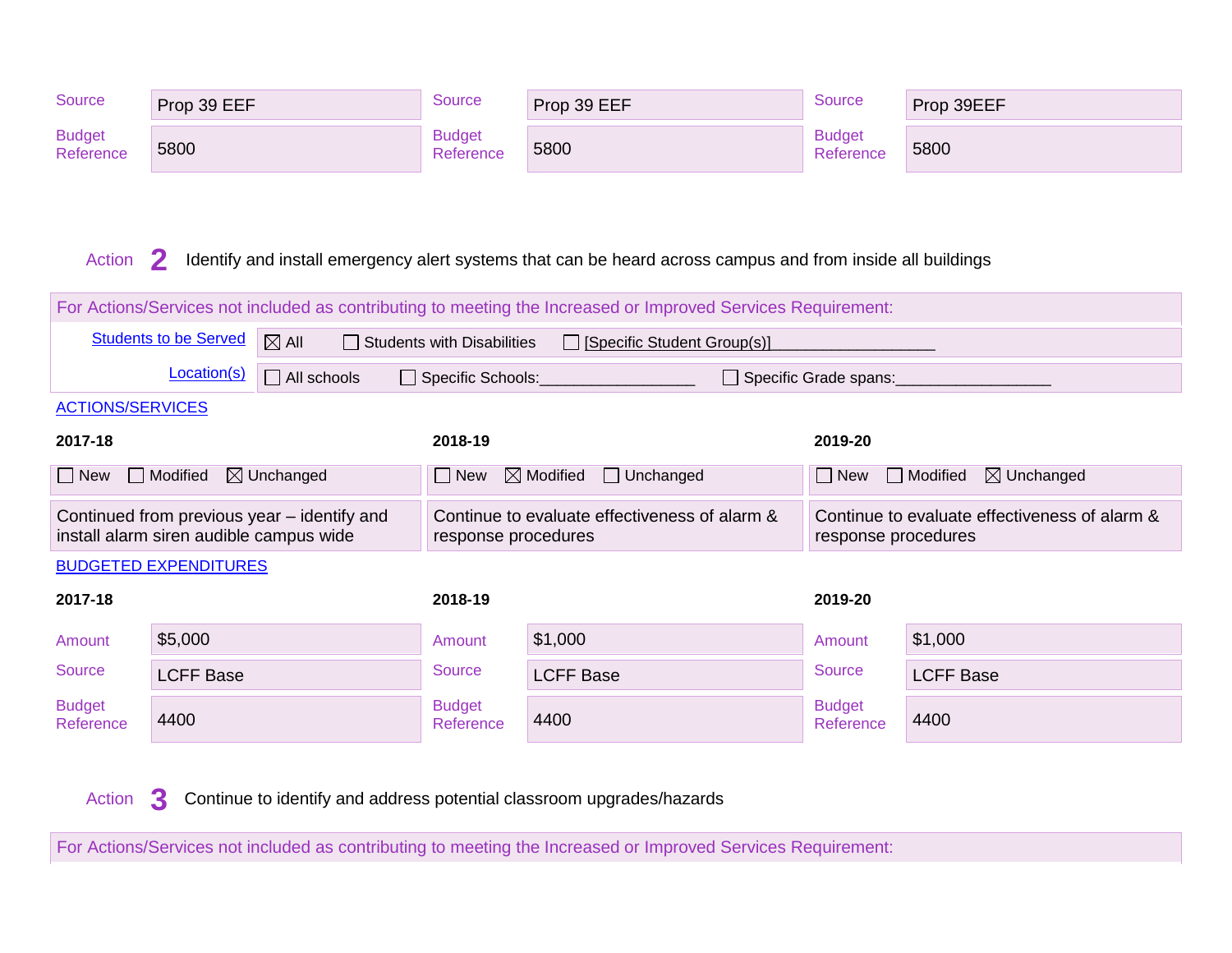|                                                       | <b>Students to be Served</b> | $\boxtimes$ All<br>$\Box$ Students with Disabilities<br>□ [Specific Student Group(s)] |                            |                                                                                              |                            |                                   |
|-------------------------------------------------------|------------------------------|---------------------------------------------------------------------------------------|----------------------------|----------------------------------------------------------------------------------------------|----------------------------|-----------------------------------|
|                                                       | Location(s)                  | $\Box$ All schools                                                                    |                            | □ Specific Schools:<br>□ Specific Grade spans:                                               |                            |                                   |
| <b>ACTIONS/SERVICES</b>                               |                              |                                                                                       |                            |                                                                                              |                            |                                   |
| 2017-18                                               |                              |                                                                                       | 2018-19                    |                                                                                              | 2019-20                    |                                   |
| $\Box$ New                                            | $\Box$ Modified              | $\boxtimes$ Unchanged                                                                 | $\Box$ New                 | $\Box$ Modified<br>$\boxtimes$ Unchanged                                                     | $\Box$ New                 | Modified<br>$\boxtimes$ Unchanged |
| Repairs & upgrades as identified                      |                              |                                                                                       |                            | Repairs & upgrades as identified                                                             |                            | Repairs & upgrades as identified  |
| <b>BUDGETED EXPENDITURES</b>                          |                              |                                                                                       |                            |                                                                                              |                            |                                   |
| 2017-18                                               |                              |                                                                                       | 2018-19                    |                                                                                              | 2019-20                    |                                   |
| Amount                                                | \$2,500                      |                                                                                       | Amount                     | \$2,500                                                                                      | Amount                     | \$2,500                           |
| <b>Source</b>                                         | <b>LCFF Base</b>             |                                                                                       | <b>Source</b>              | <b>LCFF Base</b>                                                                             | <b>Source</b>              | <b>LCFF Base</b>                  |
| <b>Budget</b><br>Reference                            | 5800                         |                                                                                       | <b>Budget</b><br>Reference | 5800                                                                                         | <b>Budget</b><br>Reference | 5800                              |
|                                                       |                              |                                                                                       |                            |                                                                                              |                            |                                   |
|                                                       |                              |                                                                                       |                            |                                                                                              |                            |                                   |
|                                                       |                              | $\Box$ New                                                                            | $\boxtimes$ Modified       | $\Box$ Unchanged                                                                             |                            |                                   |
| Goal 4                                                |                              |                                                                                       |                            | Enhance Specialty Programs and increase parent understanding of specialty curriculum         |                            |                                   |
|                                                       |                              |                                                                                       |                            |                                                                                              |                            |                                   |
|                                                       |                              |                                                                                       |                            |                                                                                              |                            |                                   |
| State and/or Local Priorities Addressed by this goal: |                              |                                                                                       |                            | STATE $\Box$ 1 $\Box$ 2 $\boxtimes$ 3 $\Box$ 4 $\Box$ 5 $\Box$ 6 $\boxtimes$ 7 $\boxtimes$ 8 |                            |                                   |
|                                                       |                              |                                                                                       | COE                        | $\Box$ 9 $\Box$ 10                                                                           |                            |                                   |
|                                                       |                              |                                                                                       | LOCAL                      |                                                                                              |                            |                                   |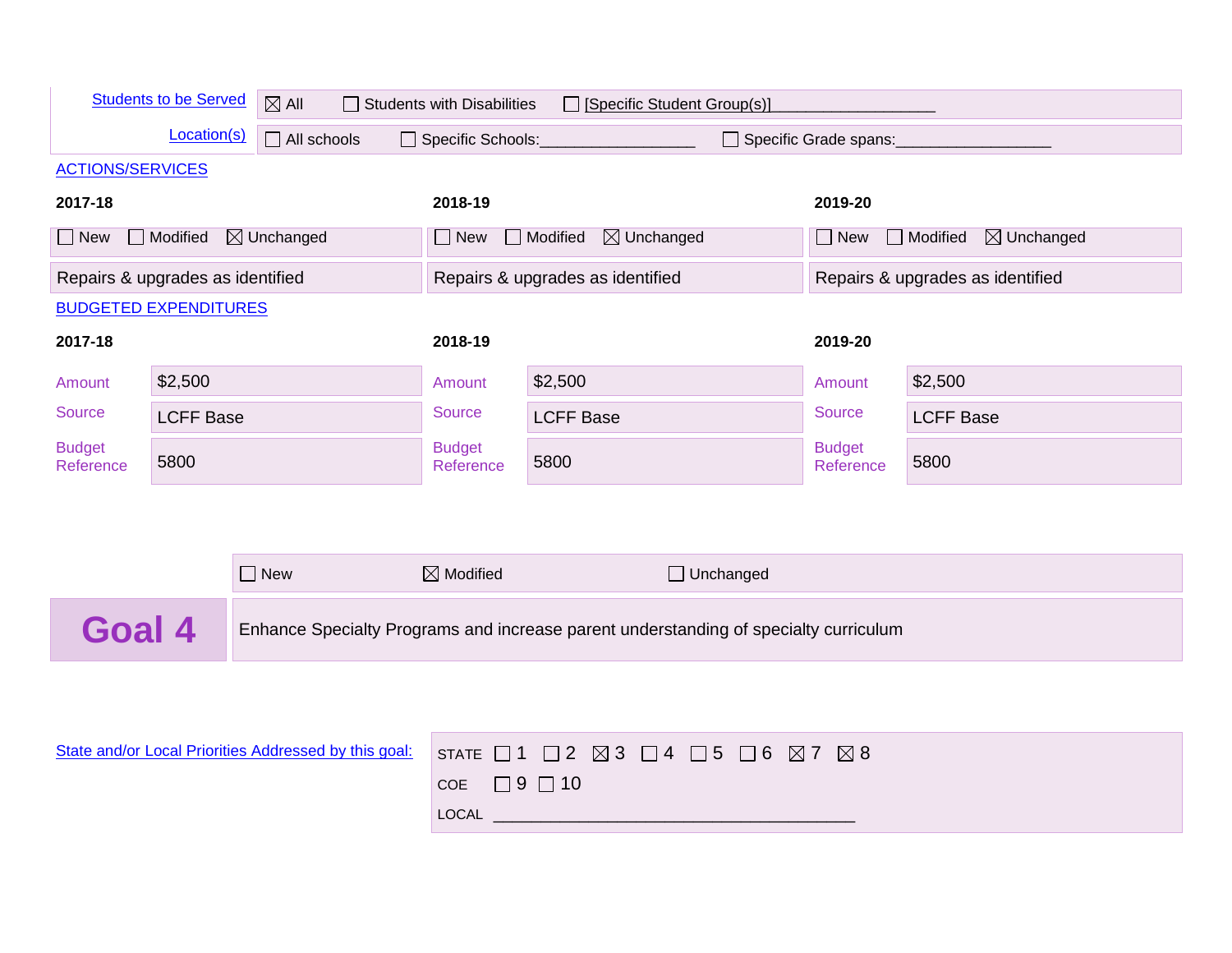EXPECTED ANNUAL MEASURABLE OUTCOMES

Identified Need **As identified in annual parent survey** – need to increase understanding of specialty programs that are essential components of overall curriculum.

| <b>Metrics/Indicators</b>                                                                |                              | <b>Baseline</b>                                                                                              |                                                                         | 2017-18                       |  | 2018-19                                                     | 2019-20          |  |
|------------------------------------------------------------------------------------------|------------------------------|--------------------------------------------------------------------------------------------------------------|-------------------------------------------------------------------------|-------------------------------|--|-------------------------------------------------------------|------------------|--|
| <b>Annual Parent</b><br>Survey                                                           |                              |                                                                                                              |                                                                         |                               |  |                                                             |                  |  |
| Movement – develop & disseminate narrative regarding scope & goals of program;<br>Action |                              |                                                                                                              |                                                                         |                               |  |                                                             |                  |  |
|                                                                                          |                              | For Actions/Services not included as contributing to meeting the Increased or Improved Services Requirement: |                                                                         |                               |  |                                                             |                  |  |
|                                                                                          | <b>Students to be Served</b> | $\boxtimes$ All                                                                                              | <b>Students with Disabilities</b>                                       | □ [Specific Student Group(s)] |  |                                                             |                  |  |
|                                                                                          | Location(s)                  | $\Box$ All schools                                                                                           | Specific Schools:                                                       |                               |  | Specific Grade spans:                                       |                  |  |
| <b>ACTIONS/SERVICES</b>                                                                  |                              |                                                                                                              |                                                                         |                               |  |                                                             |                  |  |
| 2017-18                                                                                  |                              |                                                                                                              | 2018-19                                                                 |                               |  | 2019-20                                                     |                  |  |
| New                                                                                      | $\Box$ Modified              | $\boxtimes$ Unchanged                                                                                        | $\boxtimes$ Modified<br>$\Box$ Unchanged<br>$\Box$ New                  |                               |  | $\Box$ Modified<br>$\boxtimes$ Unchanged<br>New             |                  |  |
|                                                                                          | scope & goals of program     | develop & disseminate narrative regarding                                                                    | Develop and disseminate narrative regarding<br>scope & goals of program |                               |  | disseminate narrative regarding scope & goals<br>of program |                  |  |
|                                                                                          | <b>BUDGETED EXPENDITURES</b> |                                                                                                              |                                                                         |                               |  |                                                             |                  |  |
| 2017-18                                                                                  |                              |                                                                                                              | 2018-19                                                                 |                               |  | 2019-20                                                     |                  |  |
| Amount                                                                                   | \$1,000                      |                                                                                                              | Amount                                                                  | \$100                         |  | Amount                                                      | \$100            |  |
| Source                                                                                   | <b>LCFF Base</b>             |                                                                                                              | <b>Source</b>                                                           | <b>LCFF Base</b>              |  | <b>Source</b>                                               | <b>LCFF Base</b> |  |
| <b>Budget</b><br>Reference                                                               | 5800                         |                                                                                                              | <b>Budget</b><br>Reference                                              | 5800                          |  | <b>Budget</b><br>Reference                                  | 5800             |  |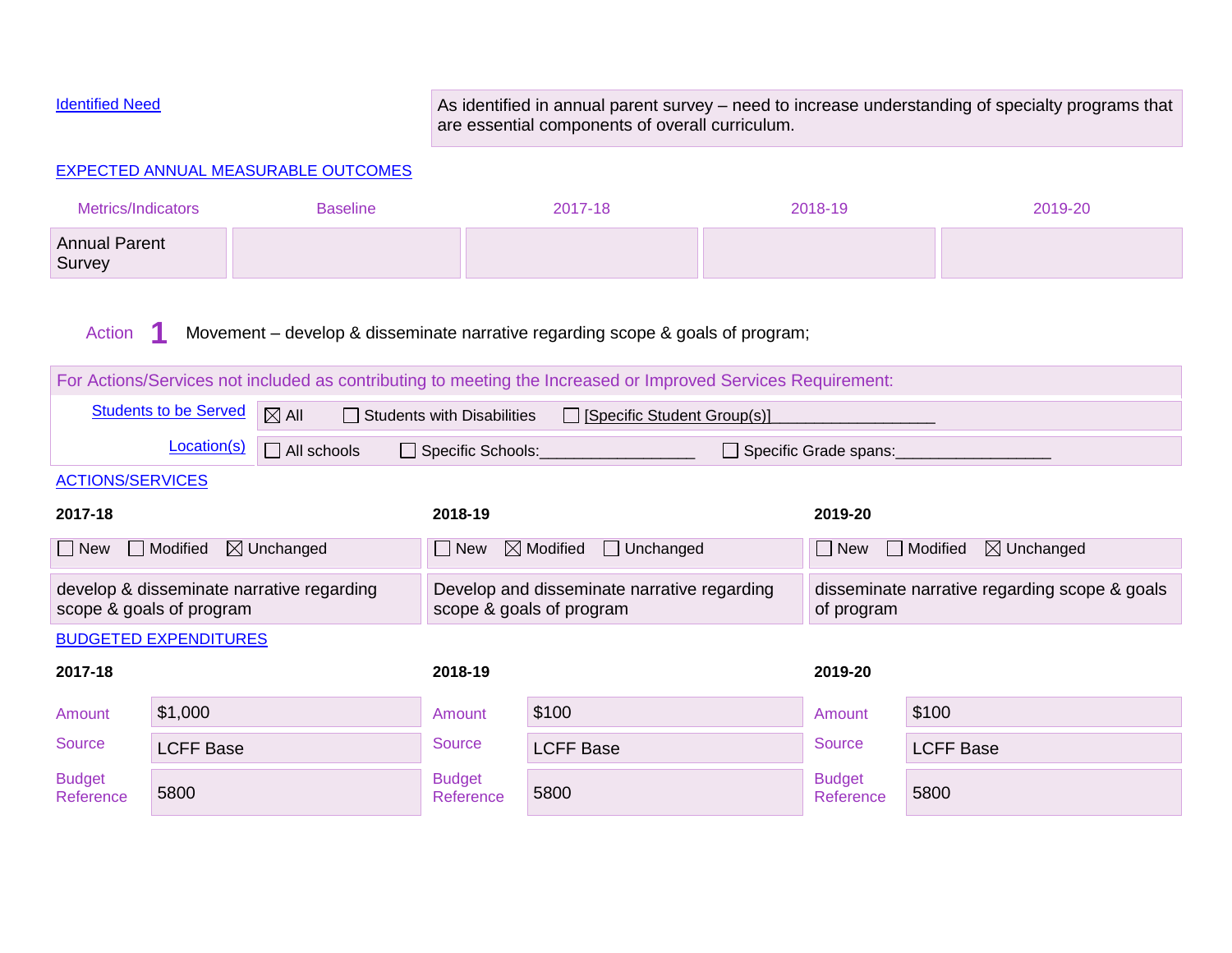#### Action **2** Organic Garden – provide 3 Saturday workdays for community involvement; add formal Master Gardner education opportunities to engage community

|                                                                                                                                                   |                                                                                 |                                                                                       |                                                                                                                                | For Actions/Services not included as contributing to meeting the Increased or Improved Services Requirement: |                                                                                                                                |                                          |
|---------------------------------------------------------------------------------------------------------------------------------------------------|---------------------------------------------------------------------------------|---------------------------------------------------------------------------------------|--------------------------------------------------------------------------------------------------------------------------------|--------------------------------------------------------------------------------------------------------------|--------------------------------------------------------------------------------------------------------------------------------|------------------------------------------|
| <b>Students to be Served</b><br>$\boxtimes$ All<br>$\Box$ Students with Disabilities<br>□ [Specific Student Group(s)]                             |                                                                                 |                                                                                       |                                                                                                                                |                                                                                                              |                                                                                                                                |                                          |
|                                                                                                                                                   | Location(s)<br>$\Box$ All schools<br>Specific Schools:<br>Specific Grade spans: |                                                                                       |                                                                                                                                |                                                                                                              |                                                                                                                                |                                          |
| <b>ACTIONS/SERVICES</b>                                                                                                                           |                                                                                 |                                                                                       |                                                                                                                                |                                                                                                              |                                                                                                                                |                                          |
| 2017-18                                                                                                                                           |                                                                                 |                                                                                       | 2018-19                                                                                                                        |                                                                                                              | 2019-20                                                                                                                        |                                          |
| $\Box$ New                                                                                                                                        | $\boxtimes$ Modified                                                            | $\Box$ Unchanged                                                                      | $\Box$ New                                                                                                                     | $\boxtimes$ Modified<br>$\Box$ Unchanged                                                                     | $\Box$ New                                                                                                                     | $\boxtimes$ Unchanged<br>$\Box$ Modified |
|                                                                                                                                                   | parent interest in garden upkeep                                                | -Schedule 3 community garden workdays<br>-Add Master Gardener "workshops" to increase | -Schedule 3 community garden workdays<br>-Continue Master Gardener "workshops" to<br>increase parent interest in garden upkeep |                                                                                                              | -Schedule 3 community garden workdays<br>-Continue Master Gardener "workshops" to<br>increase parent interest in garden upkeep |                                          |
|                                                                                                                                                   | <b>BUDGETED EXPENDITURES</b>                                                    |                                                                                       |                                                                                                                                |                                                                                                              |                                                                                                                                |                                          |
| 2017-18                                                                                                                                           |                                                                                 |                                                                                       | 2018-19                                                                                                                        |                                                                                                              | 2019-20                                                                                                                        |                                          |
| Amount                                                                                                                                            | \$600                                                                           |                                                                                       | Amount                                                                                                                         | \$600                                                                                                        | Amount                                                                                                                         | \$600                                    |
| <b>Source</b>                                                                                                                                     | <b>Other Local Revenue</b>                                                      |                                                                                       | <b>Source</b>                                                                                                                  | <b>Other Local Revenue</b>                                                                                   | Source                                                                                                                         | <b>Other Local Revenue</b>               |
| <b>Budget</b><br>Reference                                                                                                                        | 4300                                                                            |                                                                                       | <b>Budget</b><br>Reference                                                                                                     | 4300                                                                                                         | <b>Budget</b><br>Reference                                                                                                     | 4300                                     |
| Spanish – Continue to standardize curriculum delivery; complete development of consistent student assessment; re-write<br>3<br>Action<br>assembly |                                                                                 |                                                                                       |                                                                                                                                |                                                                                                              |                                                                                                                                |                                          |
|                                                                                                                                                   |                                                                                 |                                                                                       |                                                                                                                                | For Actions/Services not included as contributing to meeting the Increased or Improved Services Requirement: |                                                                                                                                |                                          |
|                                                                                                                                                   | <b>Students to be Served</b>                                                    | $\boxtimes$ All                                                                       | $\Box$ Students with Disabilities                                                                                              | $\Box$ [Specific Student Group(s)]                                                                           |                                                                                                                                |                                          |
| Location(s)<br>$\Box$ All schools                                                                                                                 |                                                                                 |                                                                                       | Specific Schools:                                                                                                              |                                                                                                              | Specific Grade spans:                                                                                                          |                                          |
| <b>ACTIONS/SERVICES</b>                                                                                                                           |                                                                                 |                                                                                       |                                                                                                                                |                                                                                                              |                                                                                                                                |                                          |
| 2017-18                                                                                                                                           |                                                                                 |                                                                                       | 2018-19                                                                                                                        |                                                                                                              | 2019-20                                                                                                                        |                                          |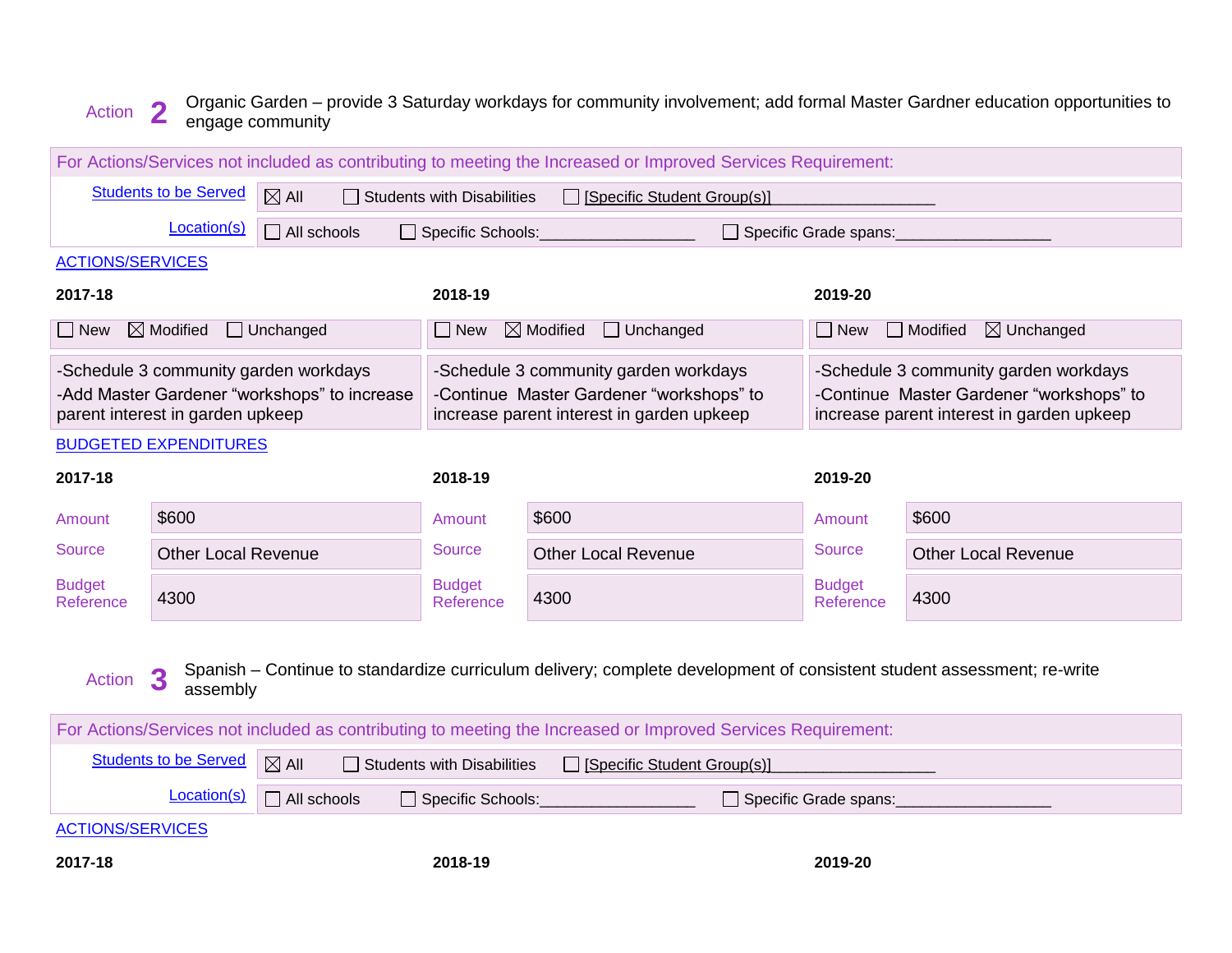| $\Box$ New                                                                            | $\boxtimes$ Modified $\Box$ Unchanged | $\Box$ New<br>$\boxtimes$ Modified $\Box$ Unchanged                                                                        |                  | X Modified<br>  New<br>Unchanged                                                                                           |                  |
|---------------------------------------------------------------------------------------|---------------------------------------|----------------------------------------------------------------------------------------------------------------------------|------------------|----------------------------------------------------------------------------------------------------------------------------|------------------|
| -Standardize student curriculum and<br>assessments<br>-Update annual Spanish assembly |                                       | -Continue to deliver standardized curriculum<br>and assessments<br>-Increase parent education about the Spanish<br>program |                  | -Continue to deliver standardized curriculum<br>and assessments<br>-Continue parent education about the Spanish<br>program |                  |
|                                                                                       | <b>BUDGETED EXPENDITURES</b>          |                                                                                                                            |                  |                                                                                                                            |                  |
| 2017-18                                                                               |                                       |                                                                                                                            |                  |                                                                                                                            |                  |
|                                                                                       |                                       | 2018-19                                                                                                                    |                  | 2019-20                                                                                                                    |                  |
| Amount                                                                                | \$1,000                               | Amount                                                                                                                     | \$1,000          | Amount                                                                                                                     | \$1,000          |
| <b>Source</b>                                                                         | <b>LCFF Base</b>                      | Source                                                                                                                     | <b>LCFF Base</b> | <b>Source</b>                                                                                                              | <b>LCFF Base</b> |

Action **4** Music – continue working on instruments storage solutions both in classrooms and music room; ongoing maintenance of music library; continue to upgrade instrument quality by replacing worn out items.

| For Actions/Services not included as contributing to meeting the Increased or Improved Services Requirement:                                |                    |                                                                                                   |                                                                                                   |  |  |
|---------------------------------------------------------------------------------------------------------------------------------------------|--------------------|---------------------------------------------------------------------------------------------------|---------------------------------------------------------------------------------------------------|--|--|
| <b>Students to be Served</b>                                                                                                                | $\boxtimes$ All    | $\Box$ Students with Disabilities<br>□ [Specific Student Group(s)]                                |                                                                                                   |  |  |
| Location(s)                                                                                                                                 | $\Box$ All schools | □ Specific Schools:                                                                               | Specific Grade spans:                                                                             |  |  |
| <b>ACTIONS/SERVICES</b>                                                                                                                     |                    |                                                                                                   |                                                                                                   |  |  |
| 2017-18                                                                                                                                     |                    | 2018-19                                                                                           | 2019-20                                                                                           |  |  |
| $\boxtimes$ Modified<br>  New                                                                                                               | $\Box$ Unchanged   | $\boxtimes$ Modified<br>$\Box$ Unchanged<br>$\Box$ New                                            | Modified<br>$\boxtimes$ Unchanged<br>  New<br>$\blacksquare$                                      |  |  |
| -Identify instrument storage solutions<br>-Maintain music library<br>-Upgrade instrument quality as old instruments<br>are retired from use |                    | -Maintain music library<br>-Upgrade instrument quality as old instruments<br>are retired from use | -Maintain music library<br>-Upgrade instrument quality as old instruments<br>are retired from use |  |  |

BUDGETED EXPENDITURES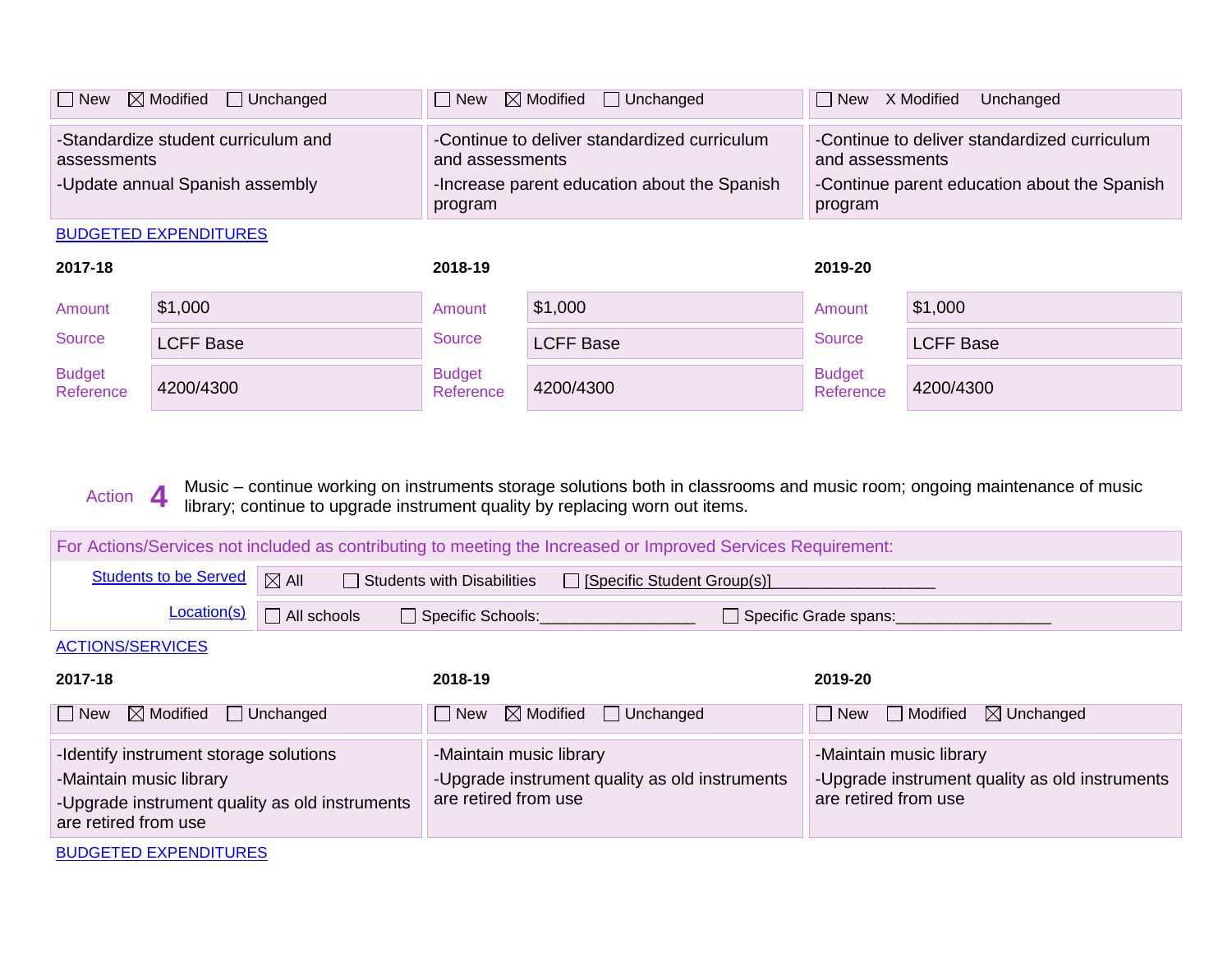| 2017-18                                                                                                                                                                                                                                |                              |                                | 2018-19                             |                                | 2019-20                    |                                     |
|----------------------------------------------------------------------------------------------------------------------------------------------------------------------------------------------------------------------------------------|------------------------------|--------------------------------|-------------------------------------|--------------------------------|----------------------------|-------------------------------------|
| Amount                                                                                                                                                                                                                                 | \$2,800                      |                                | Amount                              | \$3,000                        | Amount                     | \$3,000                             |
| Source                                                                                                                                                                                                                                 |                              | <b>LCFF Base/Local Revenue</b> | <b>Source</b>                       | <b>LCFF Base/Local Revenue</b> | <b>Source</b>              | <b>LCFF Base/Local Revenue</b>      |
| <b>Budget</b><br>Reference                                                                                                                                                                                                             | 4300                         |                                | <b>Budget</b><br>Reference          | 4300                           | <b>Budget</b><br>Reference | 4300                                |
| Handwork - continue utilizing upper grade student helpers where ever possible to assist in lower grades<br>5<br>Action<br>For Actions/Services not included as contributing to meeting the Increased or Improved Services Requirement: |                              |                                |                                     |                                |                            |                                     |
|                                                                                                                                                                                                                                        | <b>Students to be Served</b> |                                |                                     |                                |                            |                                     |
|                                                                                                                                                                                                                                        | Location(s)                  | $\boxtimes$ All                | $\Box$ Students with Disabilities   | □ [Specific Student Group(s)]  |                            |                                     |
| <b>ACTIONS/SERVICES</b>                                                                                                                                                                                                                |                              | $\Box$ All schools             | Specific Schools:                   |                                | □ Specific Grade spans:    |                                     |
| 2017-18                                                                                                                                                                                                                                |                              |                                | 2018-19                             |                                | 2019-20                    |                                     |
| $\Box$ New                                                                                                                                                                                                                             | Modified                     | $\Box$ Unchanged               | New X Modified                      | $\Box$ Unchanged               | $\Box$ New                 | $\Box$ Modified<br>$\Box$ Unchanged |
|                                                                                                                                                                                                                                        |                              |                                | Re-establish student helper program |                                |                            |                                     |
| <b>BUDGETED EXPENDITURES</b>                                                                                                                                                                                                           |                              |                                |                                     |                                |                            |                                     |
| 2017-18                                                                                                                                                                                                                                |                              |                                | 2018-19                             |                                | 2019-20                    |                                     |
| Amount                                                                                                                                                                                                                                 | \$0                          |                                | Amount                              | \$0                            | Amount                     | \$0                                 |
| <b>Source</b>                                                                                                                                                                                                                          | n/a                          |                                | <b>Source</b>                       | n/a                            | <b>Source</b>              | n/a                                 |
| <b>Budget</b><br>Reference                                                                                                                                                                                                             | n/a                          |                                | <b>Budget</b><br>Reference          | n/a                            | <b>Budget</b><br>Reference | n/a                                 |
|                                                                                                                                                                                                                                        |                              |                                |                                     |                                |                            |                                     |
|                                                                                                                                                                                                                                        |                              | $\Box$ New                     | $\boxtimes$ Modified                | □ Unchanged                    |                            |                                     |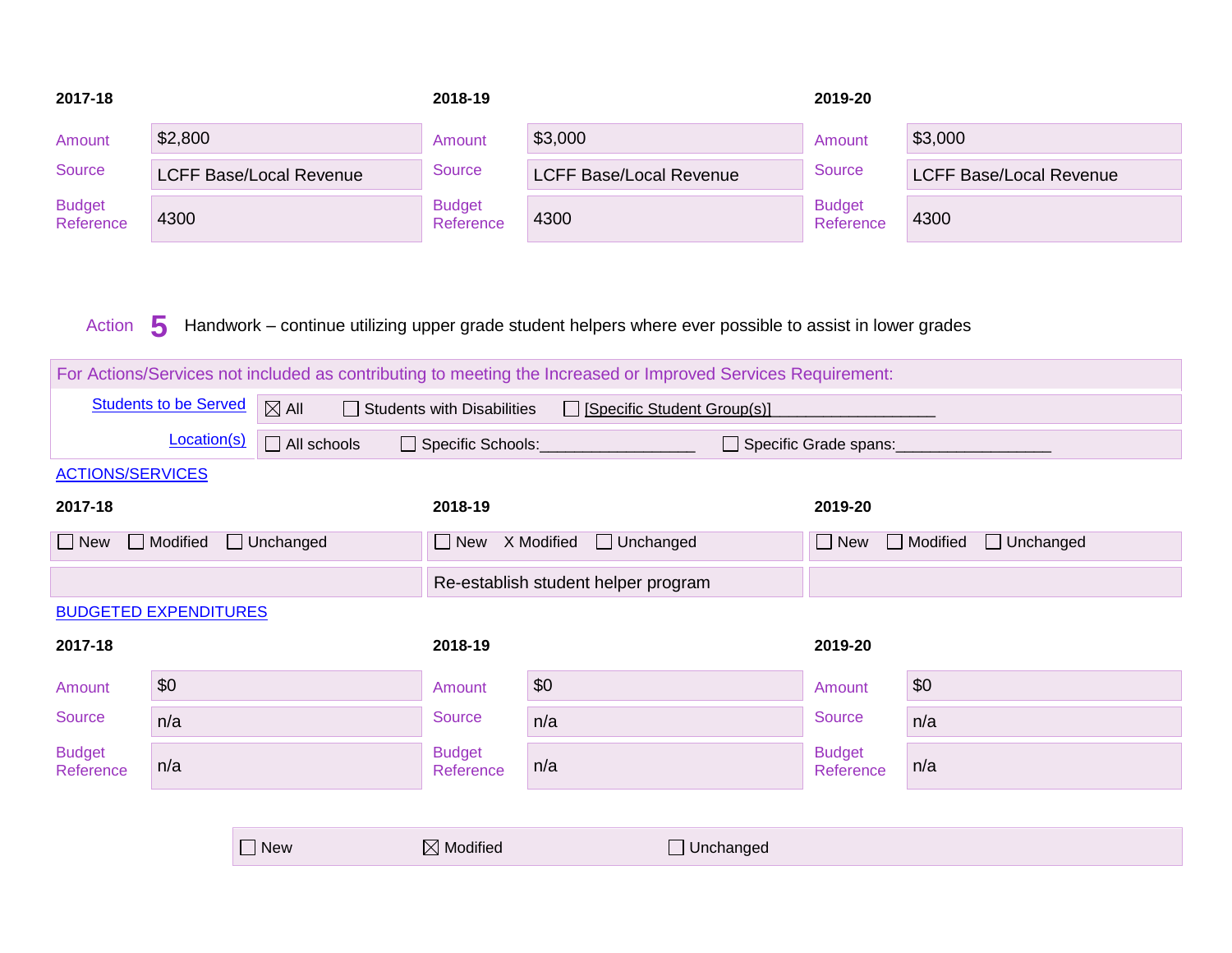

| State and/or Local Priorities Addressed by this goal:                                                        | STATE $\boxtimes$<br>$\boxtimes$ 2                                                                                                                                                                                                                                                                               | $\Box$ 3<br>5<br>$\Box$ 6<br>$\mathcal{L}$<br>$\boxtimes$ 7<br>$ $   4     |  |  |  |
|--------------------------------------------------------------------------------------------------------------|------------------------------------------------------------------------------------------------------------------------------------------------------------------------------------------------------------------------------------------------------------------------------------------------------------------|----------------------------------------------------------------------------|--|--|--|
|                                                                                                              | $\Box$ 9 $\Box$ 10<br><b>COE</b>                                                                                                                                                                                                                                                                                 |                                                                            |  |  |  |
|                                                                                                              | <b>LOCAL</b>                                                                                                                                                                                                                                                                                                     |                                                                            |  |  |  |
| <b>Identified Need</b>                                                                                       | Professional development is an ongoing need for faculty as they loop through the grades with<br>their classes. Each year they study for the grade they are rising or falling back to.<br>School-provided technology for research and communication was identified as a need this year<br>during LCAP discussions |                                                                            |  |  |  |
| Action                                                                                                       | Provide grade/subject specific & early intervention strategies professional development                                                                                                                                                                                                                          |                                                                            |  |  |  |
| For Actions/Services not included as contributing to meeting the Increased or Improved Services Requirement: |                                                                                                                                                                                                                                                                                                                  |                                                                            |  |  |  |
| <b>Students to be Served</b><br>$\boxtimes$ All                                                              | $\Box$ Students with Disabilities                                                                                                                                                                                                                                                                                | Specific Student Group(s)]                                                 |  |  |  |
| Location(s)<br>$\Box$ All schools                                                                            | Specific Schools:                                                                                                                                                                                                                                                                                                | Specific Grade spans:                                                      |  |  |  |
|                                                                                                              |                                                                                                                                                                                                                                                                                                                  | <b>OR</b>                                                                  |  |  |  |
| For Actions/Services included as contributing to meeting the Increased or Improved Services Requirement:     |                                                                                                                                                                                                                                                                                                                  |                                                                            |  |  |  |
| <b>Students to be Served</b><br>$\boxtimes$ English Learners                                                 | □ Foster Youth                                                                                                                                                                                                                                                                                                   | $\boxtimes$ Low Income                                                     |  |  |  |
| <b>Scope of Services</b><br>$\Box$ LEA-wide                                                                  | $\boxtimes$ Schoolwide<br><b>OR</b>                                                                                                                                                                                                                                                                              | Limited to Unduplicated Student Group(s)                                   |  |  |  |
| Location(s)<br>$\Box$ All schools<br>Specific Schools:<br>Specific Grade spans:                              |                                                                                                                                                                                                                                                                                                                  |                                                                            |  |  |  |
| <b>ACTIONS/SERVICES</b>                                                                                      |                                                                                                                                                                                                                                                                                                                  |                                                                            |  |  |  |
| 2017-18                                                                                                      | 2018-19                                                                                                                                                                                                                                                                                                          | 2019-20                                                                    |  |  |  |
| Modified<br>Unchanged<br>$\boxtimes$ New                                                                     | $\boxtimes$ Modified<br>$\Box$ New                                                                                                                                                                                                                                                                               | $\Box$ Unchanged<br>$\Box$ New<br>$\Box$ Modified<br>$\boxtimes$ Unchanged |  |  |  |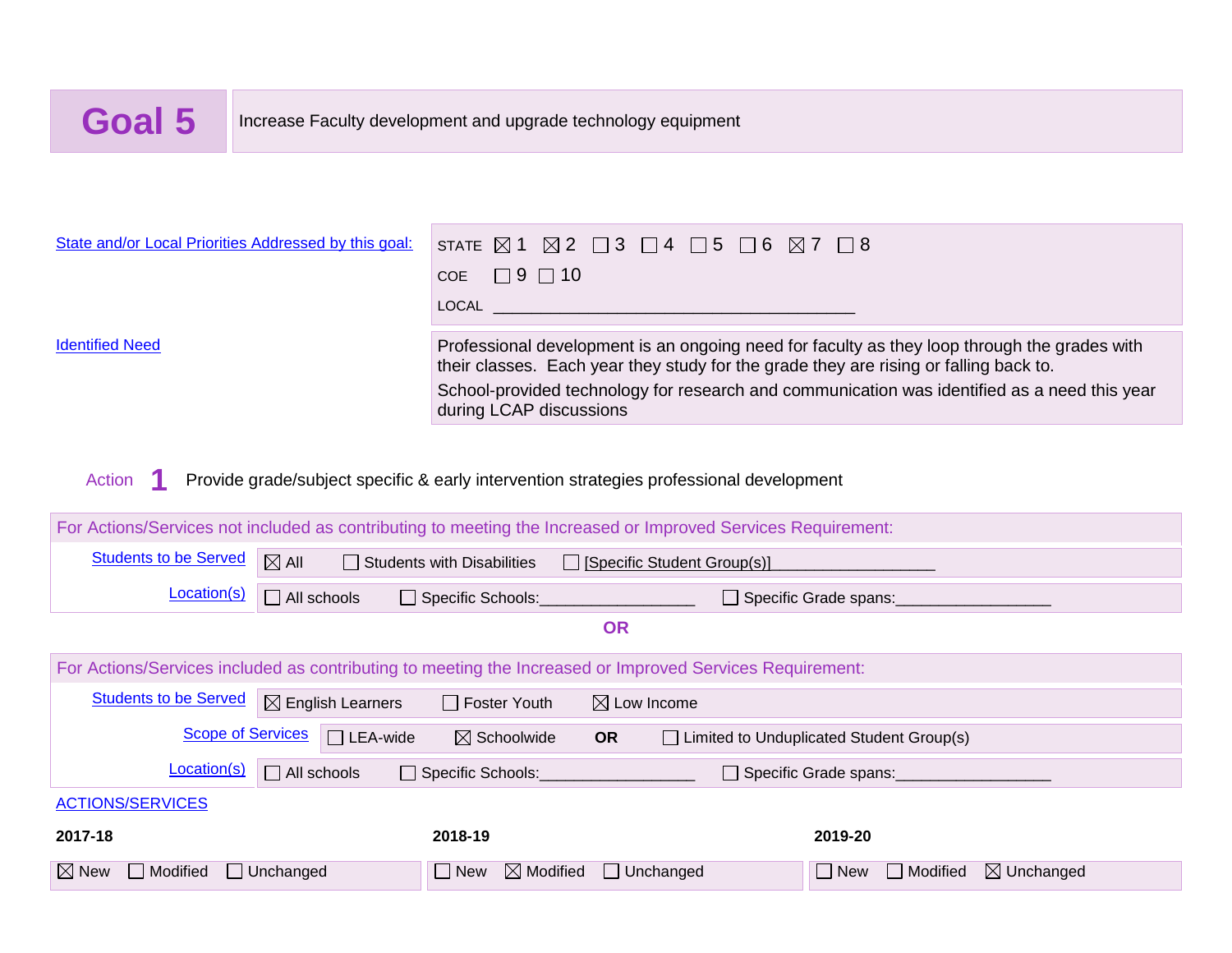| -Summer training for faculty in grade-specific<br>material | -Summer training for faculty in grade-specific<br>material | -Summer training for faculty in grade-specific<br>material |
|------------------------------------------------------------|------------------------------------------------------------|------------------------------------------------------------|
| -3-day Bal-a-vis-X training for faculty & staff at         | <b>Early intervention training TBD</b>                     | <b>Early intervention training TBD</b>                     |
| August in-service                                          | -Annual Alliance Conference                                | -Annual Alliance Conference                                |
| -Annual Alliance Conference                                |                                                            |                                                            |

BUDGETED EXPENDITURES

| 2017-18                    |                               | 2018-19                    |                               | 2019-20                    |                               |
|----------------------------|-------------------------------|----------------------------|-------------------------------|----------------------------|-------------------------------|
| Amount                     | \$20,000                      | Amount                     | \$20,000                      | Amount                     | \$20,000                      |
| Source                     | <b>LCFF Base/Supplemental</b> | Source                     | <b>LCFF Base/Supplemental</b> | Source                     | <b>LCFF Base/Supplemental</b> |
| <b>Budget</b><br>Reference | 5200                          | <b>Budget</b><br>Reference | 5200                          | <b>Budget</b><br>Reference | 5200                          |

### Action **2** Provide Chromebooks & accessories for faculty

| For Actions/Services not included as contributing to meeting the Increased or Improved Services Requirement: |                                                                  |                                                                         |         |                                                        |  |  |
|--------------------------------------------------------------------------------------------------------------|------------------------------------------------------------------|-------------------------------------------------------------------------|---------|--------------------------------------------------------|--|--|
| <b>Students to be Served</b>                                                                                 | $\boxtimes$ All                                                  | $\Box$ Students with Disabilities<br>$\Box$ [Specific Student Group(s)] |         |                                                        |  |  |
| Location(s)                                                                                                  | $\Box$ All schools<br>Specific Schools:<br>Specific Grade spans: |                                                                         |         |                                                        |  |  |
|                                                                                                              |                                                                  | <b>OR</b>                                                               |         |                                                        |  |  |
| <b>ACTIONS/SERVICES</b>                                                                                      |                                                                  |                                                                         |         |                                                        |  |  |
| 2017-18                                                                                                      |                                                                  | 2018-19                                                                 |         | 2019-20                                                |  |  |
| $\boxtimes$ New<br>$\Box$ Modified<br>$\Box$ Unchanged                                                       |                                                                  | $\boxtimes$ Modified<br>$\Box$ Unchanged<br>$\Box$ New                  |         | $\Box$ Modified<br>$\boxtimes$ Unchanged<br>$\Box$ New |  |  |
| Purchase chrome books for faculty to use for<br>school-related work                                          |                                                                  | Maintain chrome books for faculty professional<br>use                   |         | Maintain chrome books for faculty professional<br>use  |  |  |
| <b>BUDGETED EXPENDITURES</b>                                                                                 |                                                                  |                                                                         |         |                                                        |  |  |
| 2017-18                                                                                                      |                                                                  | 2018-19                                                                 | 2019-20 |                                                        |  |  |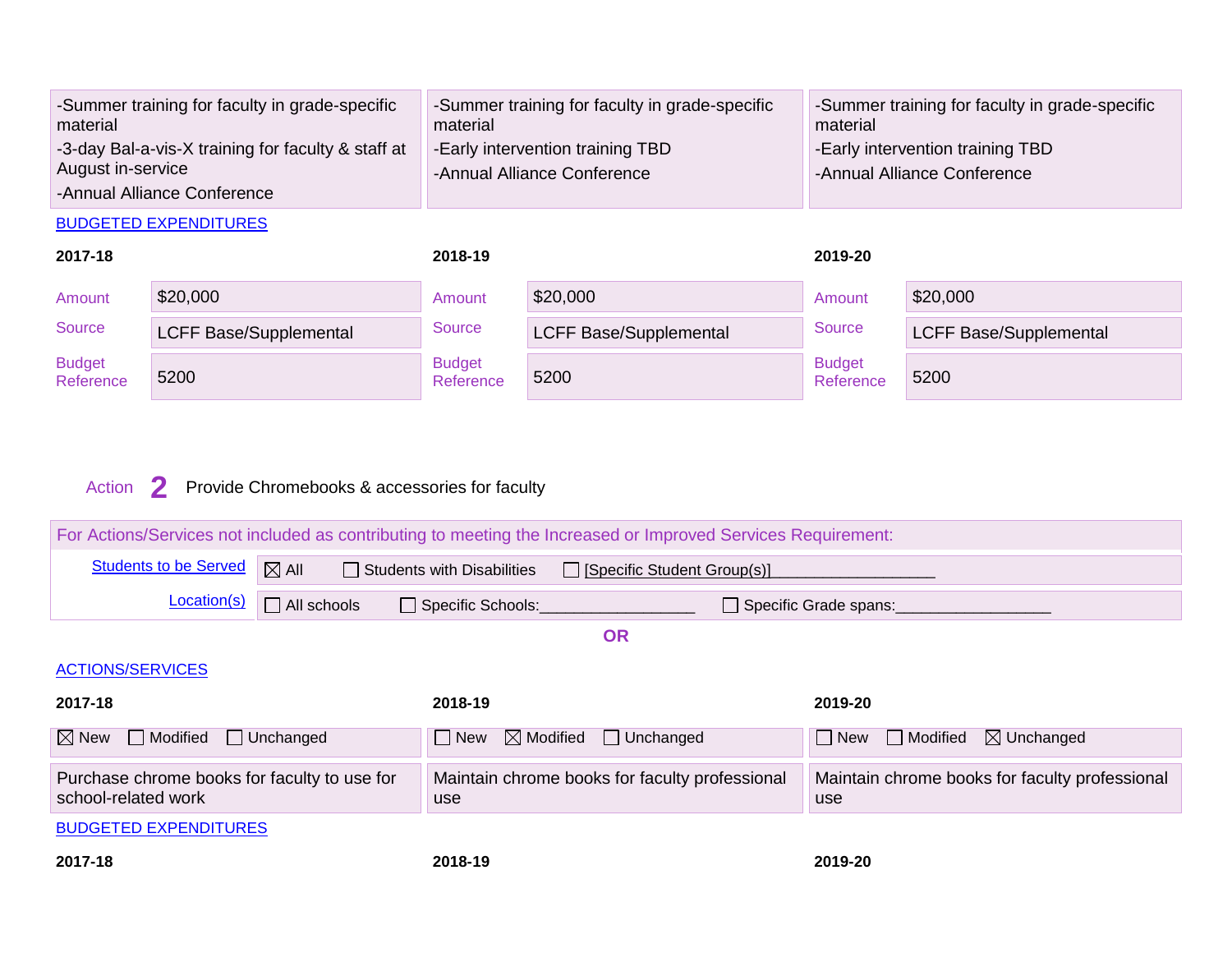| Amount                                                                                                       | \$3,800                                                                                                               |                                                       | Amount                     | \$800                                                                                        | Amount                     | \$800            |
|--------------------------------------------------------------------------------------------------------------|-----------------------------------------------------------------------------------------------------------------------|-------------------------------------------------------|----------------------------|----------------------------------------------------------------------------------------------|----------------------------|------------------|
| <b>Source</b>                                                                                                | <b>LCFF Base</b>                                                                                                      |                                                       | Source                     | <b>LCFF Base</b>                                                                             | Source                     | <b>LCFF Base</b> |
| <b>Budget</b><br>Reference                                                                                   | 4400                                                                                                                  |                                                       | <b>Budget</b><br>Reference | 4400                                                                                         | <b>Budget</b><br>Reference | 4400             |
|                                                                                                              |                                                                                                                       |                                                       |                            |                                                                                              |                            |                  |
|                                                                                                              |                                                                                                                       | $\boxtimes$ New                                       | $\Box$ Modified            | □ Unchanged                                                                                  |                            |                  |
| Goal 6                                                                                                       |                                                                                                                       | Ensure continued student success on CAASPP exams      |                            |                                                                                              |                            |                  |
|                                                                                                              |                                                                                                                       |                                                       |                            |                                                                                              |                            |                  |
|                                                                                                              |                                                                                                                       | State and/or Local Priorities Addressed by this goal: |                            |                                                                                              |                            |                  |
|                                                                                                              |                                                                                                                       |                                                       | COE $\Box$ 9 $\Box$ 10     | STATE $\Box$ 1 $\Box$ 2 $\boxtimes$ 3 $\Box$ 4 $\Box$ 5 $\Box$ 6 $\boxtimes$ 7 $\boxtimes$ 8 |                            |                  |
|                                                                                                              |                                                                                                                       |                                                       |                            |                                                                                              |                            |                  |
| <b>Identified Need</b>                                                                                       |                                                                                                                       |                                                       |                            | Qualified teachers supporting student achievement                                            |                            |                  |
|                                                                                                              |                                                                                                                       |                                                       |                            |                                                                                              |                            |                  |
|                                                                                                              |                                                                                                                       |                                                       |                            |                                                                                              |                            |                  |
| Action<br>Retain high-quality teachers, specialty instructors & student support staff                        |                                                                                                                       |                                                       |                            |                                                                                              |                            |                  |
| For Actions/Services not included as contributing to meeting the Increased or Improved Services Requirement: |                                                                                                                       |                                                       |                            |                                                                                              |                            |                  |
|                                                                                                              | <b>Students to be Served</b><br>$\boxtimes$ All<br>$\Box$ Students with Disabilities<br>□ [Specific Student Group(s)] |                                                       |                            |                                                                                              |                            |                  |
|                                                                                                              | Location(s)                                                                                                           | $\Box$ All schools                                    | Specific Schools:          |                                                                                              | Specific Grade spans:      |                  |
| <b>ACTIONS/SERVICES</b>                                                                                      |                                                                                                                       |                                                       |                            |                                                                                              |                            |                  |

| 2017-18                                                                                | 2018-19                                          | 2019-20                                                    |
|----------------------------------------------------------------------------------------|--------------------------------------------------|------------------------------------------------------------|
| $\boxed{\boxtimes}$ New $\boxed{\phantom{a}}$ Modified $\boxed{\phantom{a}}$ Unchanged | $\Box$ New $\Box$ Modified $\boxtimes$ Unchanged | $\Box$ New $\Box$<br>$\Box$ Modified $\boxtimes$ Unchanged |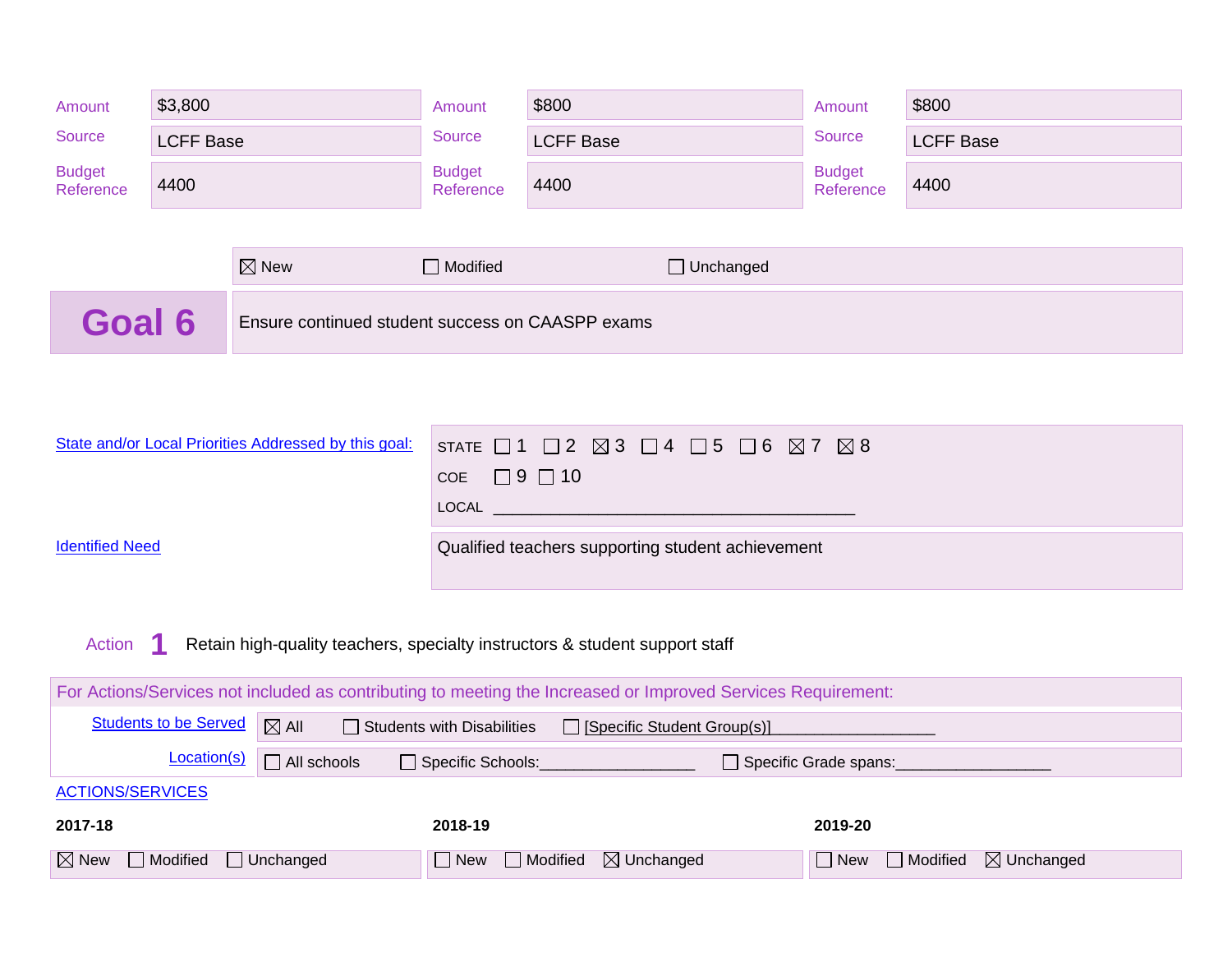|                            | Maintain competitive compensation | Maintain competitive compensation |                  | Maintain competitive compensation |                  |
|----------------------------|-----------------------------------|-----------------------------------|------------------|-----------------------------------|------------------|
|                            | <b>BUDGETED EXPENDITURES</b>      |                                   |                  |                                   |                  |
| 2017-18                    |                                   | 2018-19                           |                  | 2019-20                           |                  |
| Amount                     | \$1,399,738                       | Amount                            | \$1,465.000      | Amount                            | \$1,600,00       |
| Source                     | <b>LCFF Base</b>                  | Source                            | <b>LCFF Base</b> | Source                            | <b>LCFF Base</b> |
| <b>Budget</b><br>Reference | 5800                              | <b>Budget</b><br>Reference        | 5800             | <b>Budget</b><br>Reference        | 5800             |

# **Demonstration of Increased or Improved Services for Unduplicated Pupils**

LCAP Year: **2018-19**

| Estimated Supplemental and Concentration Grant Funds | Percentage to Increase or Improve Services |
|------------------------------------------------------|--------------------------------------------|
| \$55,972                                             | 2.73%                                      |

Describe how services provided for unduplicated pupils are increased or improved by at least the percentage identified above, either qualitatively or quantitatively, as compared to services provided for all students in the LCAP year.

Identify each action/service being funded and provided on a schoolwide or LEA-wide basis. Include the required descriptions supporting each schoolwide or LEA-wide use of funds (see instructions).

Supplemental Funding will be used to provide afterschool homework support for grades  $4^{\text{th}} - 8^{\text{th}}$ .  $4^{\text{th}}$  & 5<sup>th</sup> will have access one time per week while  $6^{th} - 8^{th}$  will have access at least two days per week. Parents can "register" their child's participation at no cost (registration is to determine staffing purposes only). Teachers will also make recommendations for students to participate based on perceived need. Total estimated cost for next school year: \$15,275

Training for early identification and support of students that might need additional attention in order to achieve grade-level performance in reading or math. Estimated cost for this training for the 2018-19 school year: \$3,500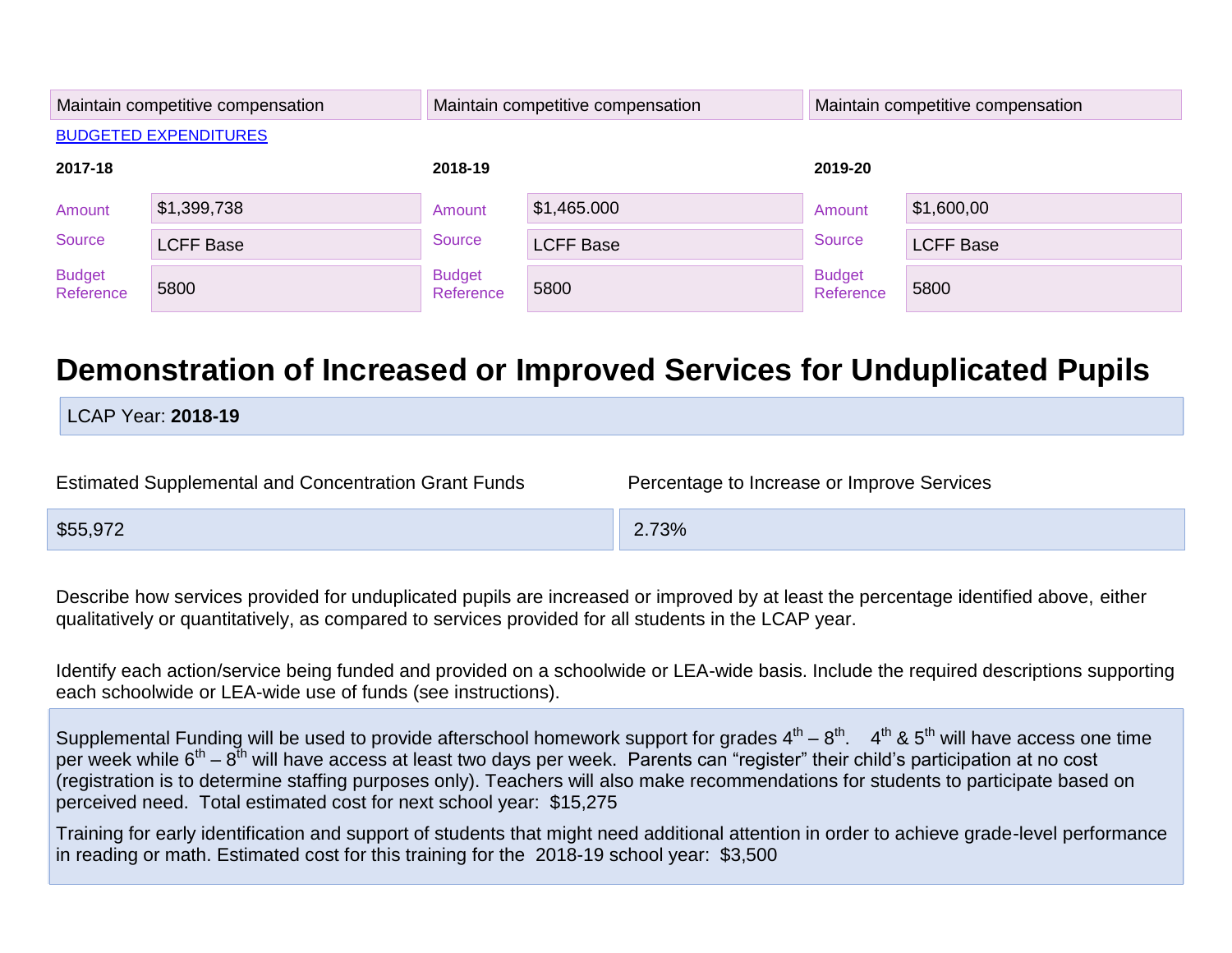RTI support staffing \$8,425.

Summer professional development in grade-level material for faculty. Estimated costs for 2018-19 school year is \$6,500